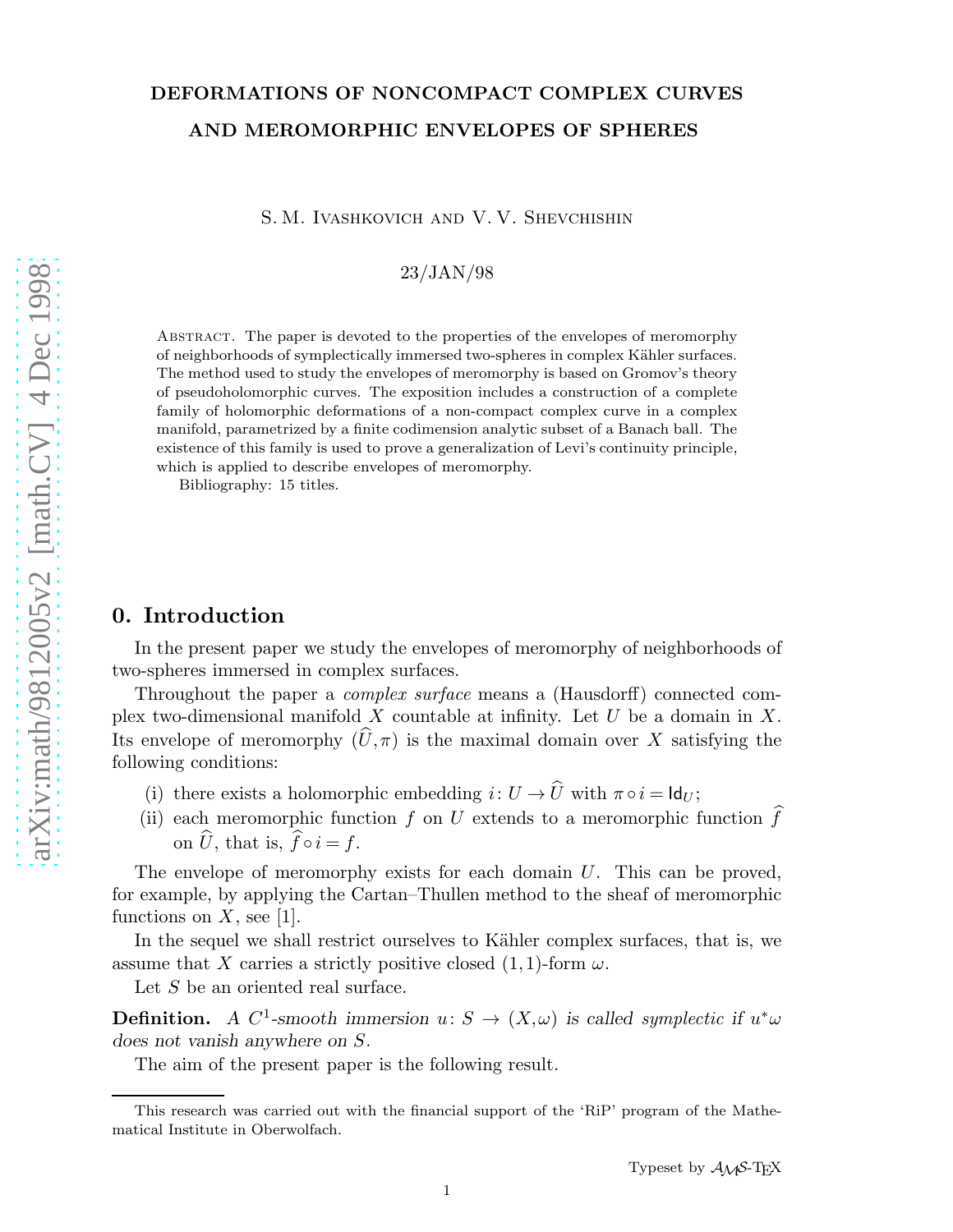Main theorem. Let  $u: S^2 \to X$  be a symplectic immersion of the two-sphere  $S^2$ in a disc-convex Kähler surface X such that  $M := u(S)$  has only positive double points. Assume that  $c_1(X)[M] > 0$ . Then the envelope of meromorphy  $(\widehat{U}, \pi)$  of an arbitrary neighborhood U of M contains a rational curve C with  $\pi^*c_1(X)[C] > 0$ .

The definition of disc-convexity is given in §4. At this point, we only observe that all compact manifolds are disc-convex. As usual, let  $c_1(X)$  be the first Chern class of X.

This result is a considerable improvement of Theorem 1 in [2]. First of all, the 'positivity' condition for  $X$  is removed. Moreover, another condition from [2] is weakened, namely, the condition  $c_1(X)[M] \geq \delta$ . In the case when  $X = \mathbb{CP}^2$  this means that  $[M]$  may have arbitrary degree in  $H_2(\mathbb{CP}^2, \mathbb{Z})$ , whereas the condition  $c_1(X)[M] \geq \delta$  imposes the restriction deg[M]  $\leq 8$  (cf [2]; Corollary 1).

It may be helpful to observe (cf., for example, [3]) that a compact complex algebraic surface X contains a smooth rational curve C with  $c_1(X)[C] > 0$  only in the following three cases:

- (1)  $c_1(X)[C] = 1 \Rightarrow [C]^2 = -1 \Rightarrow C$  is an exceptional curve of the first kind;
- (2)  $c_1(X)[C] = 2 \Rightarrow [C]^2 = 0 \Rightarrow X$  can be blown-down to a ruled surface;
- (3)  $c_1(X)[C] \geq 3 \Rightarrow [C]^2 \geq 1 \Rightarrow X$  is either  $\mathbb{CP}^2$ , or a Hirzebruch surface  $\Sigma_n$ , or a modification of the latter.

In the last case  $X\setminus C$  is pseudoconcave and therefore, by a theorem of Grauert [4] the envelope  $\hat{U} \supset C$  coincides with X.

Note also that for *embedded* real surfaces (not necessarily spheres) in  $\mathbb{CP}^2$  the results of [2] have been recently improved by Nemirovski [5], who used a different approach based on the Seiberg–Witten theory.

The method used in the present paper to construct the envelopes of meromorphy was proposed in [2]. It is based on Gromov's theory of pseudoholomorphic curves [6]. A considerable improvement of the results of [2] is achieved by the development of the transversality theory in the moduli space of pseudoholomorphic curves, see  $\S 2$ .

It should be pointed out that the proof of the continuity principle in [2]; Theorem 5.1.3 relies heavily on the existence of a complete holomorphic family of deformations of a non-compact complex curve in a complex manifold ([2]; Theorem 6.3.1). In the present paper we give a complete proof of this result, see Theorem 3.4.

# 1. Moduli space of pseudoholomorphic curves and the first variation of the ∂-equation

In this section we recall briefly, in the form convenient for this paper, and also complete the results of [2] concerning certain basic ideas of the theory of pseudoholomorphic curves.

Consider the Teichmüller space  $\mathbb{T}_q$  of complex structures on a closed real oriented surface  $S$  of genus  $g$ . This is a complex manifold of dimension

$$
\dim_{\mathbb{C}} \mathbb{T}_g = \begin{cases} 0, & \text{if } g = 0; \\ 1, & \text{if } g = 1; \\ 3g - 3, & \text{if } g \ge 2, \end{cases}
$$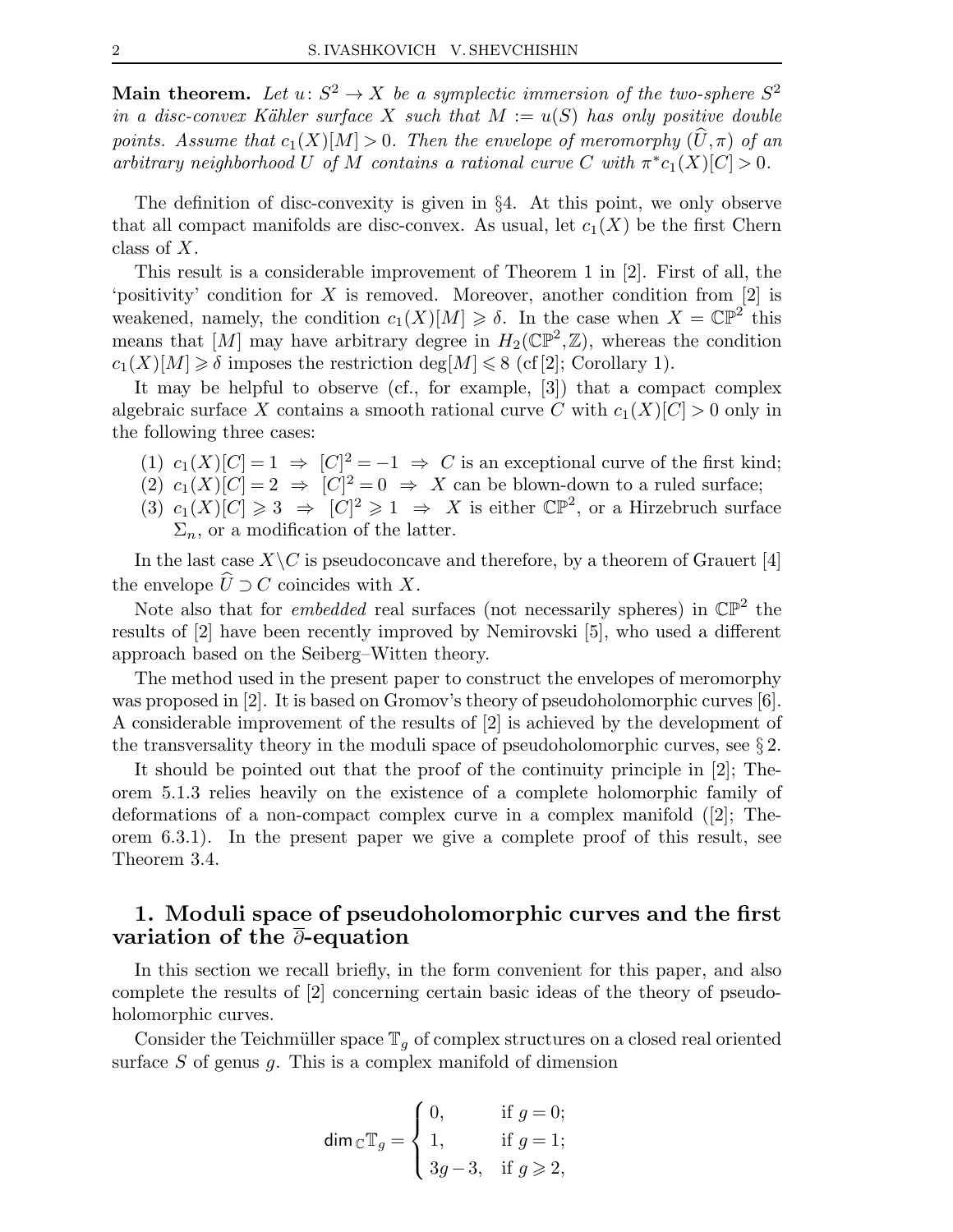uniquely characterized by the following property: the product  $S \times \mathbb{T}_g$  admits a complex structure  $J_{S\times\mathbb{T}_g}$  such that

- (i) the natural projection  $\pi|_{\mathbb{T}}: S \times \mathbb{T}_g \to \mathbb{T}_g$  is holomorphic, and therefore for each  $\tau \in \mathbb{T}_g$  the identification  $\tilde{S} \cong S \times {\tau}$  defines a complex structure  $J_S(\tau) := J_{S \times \mathbb{T}} \big|_{S \times \{\tau\}}$  on S;
- (ii) for each complex structure  $J_S$  on S there exists a unique  $\tau \in \mathbb{T}_q$  and a diffeomorphism  $f: S \to S$  such that  $J_S = f^* J_S(\tau)$  (that is, the map  $f: (S, J_S) \to (S, J_S(\tau))$  is holomorphic) and f is isotopic to the identity map  $\text{Id}_S : S \to S$ .

Let **G** denote the automorphism group of  $S \times \mathbb{T}_q$ . Then

$$
\mathbf{G} = \begin{cases} \mathbf{PGI}(2,\mathbb{C}) & \text{for } g = 0, \\ \mathbf{SI}(2,\mathbb{Z}) \ltimes T^2 & \text{for } g = 1, \\ \text{is discrete} & \text{for } g \geqslant 2. \end{cases}
$$

We shall use the following results on about  $\mathbb{T}_q$ .

If  $g = 0$ , then the surface S is the Riemann sphere  $S<sup>2</sup>$  and all complex structures on  $S^2$  are equivalent to the standard structure  $S^2 \cong \mathbb{CP}^1$ . Hence  $\mathbb{T}_0$  consists of one point and  $\mathbf{G} = \mathbf{PGl}(2, \mathbb{C})$  is the group of biholomorphisms of  $\mathbb{CP}^1$ .

If  $g = 1$ , then the surface S is the torus  $T^2$  and  $\mathbb{T}_1$  is the upper half-plane  $\mathbb{C}_+ = \{\tau \in \mathbb{C} : \Im(\tau) > 0\}.$  Here the product  $S \times \mathbb{T}_1$  can be identified with the quotient  $(\mathbb{C} \times \mathbb{C}_+)/\mathbb{Z}^2$  under the action

$$
\big((m, n), (z, \tau)\big) \in \mathbb{Z}^2 \times \mathbb{C} \times \mathbb{C}_+ \longmapsto (m, n) \cdot (z, \tau) := (z + m + n\,\tau, \tau) \in \mathbb{C} \times \mathbb{C}_+.
$$

In this case  $T^2 \equiv \mathbb{R}^2/\mathbb{Z}^2$  is the identity component of  $e \in \mathbf{G}$ ; in particular,  $T^2$  is normal. The group  $\mathbf{G} = \mathbf{S} \mathbf{l}(2, \mathbb{Z}) \ltimes T^2$  is a semi-direct product and the action of  $T^2$ on  $(\mathbb{C} \times \mathbb{C}_+)/\mathbb{Z}^2$  is given by the formula

$$
([t_1, t_2], ([z], \tau)) \in T^2 \times (\mathbb{C} \times \mathbb{C}_+)/\mathbb{Z}^2
$$
  

$$
\longmapsto [t_1, t_2] \cdot ([z], \tau) := ([z + t_1 + t_2 \tau], \tau) \in (\mathbb{C} \times \mathbb{C}_+)/\mathbb{Z}^2.
$$

The action of **G** on  $S \times \mathbb{T}_q$  is effective for all  $g \geq 0$  and preserves the fibers of the projection  $\pi|_{\mathbb{T}}: S \times \mathbb{T}_g \to \mathbb{T}_g$ . This gives us an action of **G** on  $\mathbb{T}_g$ . Furthermore, for each  $\tau \in \mathbb{T}_q$  and  $f \in \mathbf{G}$  there exists a unique diffeomorphism  $\hat{f}_{\tau} : S \to S$  such that

(1.1) 
$$
f \cdot (x, \tau) = (\widehat{f}_{\tau}(x), f \cdot \tau).
$$

For each  $\tau \in \mathbb{T}_g$  we have the natural isomorphisms  $T_{\tau} \mathbb{T}_g \cong H^1(S, \mathcal{O}_{\tau(TS)})$  and  $T_e \mathbf{G} \cong \mathrm{H}^0(S, \mathcal{O}_{\tau(TS)})$ , where  $\mathcal{O}_{\tau(TS)}$  denotes the sheaf of sections of TS that are holomorphic with respect to  $J_S(\tau)$ .

Below we denote elements of  $\mathbb{T}_q$  by  $J_S$  and regard them as the corresponding complex structures on S.

Consider a symplectic manifold  $(X,\omega)$  with a fixed almost complex structure  $J_{st}$ . Recall that  $J_{st}$  is called  $\omega$ -tamed (see [6]) if for each non-zero vector  $v \in T_xX$  we have  $\omega(v, J_{st}v) > 0$ . This is equivalent to the condition that the (1,1)-component of the form  $\omega$  be positive with respect to  $J_{st}: \omega^{(1,1)} > 0$ . In our applications  $\omega$  and  $J_{\rm st}$  will define a Kähler structure on X.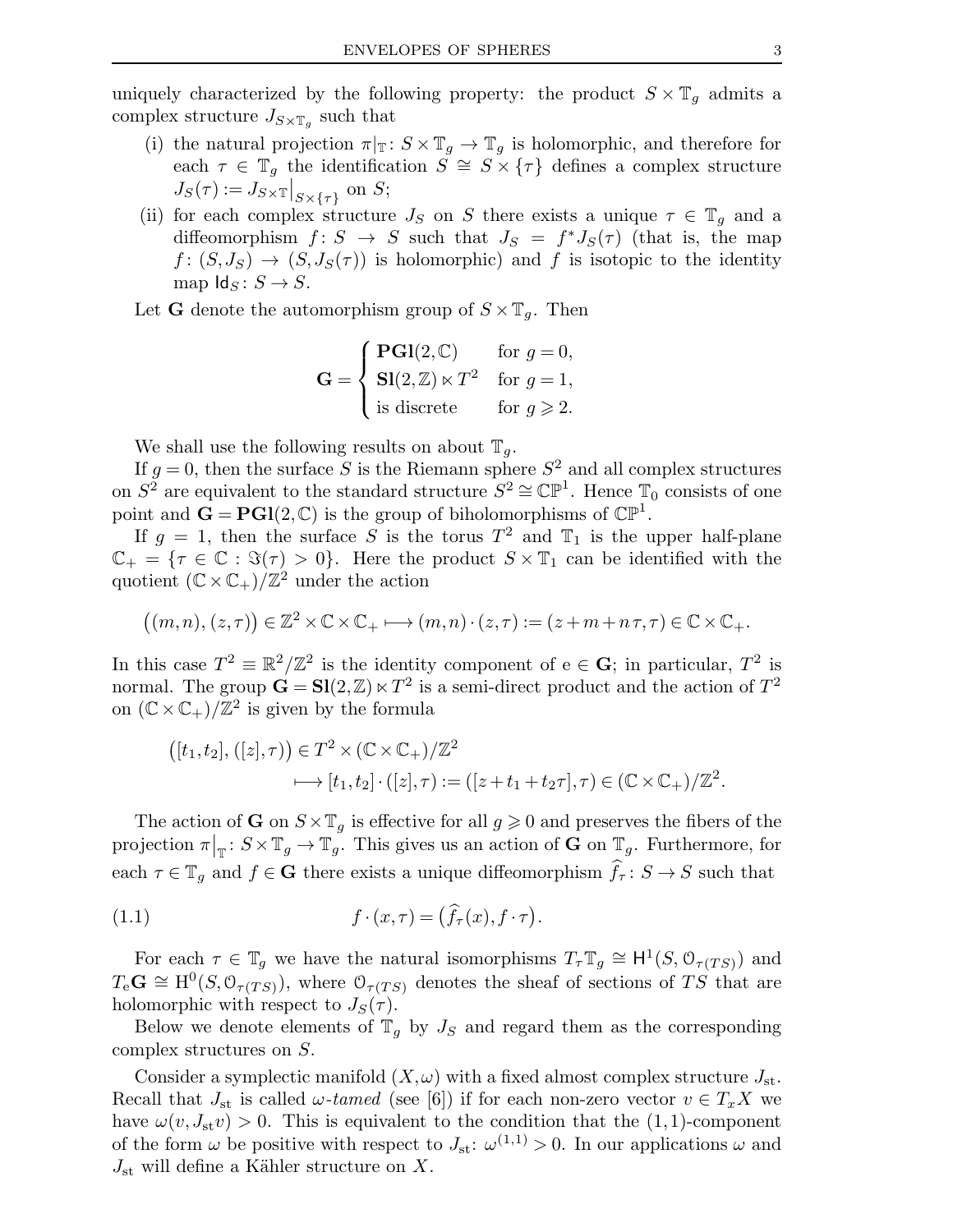Let U be a relatively compact subdomain of X that may coincide with X if X is compact. Let S be a (fixed) compact oriented real surface of genus  $g \geqslant 0$  and let  $u_0: S \to X$  be a non-constant C<sup>1</sup>-smooth map with  $u_0(S) \subset U$ .

We fix  $p, 2 < p < \infty$ , and consider the Banach manifold  $L^{1,p}(S,X)$  of all (continuous) maps  $u: S \to X$  in the Sobolev class  $L^{1,p}$ . This is a smooth manifold, and its tangent space  $T_u L^{1,p}(S,X)$  at the point u is the Banach space  $L^{1,p}(S, u^*TX)$ of  $L^{1,p}$ -smooth sections of the pulled-back tangent bundle TX. Let  $S_U$  be the set of maps u in  $L^{1,p}(S,X)$  that are homotopic to  $u_0$  and satisfy the condition  $u(S) \cap U \neq \emptyset$ . We fix  $k \geq 1$  and denote by  $\mathcal{J}_U^k$  the set of  $C^k$ -smooth almost complex structures  $J$  on  $X$  satisfying the following two conditions:

- (i)  $\{x \in X : J(x) \neq J_{\rm st}(x)\} \Subset U;$
- (ii) *J* is  $\omega$ -tamed.

The map  $ev: S \times S_U \times T \times \mathcal{J}_U^k \to X$  given by the formula  $ev(x, u, J_S, J) := u(x)$ defines a bundle  $E := ev^*(TX)$  over  $S \times S_U \times T \times \mathcal{J}_U^k$ . We equip E with the natural complex structure, which is equal to  $J(u(x))$  on each fiber  $E_{(x,u,J_S,J)} \cong T_{u(x)}X$ . Let  $(E_u, J)$  be the restriction of E to  $S \times \{(u, J_S, J)\}$ ; it is isomorphic to  $u^*TX$ .

The bundle E with complex structure J defines two complex Banach bundles,  $\mathcal{E}$ and  $\widehat{\mathcal{E}}'$ , over the product  $\mathcal{S}_U \times \mathbb{T} \times \mathcal{J}_U^k$ . They have the fibers

$$
\widehat{\mathcal{E}}_{(u,J_S,J)} := L^{1,p}(S,E_u)
$$
 and  $\widehat{\mathcal{E}}'_{(u,J_S,J)} := L^p(S,E_u \otimes \Lambda^{(0,1)}S).$ 

Here S carries the complex structure  $J_S$ ,  $\Lambda^{(0,1)}S$  is the complex line bundle of  $(0,1)$ -forms on S, and ⊗ is the complex tensor product of corresponding complex vector bundles. Note that  $\hat{\mathcal{E}}$  is the pull-back of the tangent bundle  $TL^{1,p}(S,X)$ with respect to the projection  $(u, J_S, J) \in \mathcal{S}_U \times \mathbb{T} \times \mathcal{J}_U^k \mapsto u \in L^{1,p}(S, X)$ .

In its turn, the bundle  $\hat{\mathcal{E}}'$  is the range of the  $\overline{\partial}$ -operator on the manifold  $L^{1,p}(S,X) \times \mathbb{T} \times \mathcal{J}_{U}^{k}$ . Namely, the  $\overline{\partial}$ -operator defines a section  $\sigma_{\overline{\partial}}$  of the bundle  $\widehat{\mathcal{E}}'$ by the formula

(1.2) 
$$
\sigma_{\overline{\partial}}(u, J_S, J) := \overline{\partial}_{J_S, J} u := \frac{1}{2} (du + J \circ du \circ J_S).
$$

If f is another section of  $\mathcal{E}'$  (defined, for example, by an explicit geometric construction), then we can consider the non-homogeneous  $\overline{\partial}$ -equation

$$
\overline{\partial}_{J_S,J} u = f(u, J_S, J).
$$

In the present paper we consider only the homogeneous case  $f(u, J<sub>S</sub>, J) \equiv 0$ . We denote the corresponding set of solutions by

(1.3) 
$$
\mathcal{P} := \left\{ (u, J_S, J) \in \mathcal{S}_U \times \mathbb{T} \times \mathcal{J}_U^k : \overline{\partial}_{J_S, J} u = 0 \right\}.
$$

If  $u \in L^{1,p}(S,X)$  satisfies the equation

$$
\overline{\partial}_{J_S, J} u = 0
$$

with appropriate  $J_S \in \mathbb{T}_g$  and  $J \in \mathcal{J}_U^k$ , then we say that the map u is pseudoholomorphic, or J-holomorphic, or  $(J_S, J)$ -holomorphic, and we call the image  $M := u(S)$ a pseudoholomorphic (or J-holomorphic) curve.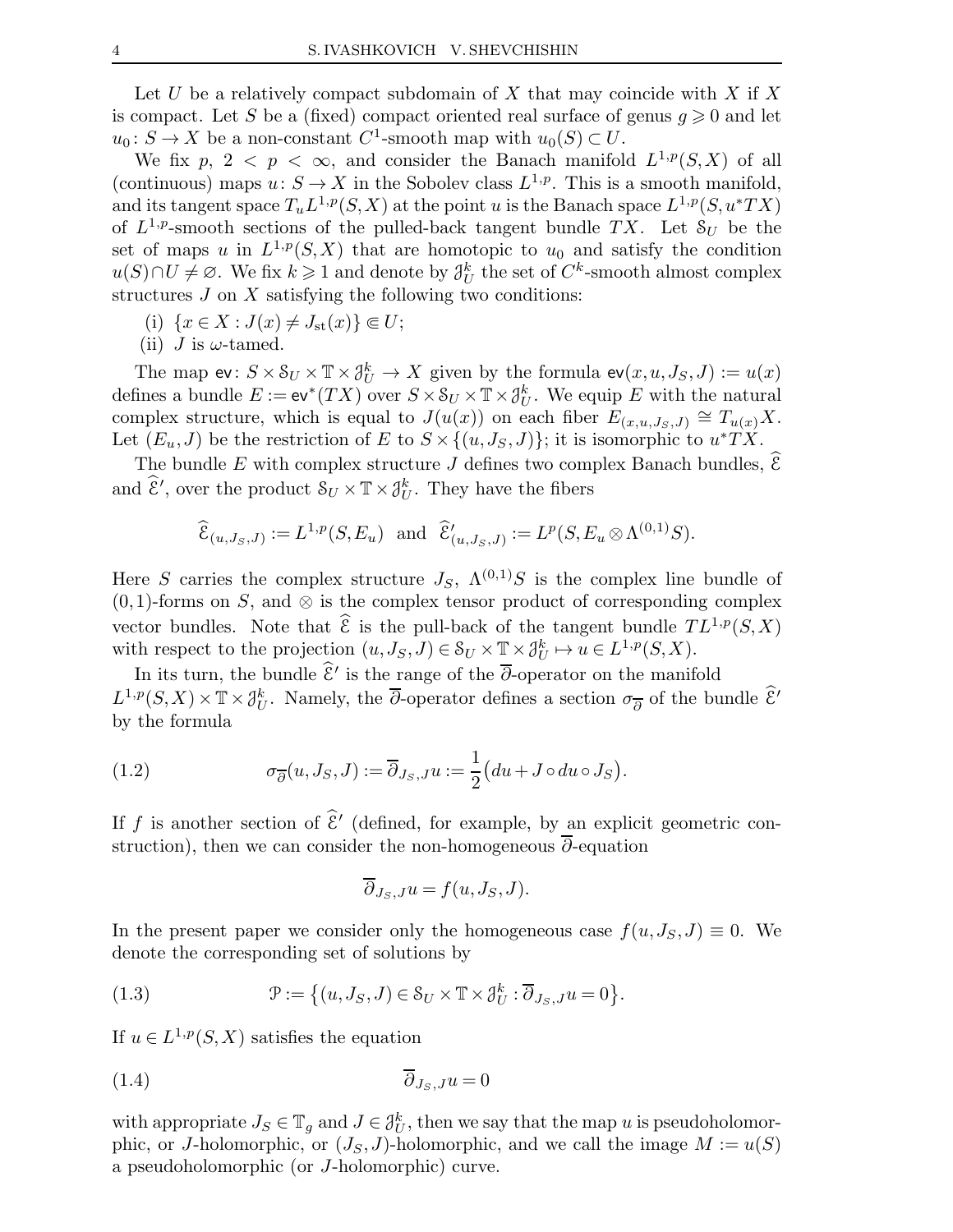The operator  $\overline{\partial}$  is elliptic with Cauchy–Riemann symbol. The theory of elliptic partial differential equations (see, for example,  $[7]$ ) shows that P is closed in the space

$$
\mathcal{X} := \big\{ (u, J_S, J) \in \mathcal{S}_U \times \mathbb{T} \times \mathcal{J}_U^k : u \in C^1(S, X) \big\}.
$$

Note that  $\mathfrak X$  is a closed Banach manifold. We set

 $\mathcal{X}^* := \big\{ (u, J_S, J) \in \mathcal{X} : \text{there exists a non-empty open subset } V \text{ of } S \big\}$ such that  $u|_V$  is an embedding and  $u(V) \cap u(S \setminus V) = \varnothing$ ,

and let  $\mathcal{P}^* := \mathcal{P} \cap \mathcal{X}^*$ . Then  $\mathcal{X}^*$  is open in  $\mathcal{X}$  and  $\mathcal{P}^*$  is open in  $\mathcal{P}$ . We consider the following natural action of the group **G** on  $S_U \times T \times \mathcal{J}_U^k$  by means of compositions:

$$
(f, u, J_S, J) \in \mathbf{G} \times \mathcal{S}_U \times \mathbb{T} \times \mathcal{J}_U^k \longmapsto f \cdot (u, J_S, J) := (u \circ \hat{f}^{-1}, f \cdot J_S, J),
$$

where  $\hat{f}: S \to S$  is the diffeomorphism induced by  $f \in G$  and  $J_S$ , see (1.1). The inverse map  $(f)^{-1}$  is introduced to make this action associative:  $(g_1 \cdot g_2) \cdot (u, J_S, J) =$  $g_1 \cdot (g_2 \cdot (u, J_S, J)).$ 

The sets  $\mathfrak{X}^*$ ,  $\mathfrak{P}$  and  $\mathfrak{P}^*$  are invariant with respect to the action of **G**. Let  $\mathcal{M} := \mathcal{P}^*/\mathbf{G}$  be the quotient space for the action of  $\mathbf{G}$  and  $\pi_{\mathcal{P}}: \mathcal{P}^* \to \mathcal{M}$  the corresponding projection. Since **G** does not act on  $\mathcal{J}_U^k$ , the projection  $\pi_{\mathcal{J}} \colon \mathcal{M} \to \mathcal{J}_U^k$ is well-defined.

**Lemma 1.1.** The projections  $\mathfrak{X}^* \to \mathfrak{X}^*/\mathbf{G}$  and  $\pi_{\mathfrak{P}} \colon \mathfrak{P}^* \to \mathfrak{M}$  are principal Gbundles.

**Proof.** First, we consider the case  $g \ge 2$ . It is known that **G** is discrete in this case and acts properly discontinuously on  $\mathbb{T}_q$  (see, for example, [8]). Hence the action of G on X is also proper. Together with the definition of  $\mathfrak{X}^*$  this means that G acts freely on  $\mathfrak{X}^*$ . Thus,  $\mathfrak{X}^* \to \mathfrak{X}^*/\mathbf{G}$  is an unramified covering.

Now, we turn to the case  $g = 0$ . In this case  $S = S^2$  and  $\mathbb{T}_0 = \{J_{st}\}\.$  We fix some  $(u^0, J_{st}, J^0) \in \mathfrak{X}^*$ . Let  $y_1, y_2$ , and  $y_3$  be three distinct points on  $S^2$  such that  $u^0$  is an embedding in a neighborhood of each  $y_i$  and, in particular,  $du^0$  does not vanish at  $y_i$ . We consider smooth submanifolds  $Z_i$  of X of codimension 2 that intersect  $u^0(S^2)$  transversally at the points  $u^0(x_i)$ , respectively.

Let  $V \ni (u^0, J_{st}, J^0)$  be an open subset of  $\mathfrak{X}^*, W$  its projection onto  $\mathfrak{X}^*/\mathbf{G}$ , and  $\mathbf{G}\cdot V := \{f\cdot (u, J_{\rm st}, J) : f \in \mathbf{G}, (u, J_{\rm st}, J) \in V\}$  its G-saturation. We consider the set

$$
\mathcal{Z} := \big\{ (u, J_{\mathrm{st}}, J) \in \mathbf{G} \cdot V : u(y_i) \in Z_i \big\}.
$$

If V is sufficiently small, then  $\mathfrak X$  is a smooth submanifold of  $\mathbf G\cdot V$ , which intersects each orbit  $\mathbf{G} \cdot (u, J_{\text{st}}, J)$  transversally at a single point. This defines a  $\mathbf{G}$ -invariant diffeomorphism  $\mathbf{G} \cdot V \cong \mathbf{G} \times \mathcal{Z}$ , and therefore  $\mathcal{Z}$  is a local slice of the  $\mathbf{G}$ -action at  $(u^0, J_{\text{st}}, J^0)$ .

The projection of these local slices of  $\mathfrak X$  onto  $\mathfrak X^*/\mathbf G$  defines the structure of a smooth Banach manifold on  $\mathfrak{X}^*/\mathbf{G}$  and the structure of a principal G-bundle on the projection  $\mathfrak{X}^* \to \mathfrak{X}^*/\mathbf{G}$ .

The case  $q = 1$  can be regarded as a combination of the previous cases because for  $g = 1$  the group G has the 'continuous' part and the 'discrete' part,  $T^2$  and  $\mathbf{Sl}(2,\mathbb{Z})$ , respectively. We fix  $(u^0, J_S^0, J^0) \in \mathfrak{X}^*$  first and then a point y on S such that  $u^0$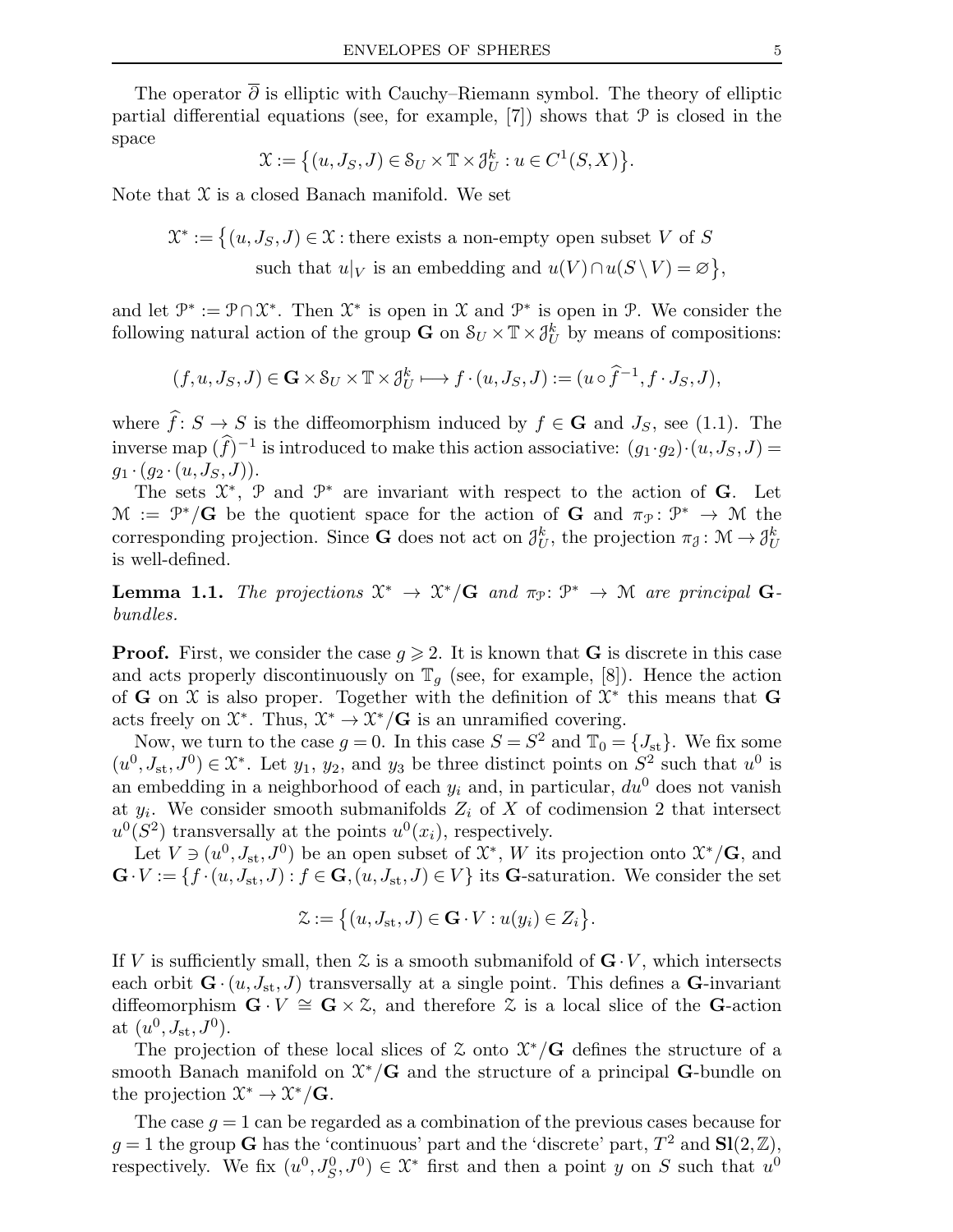is an embedding in a neighborhood of y and, in particular,  $du^0$  does not vanish at y. Let Z be a smooth submanifold of X of codimension 2 that intersects  $u^0(S)$ transversally at  $u^0(y)$ . As in the case  $g = 0$ , we fix a neighborhood  $V \ni (u^0, J_S^0, J^0)$ in X and consider the set

$$
\mathcal{Z} := \big\{ (u, J_S, J) \in \mathbf{G} \cdot V : u(y) \in Z \big\},\
$$

where  $\mathbf{G} \cdot V := \{f \cdot (u, J_{st}, J) : f \in \mathbf{G}, (u, J_{st}, J) \in V\}$  is the  $\mathbf{G}$ -saturation of V. If V is sufficiently small, then  $\mathfrak X$  is a slice of the action of the subgroup  $T^2$  of G. Hence  $\mathfrak{X}^* \to \mathfrak{X}^*/T^2$  is a principle  $T^2$ -bundle.

We consider now the action of  $\mathbf{SI}(2,\mathbb{Z}) = \mathbf{G}/T^2$  on  $\mathfrak{X}^*/T^2$ . In the same way as in the case  $g \geqslant 2$ , one can show that  $\mathfrak{X}^*/T^2 \to \mathfrak{X}^*/G$  is a covering. Consequently,  $\mathfrak{X}^* \to \mathfrak{X}^*/\mathbf{G}$  is a principal **G**-bundle.

Considering the projection  $\mathcal{P}^* \to \mathcal{M} \equiv \mathcal{P}^*/\mathbf{G}$  we observe that the natural inclusion  $\mathcal{M} \hookrightarrow \mathcal{X}^*/\mathbf{G}$  is continuous and closed. This gives us a G-invariant homeomorphism  $\mathcal{P}^* \cong \mathcal{M} \times_{\mathcal{X}^*/\mathbf{G}} \mathcal{X}^*$  and therefore a principal G-bundle structure on  $\mathcal{P}^*$  with base M.

**Remark.** It can be shown that if  $(u, J_S, J) \in \mathcal{P}^*$ , then u is an embedding in a neighborhood of each point of  $S$ , except for a finitely many points. In particular,  $J_S$  is uniquely determined by u and J. In a similar way, each class  $\mathbf{G} \cdot (u, J_S, J) \in \mathcal{M}$ is uniquely determined by  $J \in \mathcal{J}_U^k$  and the pseudoholomorphic curve  $M := u(S)$ . Using this observation we denote elements of M by  $(M, J)$ . The motivation for this notation is that the objects that we shall study and use are pseudoholomorphic curves themselves, rather than their particular parametrizations. We hope that this formal inaccuracy will not lead to a misunderstanding.

This result and the construction in the proof of the lemma enable us to push down G-invariant objects from  $\mathcal{P}^*$  to M.

For example, there exists a (trivial) bundle over  $\mathcal P$  with fiber S, total space  $\mathcal P \times S$ , natural projection on  $P$ , complex structure  $J_S$  in the fiber over  $(u, J_S, J)$ , and map ev:  $\mathcal{P} \times S \to X$  given by the formula  $ev(u, J_S, J; y) := u(y)$ .

These structures are invariant under the action of **G** on  $\mathcal{P} \times S$  extending the initial action of **G** on  $S \times \mathbb{T}$ . This gives us a **G**-bundle  $\pi_{\mathcal{C}}: \mathcal{C} \to \mathcal{M}$  with total space  $\mathcal{C} := \mathcal{P}^* \times_{\mathbf{G}} S$  and fiber S and also a map  $ev : \mathcal{C} \to X$ . We shall regard M as the moduli space of all pseudoholomorphic curves in  $X$  with appropriate topological properties,  $\pi_{\mathcal{C}}: \mathcal{C} \to \mathcal{M}$  as the corresponding 'universal curve' family, and the map ev:  $C \rightarrow X$  as the realization of this 'universal curve' in X. In particular, each fiber  $\mathcal{C}_{(M,J)} := \pi_{\mathcal{C}}^{-1}(M, J)$  over  $(M, J) \in \mathcal{M}$  carries a natural complex structure  $J_{\mathcal{C}_{(M,J)}} = J_S.$ 

We can define Banach bundles  $\mathcal E$  and  $\mathcal E'$  over  $\mathcal X^*/\mathbf G\supset\mathcal M$  in a similar way. To this end we observe that the inclusion  $\mathfrak{X}^* \hookrightarrow \mathcal{S}_U \times \mathcal{J}_U^k$  is continuous and G-invariant. For  $(u, J_S, J) \in \mathcal{S}_U \times \mathbb{T} \times \mathcal{J}_U^k$  and  $f \in \mathbf{G}$  we define a diffeomorphism  $\hat{f}: S \to S$  by  $(1.1)$ , so that  $f \cdot (u, J_S, J) = (u \circ \hat{f}^{-1}, f \cdot J_S, J)$ . We define the operator  $f_*$  by setting

$$
f_*\colon s\in \widehat{\mathcal{E}}_{(u,J_S,J)}\longmapsto (\widehat{f}^{-1})^*s\in \widehat{\mathcal{E}}_{f\cdot (u,J_S,J)}.
$$

This gives us a natural lifting of the **G**-action on  $\mathcal{S}_U \times \mathbb{T} \times \mathcal{J}_U^k$  to a **G**-action on  $\widehat{\mathcal{E}}$ . A lifting of the G-action to  $\hat{\mathcal{E}}'$  is defined in the same way. Since the projection  $\mathfrak{X}^* \to \mathfrak{X}^*/\mathbf{G}$  admits local G-slices, there exist Banach bundles  $\mathcal{E}$  and  $\mathcal{E}'$  over  $\mathfrak{X}^*/\mathbf{G}$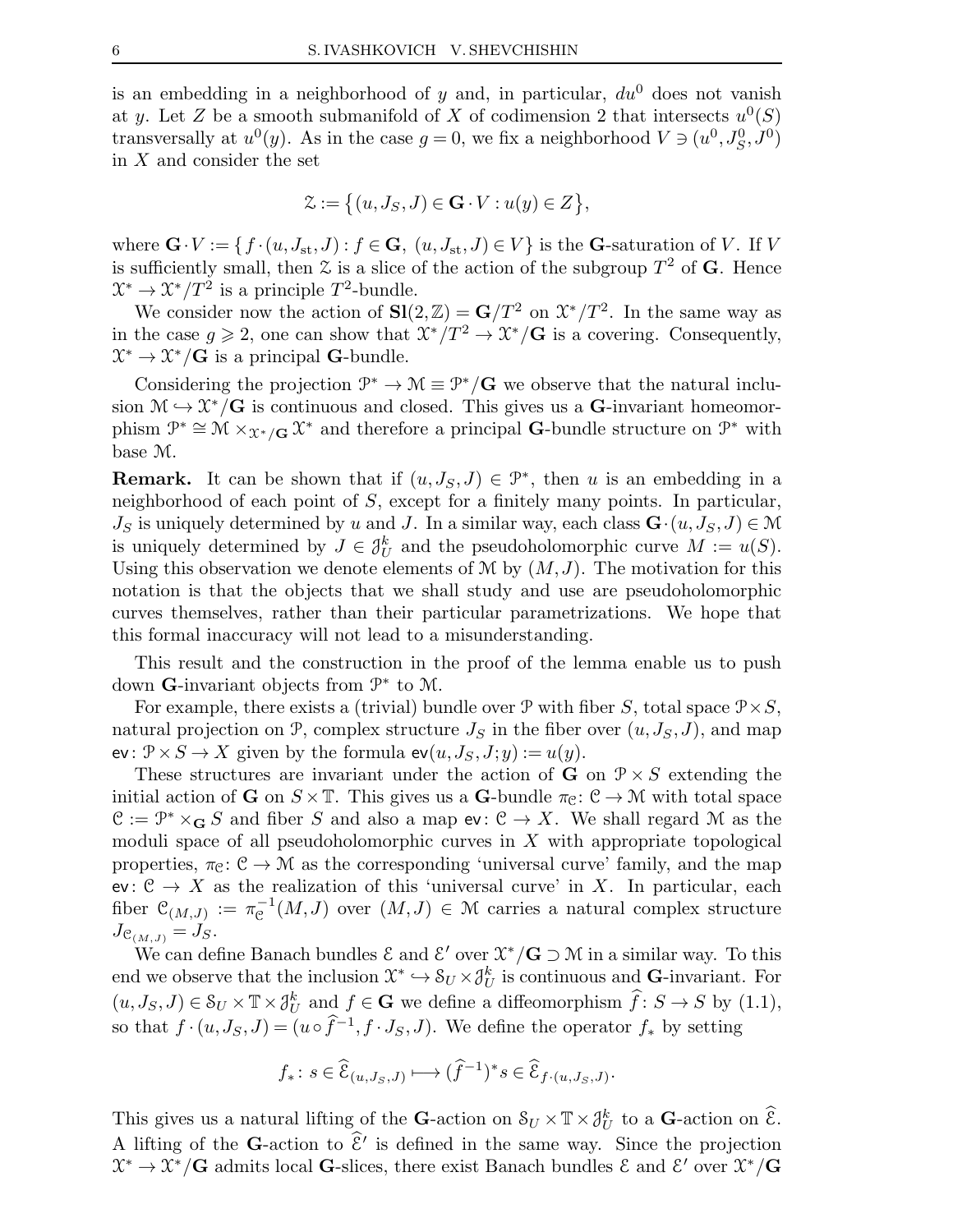such that their liftings to  $\mathfrak{X}^*$  are **G**-equivariantly isomorphic to the bundles  $\widehat{\mathcal{E}}$  and  $\hat{\mathcal{E}}'$ , respectively. In particular, if  $(u, J_S, J) \in \mathcal{X}^*$  represents the class  $\mathbf{G} \cdot (u, J_S, J) \in$  $\mathcal{X}^*/\mathbf{G}$ , then we have the following natural isomorphisms:

$$
\mathcal{E}_{\mathbf{G}\cdot(u,J_S,J)} \cong \widehat{\mathcal{E}}_{(u,J_S,J)} = L^{1,p}(S, E_u),
$$
  

$$
\mathcal{E}'_{\mathbf{G}\cdot(u,J_S,J)} \cong \widehat{\mathcal{E}}'_{(u,J_S,J)} = L^p(S, E_u \otimes \Lambda^{(0,1)}S).
$$

We intend to study the problem of deformation of a fixed (compact)  $J_0$  - holomorphic curve  $M_0 = u_0(S)$  into a compact complex curve  $M_1$ , which is holomorphic with respect to some given (for instance, integrable) almost complex structure  $J_{st}$ on  $X$ , using the continuation method. The idea is to find a suitable homotopy  $h(t) = J_t, t \in [0,1],$  of almost complex structures between  $J_0$  and  $J_{st} = J_1$  and to construct a continuous deformation  $u_t: S \to X$  of the map  $u_0$  into the map  $u_1$ such that  $u_t$  is  $J_t$ -holomorphic for all  $t \in [0,1]$ . To this end we shall study the linearization of the equation  $\partial_J u = 0$ .

**Lemma 1.2.** Let X be a Banach manifold, let  $\mathcal{E} \to \mathcal{X}$  and  $\mathcal{E}' \to \mathcal{X}$  be  $C^1$ -smooth Banach bundles over  $\mathfrak X$ , and let  $\nabla$  and  $\nabla'$  be connections in  $\mathfrak E$  and  $\mathfrak E'$ , respectively. Let  $\sigma$  be a (local) C<sup>1</sup>-section of  $\mathcal E$  and let  $D\colon \mathcal E\to \mathcal E'$  be a C<sup>1</sup>-smooth bundle homomorphism.

- (i) If  $\sigma(x) = 0$  for some  $x \in \mathcal{X}$ , then the map  $\nabla \sigma_x : T_x\mathcal{X} \to \mathcal{E}_x$  does not depend on the choice of the connection  $\nabla$  in  $\mathcal{E}.$
- (ii) Let  $K_x := \text{Ker}(D_x \colon \mathcal{E}_x \to \mathcal{E}'_x)$  and  $Q_x := \text{Coker}(D_x \colon \mathcal{E}_x \to \mathcal{E}'_x)$ . Fix the corresponding inclusion  $i_x \colon K_x \to \mathcal{E}_x$  and the projection  $p_x \colon \mathcal{E}'_x \to Q_x$ . Let  $\nabla^{\mathcal{H}om}$  be the connection in  $\mathcal{H}om(\mathcal{E}, \mathcal{E}')$  induced by  $\nabla$  and  $\nabla'$ . Then the map

$$
p_x \circ (\nabla^{\mathcal{H}om} D_x) \circ i_x \colon T_x \mathcal{X} \to \mathcal{H}om(K_x, Q_x)
$$

does not depend on the choice of  $\nabla$  and  $\nabla'$ .

Remark. In view of the results of the lemma, we shall use the following notation. For  $\sigma \in \Gamma(\mathfrak{X}, \mathcal{E}), D \in \Gamma(\mathfrak{X}, \mathfrak{Hom}(\mathcal{E}, \mathcal{E}'))$  and  $x \in \mathfrak{X}$  as in the lemma, we shall write  $\nabla \sigma_x \colon T_x \mathfrak{X} \to \mathcal{E}_x$  and  $\overline{\nabla D} \colon T_x \mathfrak{X} \times \text{Ker} D_x \to \text{Coker} D_x$  to denote the corresponding operators, without specifying the connections used in their definitions.

**Proof.** (i) Let  $\tilde{\nabla}$  be another connection in  $\mathcal{E}$ . Then  $\tilde{\nabla}$  has the form  $\tilde{\nabla} = \nabla + A$ for some  $A \in \Gamma(\mathfrak{X}, \mathfrak{H}om(T\mathfrak{X}, \mathsf{End}(\mathcal{E})))$ . Hence, for  $\xi \in T_x\mathfrak{X}$  we have  $\widetilde{\nabla}_{\xi}\sigma - \nabla_{\xi}\sigma =$  $A(\xi, \sigma(x)) = 0.$ 

(ii) In a similar way, let  $\tilde{\nabla}'$  be another connection in  $\mathcal{E}'$ , and let  $\tilde{\nabla}^{\text{Hom}}$  be the connection in  $\mathcal{H}om(\mathcal{E}, \mathcal{E}')$  induced by  $\overline{V}$  and  $\overline{V}'$ . Then  $\overline{V}'$  also has the form  $\overline{V}$  =  $\nabla + A'$  with some  $A' \in \Gamma(\mathfrak{X}, \mathfrak{Hom}(T\mathfrak{X}, \mathsf{End}(\mathcal{E}')))$ . Thus, for  $\xi \in T_x\mathfrak{X}$  we obtain  $\widetilde{\nabla}_{\xi}^{\mathcal{H}om}D-\nabla_{\xi}^{\mathcal{H}om}D=A'(\xi)\circ D_{x}-D_{x}\circ A(\xi).$  The result of the lemma follows now from the identities  $p_x \circ D_x = 0$  and  $D_x \circ i_x = 0$ .

The space P of pseudoholomorphic maps has been defined as the zero set of the section  $\sigma_{\overline{\partial}}\colon \mathcal{S}_U \times \mathbb{T} \times \mathcal{J}_U^k \to \hat{\mathcal{E}}'$ . Lemma 1.2 asserts that for each  $(u, J_S, J) \in \mathcal{P}$  we have a well-defined operator

$$
\nabla \sigma_{\overline{\partial}} \colon T_u L^{1,p}(S,X) \oplus T_{J_S} \mathbb{T}_g \oplus T_J \mathcal{J}_U^k \longrightarrow \widehat{\mathcal{E}}'_{(u,J_S,J)}.
$$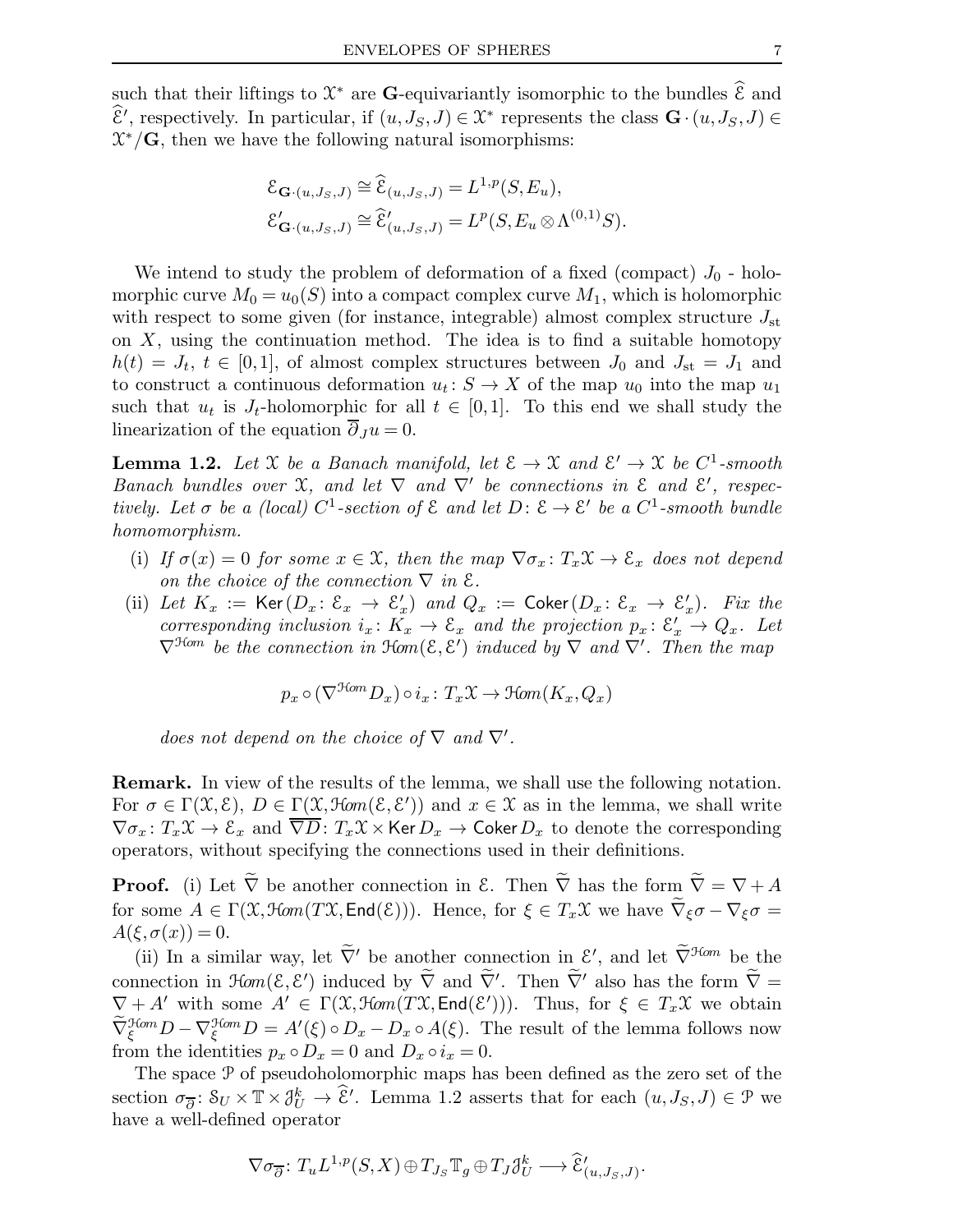This operator is the required linearization of the equation  $\overline{\partial}_{J_S, J} u = 0$ . Covariant differentiation of (1.2) shows that it has the following form:

(1.5) 
$$
\nabla \sigma_{\overline{\partial}} \colon (v, \dot{J}_S, \dot{J}) \longmapsto D_{(u, J)}v + J \circ du \circ \dot{J}_S + \dot{J} \circ du \circ J_S \in \widehat{\mathcal{E}}'_{(u, J_S, J)}.
$$

Here  $D = D_{(u,J)}$  is the *Gromov operator* defined on  $T_u \mathcal{S}_U \equiv \mathcal{E}_{(u,J)} \equiv L^{1,p}(S, u^*TX)$ . To obtain an explicit formula for D we fix some connections  $\nabla^S$  on TS and  $\nabla^X$ on TX. Note that we can choose  $\nabla^S$  to be symmetric and J<sub>S</sub>-complex for each fixed  $J_S$ , which means s that  $\nabla^S J_S = 0$ . However, in general there exists no connection  $\nabla^X$  with these two properties (that is, both symmetric and J-complex), and therefore we must choose one of them. In the present paper we prefer symmetric connections  $\nabla^X$ , because this enables us to fix one connection for all  $J \in \mathcal{J}_U^k$ . In the sequel we use the same symbol  $\nabla$  for connections in TS and TX, and also in other bundles obtained from TX and TS, such as  $E_u = u^*TX$ . Note that the connections  $\nabla^S$  and  $\nabla^X$  induce connections in the Banach bundles  $\mathcal E$  and  $\mathcal E'$ . This yields the following formula for the Gromov operator  $D_{u,J}: L^{1,p}(S, E_u) \to L^p(S, E_u \otimes \Lambda^{(0,1)}S)$ :

(1.6) 
$$
D_{u,J}(v) = \nabla v + \frac{1}{2}J \circ \nabla v \circ J_S + \frac{1}{2}(\nabla_v J) \circ du \circ J_S.
$$

Explicit calculations have been carried out in [2] (see also [9] for the case of a Jcomplex connection  $\nabla^X$  in  $TX$ ). The operator  $D = D_{u,J}$  is **G**-equivariant and therefore induces a bundle homomorphism  $D: \mathcal{E} \to \mathcal{E}'$  over M.

The following properties of D will be used below. Let  $(u, J_S, J) \in \mathcal{P}$ .

**Lemma 1.3.** The Gromov operator  $D_{u,J}: L^{1,p}(S, E_u) \to L^p(S, E_u \otimes \Lambda^{(0,1)}S)$  is an R-linear differential operator order 1 with Cauchy–Riemann symbol. It can be split into the sum  $D_{u,J} = \overline{\partial}_{u,J} + R$ , where the C-linear operator  $\overline{\partial}_E := \overline{\partial}_{u,J}$  and the  $\mathbb{C}\text{-}antilinear operator R$  have the following properties:

- (i) there exists a unique holomorphic structure on  $E_u$  such that  $\overline{\partial}_E = \overline{\partial}_{u,J}$  is the corresponding Cauchy–Riemann operator;
- (ii) if J is  $C^k$ -smooth, then R is a  $C^{k-1}$ -smooth C-antilinear homomorphism from  $E_u$  to  $E_u \otimes \Lambda^{(0,1)}S$ , that is,  $R \in C^{k-1}(S, \overline{\mathcal{H}om}_{\mathbb{C}}(E_u, E_u \otimes \Lambda^{(0,1)}S));$ moreover, for  $x \in S$ ,  $v \in E_x = T_{u(x)}X$  and  $\xi \in T_xS$  we have  $R(v,\xi) =$  $N_J(v, du(\xi))$ , where  $N_J$  is the Nijenhuis torsion tensor of the almost complex structure  $J$  (see [10]);
- (iii) the a priori continuous homomorphism  $du: TS \to E_u$  is in fact holomorphic, that is, it satisfies the relation  $du \circ \overline{\partial}_{TS} = \overline{\partial}_E \circ du$ ; furthermore,  $R \circ du = 0$ .

**Proof.** Explicit formula  $(1.4)$  shows that the Gromov operator D is a first-order differential operator with Cauchy–Riemann symbol. Since this symbol is C-linear, the C-antilinear part R of D has order 0, that is, R is a bundle homomorphism. The proof of the formula  $R = N_J \circ du$  can be found in [2]; Lemma 2.2.1.

The C-linear part  $\partial_{u,J}$  of D is of order 1 and has the Cauchy–Riemann symbol. The fact that there exists a holomorphic structure on  $E_u$  with Cauchy–Riemann operator  $\overline{\partial}_{u,J}$  is standard.

Let  $\xi \in L^{1,p}(S, TS)$ , and let  $\Phi_t: S \to S$  be the one-parametric diffeomorphism group generated by  $\xi$ . We set  $u_t := u \circ \Phi_{-t}$  and  $J_S(t) := \Phi_{-t}^* J_S$ . Differentiating the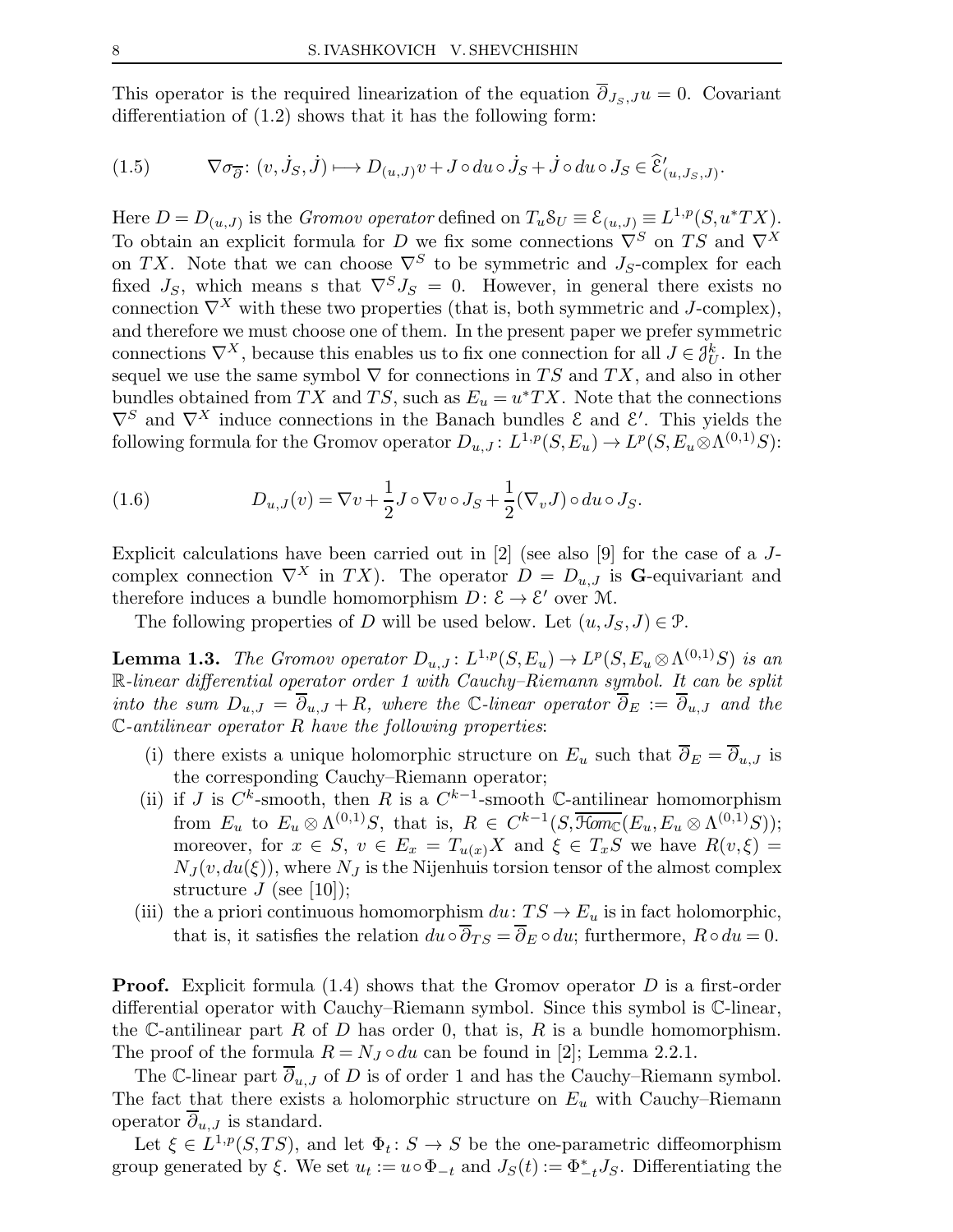equality  $\overline{\partial}_{J_S(t),J} u_t = 0$  at  $t = 0$  and using the identities  $\frac{dJ_S(t)}{dt}$  $\bigg|_{t=0}$  $=L_{\xi}J=2J\partial \xi$ and  $\frac{du_t}{dt}$ 

dt  $\bigg|_{t=0}$  $= du(\xi)$  we obtain the following formula:

(1.7) 
$$
du \circ \overline{\partial}_{TS} = D_{u,J} \circ du.
$$

Part (iii) of the lemma follows now by taking the C-linear and the C-antilinear parts of (1.7).

For a detailed proof of the lemma we refer to [2];  $\S 2$ .

**Corollary 1.4.** (i) The set of critical points of a J-holomorphic map  $u: (S, J_S) \rightarrow$  $(X, J)$  is discrete in S, provided that  $J \in C^1(X)$ ;

ii) the order of zero of du at a point a is well defined for each  $a \in S$ .

**Remark.** Part (i) of Corollary 1.4 was proved by McDuff for  $J \in C^{\infty}$  and by Sikorav for  $J \in C^1$ .

Another consequence of Lemma 1.3 is the following exact sequence of coherent sheaves:

(1.8) 
$$
0 \longrightarrow \mathcal{O}(TS) \xrightarrow{du} \mathcal{O}(E_u) \longrightarrow \mathcal{N}_u \longrightarrow 0.
$$

Here N is the quotient sheaf  $\mathcal{O}(E)/du(\mathcal{O}(TS))$ . This sheaf splits into the direct sum  $\mathcal{N}_u = \mathcal{O}(N_u) \oplus \mathcal{N}_u^{\text{sing}}$ , where  $N_u$  is a holomorphic vector bundle and  $\mathcal{N}_n^{\text{sing}} = \bigoplus_{i=1}^n \mathbb{C}^{n_i}$ . By  $\mathbb{C}^{n_i}$  we mean the sheaf concentrated at a critical point  $a_i \in S$  of the  $_{i=1}^{P} \mathbb{C}^{n_i}_{a_i}$ . By  $\mathbb{C}^{n_i}_{a_i}$  we mean the sheaf concentrated at a critical point  $a_i \in S$  of the map du with stalk  $\mathbb{C}^{n_i}$ , where  $n_i = \text{ord}_{a_i} du$  is the order of the zero of du at  $a_i$ . We call  $\mathcal{N}_u$  the normal sheaf of  $M = u(S)$ ,  $N_u$  the normal bundle of M, and  $\mathcal{N}_u^{\text{sing}}$  the ramification sheaf of M.

Let  $Z_{du}$  be the divisor  $\sum_{i=1}^{P} n_i[a_i]$ , and let  $\mathcal{L}(Z_{du})$  be the sheaf of meromorphic functions on S with poles of order at most  $n_i$  at  $a_i$ . The corresponding linear bundle will be also denoted by  $\mathcal{L}(Z_{du})$ . Then (1.8) gives rise to the following exact sequence of holomorphic vector bundles:

(1.9) 
$$
0 \longrightarrow TS \otimes \mathcal{L}(Z_{du}) \stackrel{du}{\longrightarrow} E \longrightarrow N_u \longrightarrow 0.
$$

Let  $L^p_{(0,1)}(S,E)$  be the space of  $L^p$ -integrable  $(0,1)$ -forms on S with coefficients in  $E$ . Then, by Lemma 1.3 and equality  $(1.7)$  we obtain the following commutative diagram with exact rows:

$$
\begin{array}{ccccccccc}\n0 & \longrightarrow & L^{1,p}(S, TS \otimes \mathcal{L}(Z_{du})) & \xrightarrow{du} & L^{1,p}(S, E) & \xrightarrow{\mathsf{pr}} & L^{1,p}(S, N_u) & \longrightarrow & 0 \\
(1.10) & & & \downarrow \overline{\partial}_S & & & \downarrow \mathcal{D}_{u,J} & & \downarrow \\
0 & \longrightarrow & L^p_{(0,1)}(S, TS \otimes \mathcal{L}(Z_{du})) & \xrightarrow{du} & L^p_{(0,1)}(S, E) & \longrightarrow & L^p_{(0,1)}(S, N_u) & \longrightarrow & 0.\n\end{array}
$$

This gives us the operator

$$
D_{u,J}^N\colon L^{1,p}(S,N_u)\to L^p_{(0,1)}(S,N_u)
$$

of the form  $D_{u,J}^N = \overline{\partial}_N + R_N$ . As usual,  $\overline{\partial}_N$  is the  $\overline{\partial}$ -operator in  $N_u$  and  $R_N \in$  $C^0(S, \mathfrak{Hom}_{\mathbb{R}}(N_u, \Lambda^{0,1}\otimes N_u)).$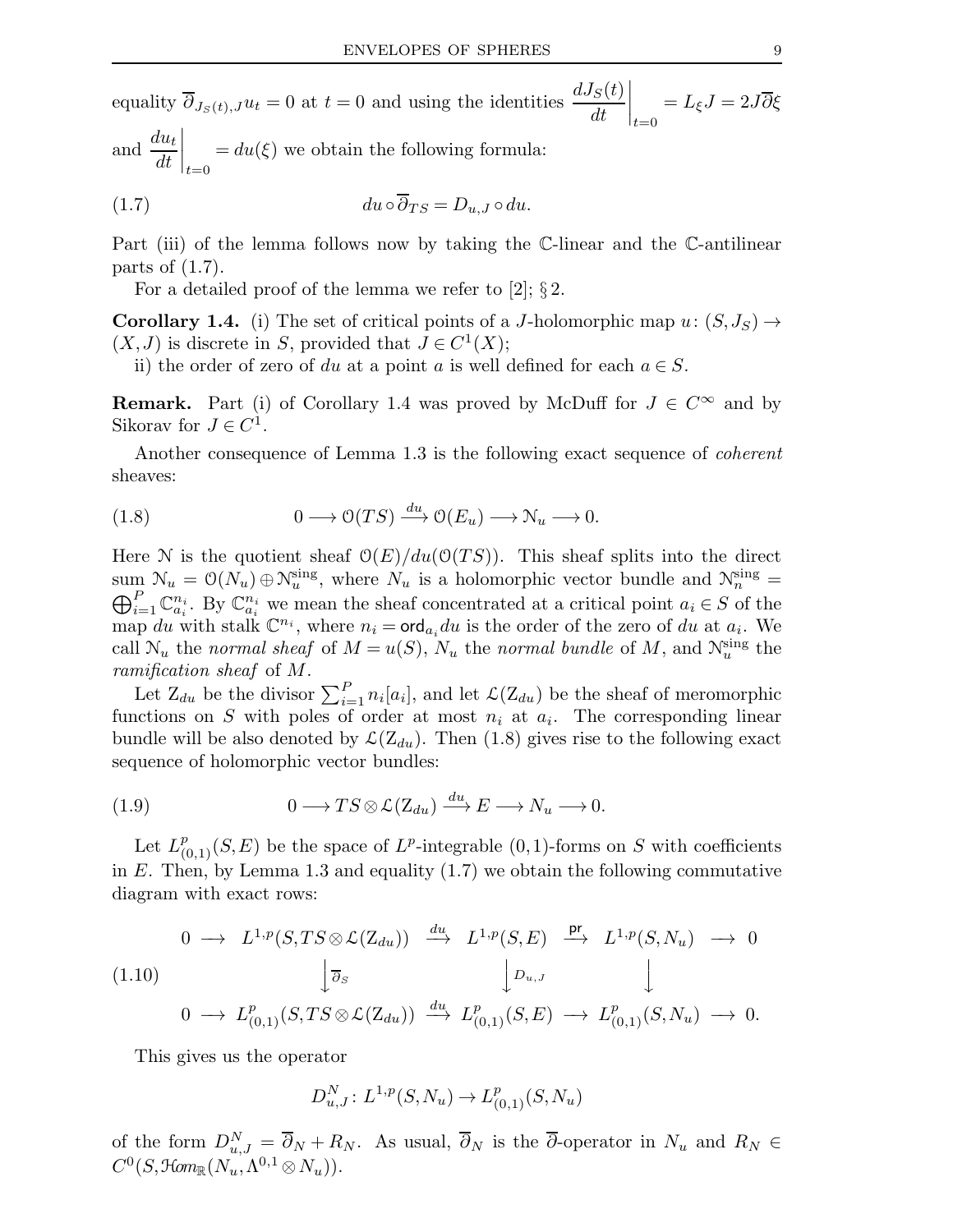Definition Let  $E$  be a holomorphic vector bundle over a compact Riemann surface  $(S, J_S)$ , and let  $D: L^{1,p}(S, E) \to L^p_{(0,1)}(S, E)$  be an operator of the form  $D = \overline{\partial}_E + R$ , where  $R \in L^p(S, \mathcal{H}om_{\mathbb{R}}(E, \Lambda^{0,1}S \otimes E)), 2 < p < \infty$ . Then we set  $\mathrm{H}^0_D(S,E) := \mathsf{Ker}\, D \,\, \text{and} \,\, \mathrm{H}^1_D(S,E) := \mathsf{Coker}\, D.$ 

**Remark.** It is not difficult to show that for  $E, R \in L^p$ ,  $2 < p < \infty$ , and  $D = \overline{\partial} + R$ as above, the spaces  $H_D^i(S, E)$  can be defined as the kernel and the cokernel of the operator

$$
\overline{\partial} + R \colon L^{1,q}(S,E) \to L^q_{(0,1)}(S,E)
$$

with arbitrary  $q, 1 < q \leqslant p$ . Consequently, the  $H_D^i(S, E)$  do not depend on the choice of the function spaces. Furthermore, the operator  $D$  is Fredholm, of index

$$
\begin{aligned} \mathsf{ind}_\mathbb{R}(D):=&\mathsf{dim}_\mathbb{R}(\mathsf{Ker}\,(D))-\mathsf{dim}_\mathbb{R}(\mathsf{Coker}\,(D))\\ =&\mathsf{ind}_\mathbb{R}(\overline{\partial})=2(c_1(E)[S]+(1-g)\cdot \mathsf{rk}_\mathbb{C}(E)).\end{aligned}
$$

The proof of these facts is given in [2].

By the 'snake lemma' from homological algebra the diagram (1.10) gives us the following long exact sequence of D-cohomology:

$$
(1.11) \quad 0 \longrightarrow H^0(S, TS \otimes \mathcal{L}(Z_{du})) \longrightarrow H^0_D(S, E) \longrightarrow H^0_D(S, N_u)
$$
\n
$$
\xrightarrow{\delta} H^1(S, TS \otimes \mathcal{L}(Z_{du})) \longrightarrow H^1_D(S, E) \longrightarrow H^1_D(S, N_u) \longrightarrow 0.
$$

The proof of the next result can be found in [2]; Lemma 2.3.2.

**Lemma 1.5** (Serre duality for D-cohomology). Let E be a holomorphic vector bundle over a compact Riemann surface  $(S, J_S)$ , and let  $D: L^{1,p}(S, E) \to L^p_{(0,1)}(S, E)$ be an operator of the form  $D = \overline{\partial} + R$ , where  $R \in L^p(S, \text{Hom}_{\mathbb{R}}(E, \Lambda^{0,1}S \otimes E)),$  $2 < p < \infty$ . Let  $K_S := \Lambda^{1,0}S$  be the canonical bundle of  $(S, J_S)$ . Then there exists a naturally defined operator

$$
D^* = \overline{\partial} - R^* : L^{1,p}(S, E^* \otimes K_S) \to L^p_{(0,1)}(S, E^* \otimes K_S)
$$

with  $R^* \in L^p(S, \mathfrak{Hom}(E^* \otimes K_S, \Lambda^{0,1}S \otimes E^* \otimes K_S))$  and there exist natural isomorphisms

$$
H_D^0(S, E)^* \cong H_{D^*}^1(S, E^* \otimes K_S),
$$
  
\n $H_D^1(S, E)^* \cong H_{D^*}^0(S, E^* \otimes K_S).$ 

If, furthermore, R is  $\mathbb C$ -antilinear, then  $R^*$  is also  $\mathbb C$ -antilinear.

Remark. The proof of Lemma 1.5 uses the following identity, which that may be taken as the definition of  $D^*$ . For  $\xi \in L^{1,p}(S,E)$  and  $\eta \in L^{1,q}(S,E^* \otimes K_S)$  we have the equalities

$$
(1.12) \qquad \Re \int_S \langle \overline{\partial} \xi + R\xi, \eta \rangle = \Re \int_S \overline{\partial} \langle \xi, \eta \rangle + \Re \int_S \langle \xi, -(\overline{\partial} - R^*)\eta \rangle = \Re \int_S \langle \xi, -D^* \eta \rangle.
$$

Hence the natural pairing  $\langle \cdot, \cdot \rangle: L^p_{(0,1)}(S,E) \times \mathrm{H}^0_{D^*}(S,E^* \otimes K_S) \to \mathbb{R}, \langle \phi, \eta \rangle :=$  $\Re$ Z S  $\langle \phi, \eta \rangle$  vanishes on the range of D and induces the pairing

$$
\langle \cdot, \cdot \rangle \colon \mathrm{H}^1_D(S, E) \times \mathrm{H}^0_{D^*}(S, E^* \otimes K_S) \to \mathbb{R}.
$$

The latter is the required duality.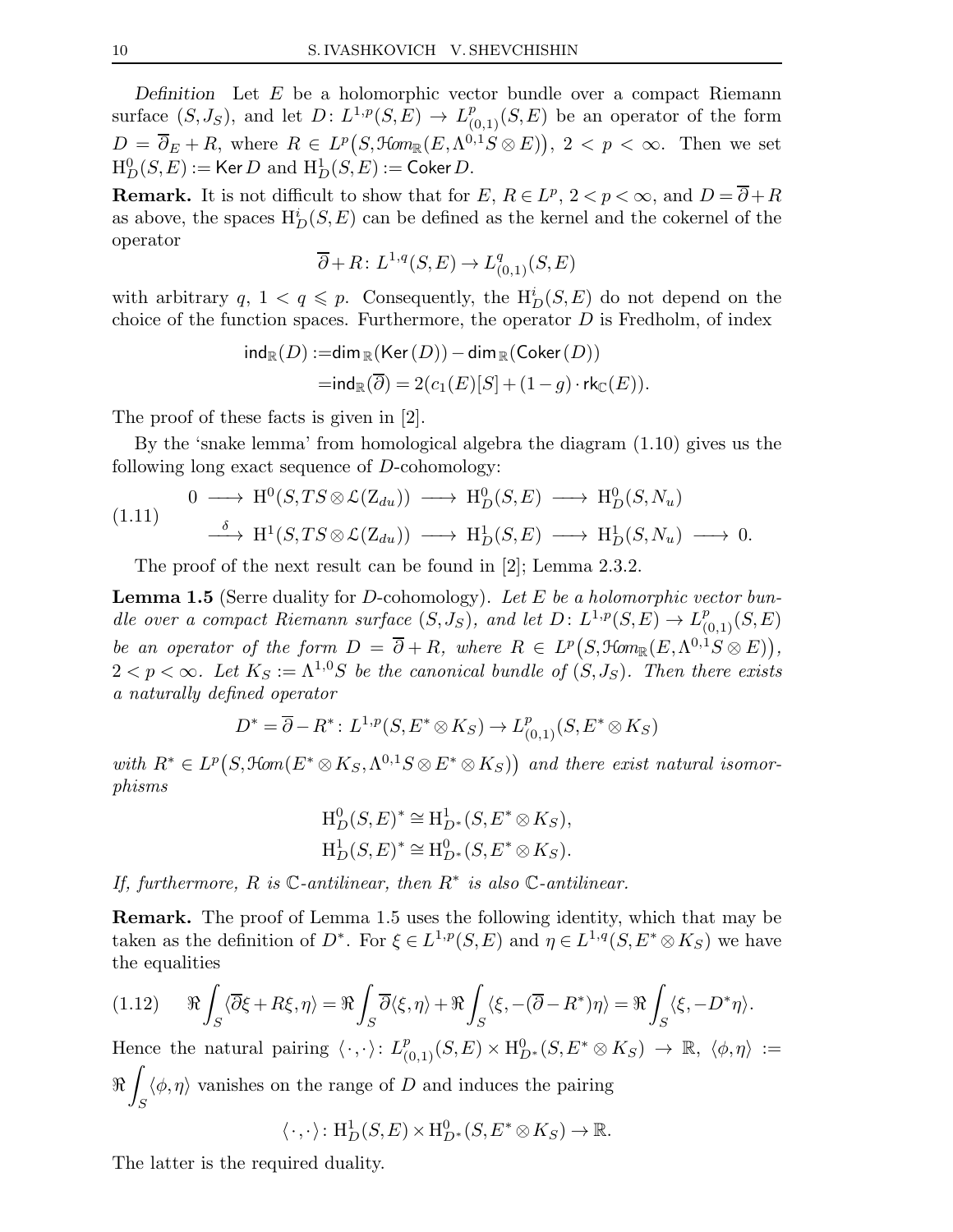**Corollary 1.6** [6], [11] (Vanishing theorems for D-cohomology). Let S be a Riemann surface of genus g with complex structure  $J<sub>S</sub>$ . Let L be a holomorphic line bundle over S with operator  $D: L^{1,p}(S,L) \to L^p_{(0,1)}(S,L)$  of the form  $D = \overline{\partial} + R$ , where  $R \in L^p(S, \mathcal{H}om_{\mathbb{R}}(L, \Lambda^{0,1}S \otimes L)), p > 2.$ 

If  $c_1(L) < 0$ , then  $\mathrm{H}^0_D(S, L) = 0$ , and if  $c_1(L) > 2g - 2$ , then  $\mathrm{H}^1_D(S, L) = 0$ .

In particular, if  $g = 0$ , then either  $\dim_{\mathbb{R}}(\mathrm{H}_D^1(S, L)) = 0$  or  $\dim_{\mathbb{R}}(\mathrm{H}_D^0(S, L)) = 0$ and  $\dim_{\mathbb{R}}(\mathrm{H}_D^1(S,L))$  is positive and even.

**Proof.** Let  $\xi$  be a non-trivial  $L^{1,p}$ -section of L that satisfies the condition  $D\xi = 0$ . By Lemma 3.1.1 in [2] the section  $\xi$  has only finitely many zeros  $a_i \in S$ , which have positive multiplicities  $\mu_i$ , so that  $c_1(L) = \sum \mu_i \geqslant 0$ . Consequently,  $H_D^0(S, L)$ is trivial for  $c_1(L) < 0$ . The triviality of  $H_D^1$  follows in a similar way by the Serre duality of Lemma 1.5.

In particular, if  $g = 0$ , then either  $c_1(L) < 0$ , or  $c_1(L) > -2$ . Hence, either  $H_D^0(S, L)$  or  $H_D^1(S, L)$  is trivial. The fact that  $\dim_{\mathbb{R}}(H_D^1(S, L))$  is even follows from the equality  $\text{ind}_{\mathbb{R}}(D) = \text{ind}_{\mathbb{R}}(\overline{\partial}) = 2\text{ind}_{\mathbb{C}}(\overline{\partial})$ , which is a consequence of the index theorem.

Note that, by Lemma 1.3 we obtain the following commutative diagram with exact rows:

$$
\begin{array}{ccccccccc}\n & 0 & \rightarrow & L^{1,p}(S,TS) & \xrightarrow{du} & L^{1,p}(S,E) & \xrightarrow{\overline{\mathbf{pr}}} & L^{1,p}(S,E)/du(L^{1,p}(S,TS)) & \rightarrow & 0 \\
 & & & & \downarrow \overline{\partial}_S & & & \downarrow D & & \downarrow \overline{D} \\
 & & 0 & \rightarrow & L^p_{(0,1)}(S,TS) & \xrightarrow{du} & L^p_{(0,1)}(S,E) & \xrightarrow{\overline{\mathbf{pr}}} & L^p_{(0,1)}(S,E)/du(L^p_{(0,1)}(S,TS)) & \rightarrow & 0,\n\end{array}
$$

where  $\overline{D}$  is induced by  $D \equiv D_{u,J}$ .

**Lemma 1.7.** For the operator  $\overline{D}$  we have the natural isomorphisms Ker $\overline{D}$  =  $\mathrm{H}^0_{D_N}(S,N_u)\oplus \mathrm{H}^0(S,\mathcal{N}_u^{\text{sing}})$  and  $\mathsf{Coker}\overline{D}=\mathrm{H}^1_{D_N}(S,N_u)$ .

For the proof see [2]; Lemma 2.4.1.

Corollary 1.8. The short exact sequence of sheaves (1.8) induces the following long exact sequence of D-cohomology:

$$
(1.14) \quad 0 \longrightarrow H^0(S, TS) \xrightarrow{du} H^0_D(S, E) \longrightarrow H^0_D(S, N_u) \oplus H^0(S, N_u^{\text{sing}})
$$
  

$$
\xrightarrow{\delta} H^1(S, TS) \xrightarrow{du} H^1_D(S, E) \longrightarrow H^1_D(S, N_u) \longrightarrow 0.
$$

#### § 2. TRANSVERSALITY PROPERTY OF THE MODULI SPACE

To deform a pseudoholomorphic curve  $M_t$  along a given path of almost complex structures  $J_t$ , it is useful to know at which points  $(u, J_S, J)$  the set of pseudoholomorphic maps  $P$  is a Banach manifold. Note that, by definition,  $P$  is the intersection of the zero section and the section  $\sigma_{\overline{\partial}}$  of the bundle  $\widehat{\mathcal{E}}'$  over  $S \times \mathbb{T} \times \mathcal{J}_{U}^{k}$ . Hence the problem reduces to the question of the transversality of these two sections.

Definition Let X,  $\mathcal{Y}$ , and  $\mathcal{Z}$  be Banach manifolds, and let  $f: \mathcal{Y} \to \mathcal{X}$  and  $q: \mathcal{Z} \to$ X be  $C^k$ -smooth maps,  $k \geq 1$ . We define the *fibered product*  $\mathcal{Y} \times_{\mathcal{X}} \mathcal{Z}$  by setting  $\mathcal{Y} \times_{\mathcal{X}} \mathcal{Z} := \{(y, z) \in \mathcal{Y} \times \mathcal{Z} : f(y) = g(z)\}.$  The map f is said to be transversal to g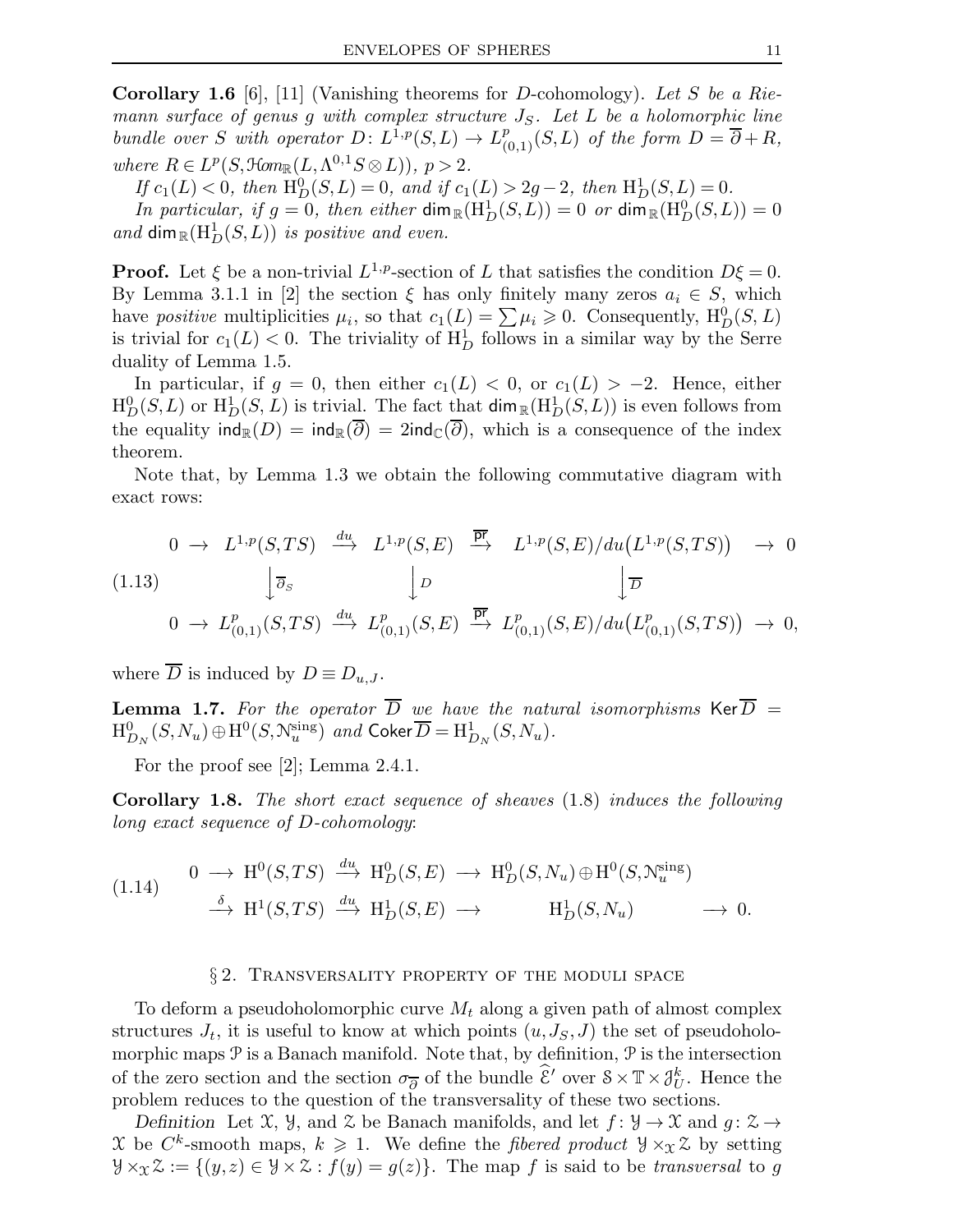at a point  $(y, z) \in \mathcal{Y} \times_{\mathcal{X}} \mathcal{Z}$ , where  $x := f(y) = g(z)$ , and  $(y, z)$  is called a transversal point if the map  $df_y \oplus -dg_z : T_y \mathcal{Y} \oplus T_z \mathcal{Z} \to T_x \mathcal{X}$  is surjective and its kernel admits a closed complementary subspace. We denote the set of transversal points in  $\mathcal{Y} \times_{\mathcal{X}} \mathcal{Z}$ by  $\mathcal{Y} \times_{\mathcal{X}}^{\mathsf{th}} \mathcal{Z}$ , where  $\mathsf{th}$  indicates the transversality condition

In particular, if the map  $g: \mathcal{Z} \to \mathcal{X}$  is an embedding, then the fibered product  $\mathcal{Y} \times_{\mathcal{X}} \mathcal{Z}$  is just the inverse image  $f^{-1}\mathcal{Z}$  of the set  $\mathcal{Z} \subset \mathcal{X}$ , and therefore each point  $(y, z) \in \mathcal{Y} \times_{\mathcal{X}} \mathcal{Z}$  is completely defined by  $y \in \mathcal{Y}$ . In this case we say that  $f : \mathcal{Y} \to \mathcal{X}$  is transversal to Z at  $y \in \mathcal{Y}$  if  $(y, f(y))$  is a transversal point in  $\mathcal{Y} \times_{\mathcal{X}} \mathcal{Z} \cong f^{-1}\mathcal{Z}$ .

**Lemma 2.1.** The set  $\forall \times_{\mathcal{X}}^{\pitchfork} \mathcal{Z}$  is open in  $\forall \times_{\mathcal{X}} \mathcal{Z}$ . It is a  $C^k$ -smooth Banach manifold with tangent space

$$
T_{(y,z)}\mathcal{Y}\times_{\mathcal{X}}^{\pitchfork}\mathcal{Z}=\mathsf{Ker}\,(df_y\oplus -dg_z\colon T_y\mathcal{Y}\oplus T_z\mathcal{Z}\to T_x\mathcal{X}).
$$

**Proof.** We fix some  $w_0 := (y_0, z_0) \in \mathcal{Y} \times_{\mathcal{X}}^{\mathcal{A}} \mathcal{Z}$  and set

$$
K_0 := \text{Ker}\,(df_{y_0} \oplus -dg_{z_0}: T_{y_0} \mathcal{Y} \oplus T_{z_0} \mathcal{Z} \to T_x \mathcal{X}).
$$

Let  $Q_0$  be a closed complement of  $K_0$ . Then the map  $df_{y_0} \oplus -dg_{z_0} : Q_0 \to T_x\mathfrak{X}$  is an isomorphism.

Our choice of  $Q_0$  ensures that there exist a neighborhood  $V \subset \mathcal{Y} \times \mathcal{Z}$  of  $(y_0, z_0)$ and  $C^k$ -maps  $w' : V \to K_0$  and  $w'' : V \to Q_0$  such that  $dw'_{w_0}$  (respectively,  $dw''_{w_0}$ ) is the projection of  $T_{y_0}\mathcal{Y} \oplus T_{z_0}\mathcal{Z}$  onto  $K_0$  (respectively, onto  $Q_0$ ). Hence  $(w', w'')$ will are local variables in a (smaller) neighborhood  $V_1 \subset \mathcal{Y} \times \mathcal{Z}$  of  $w_0 = (y_0, z_0)$ . The lemma follows now by the implicit function theorem applied to the equation  $f(y) = g(z)$  in the new coordinates  $(w', w'')$ .

It is easy to see that the set  $P$  is in fact the fibered product of the Banach manifold  $S_U \times T \times \mathcal{J}_U^k$  by itself with respect to the maps  $\sigma_0$  and  $\sigma_{\overline{\partial}}$  into  $\mathcal{E}'$ . By Lemma 2.1,  $\mathcal P$  is a Banach manifold at points  $(u, J_S, J) \in \mathcal P$  where  $\sigma_{\overline{\partial}}$  is transversal to  $\sigma_0$ . However, at each point  $(u, J_S, J; 0)$  on the zero section  $\sigma_0$  of the bundle  $\mathcal{E}'$ we have the following natural decomposition:

$$
T_{(u,J_S,J;0)}\widehat{\mathcal{E}}' = d\sigma_0 \big( T_{(u,J_S,J)}(S_U \times \mathcal{J}_S \times \mathcal{J}_U^k) \big) \oplus \widehat{\mathcal{E}}'_{(u,J_S,J)},
$$

where the first component is the tangent space of the zero section of  $\hat{\varepsilon}'$  and the second is the tangent space of the fiber  $\hat{\mathcal{E}}'_{(u,J_S,J)}$ . Let  $p_2$  be the projection onto the second component. Then the transversality of  $\sigma_{\overline{\partial}}$  and  $\sigma_0$  in  $(u, J_S, J; 0)$  is equivalent to the surjectivity of the map  $p_2 \circ d\sigma_{\overline{\partial}}$ :  $T_{(u, J_S, J)}(S_U \times \mathcal{J}_U^k) \to \mathcal{E}'_U$  $'_{(u,J_S,J)}$ . However, by Lemma 1.2 this map is the linearization of  $\sigma_{\overline{\partial}}$  at  $(u, J_S, J)$  and, therefore, has the form (1.3).

Thus, the transversality of  $\sigma_{\overline{\partial}}$  and  $\sigma_0$  at a point  $(u, J_S, J) \in \mathcal{P}$  is equivalent to the surjectivity of the following operator:

$$
\nabla \sigma_{\overline{\partial}} \colon T_u L^{1,p}(S, X) \oplus T_{J_S} \mathbb{T}_g \oplus T_J \mathcal{J}_U^k \longrightarrow \widehat{\mathcal{E}}'_{(u, J_S, J)},
$$
  

$$
\nabla \sigma_{\overline{\partial}} \colon (v, \dot{J}_S, \dot{J}) \longmapsto D_{(u, J)} v + J \circ du \circ \dot{J}_S + \dot{J} \circ du \circ J_S.
$$

By Definition 1.1 the quotient of  $\hat{\mathcal{E}}'_{(u,J_S,J)} = L^p_{(0,1)}(S, E_u)$  by the image  $D_{u,J}$  is equal to  $H_D^1(S, E_u)$ . The induced map  $\dot{J}_S \in T_{J_S} \mathbb{T}_g \mapsto [J \circ du \circ \dot{J}_S] \in H_D^1(S, E_u)$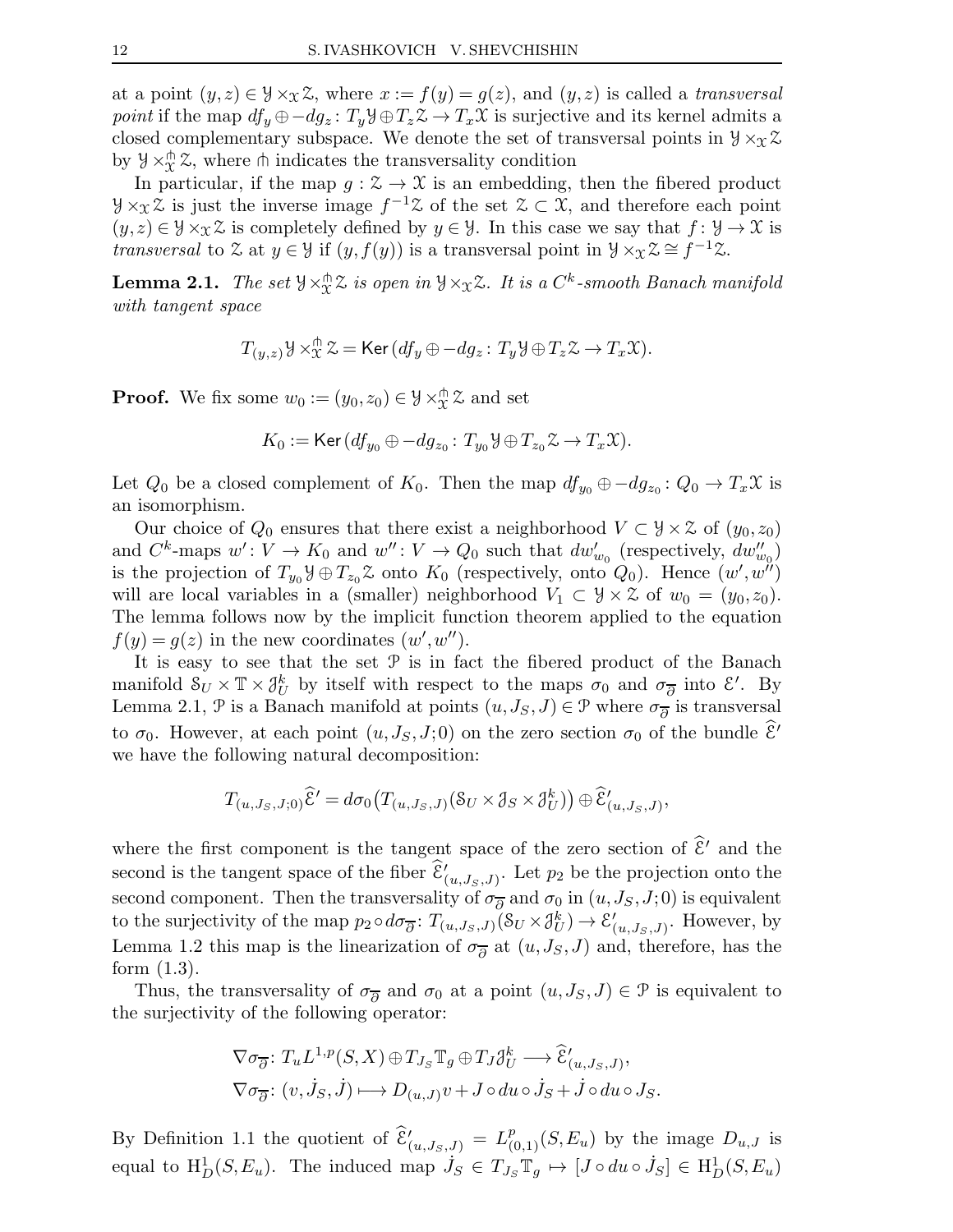is also easy to describe. It follows from (1.5) and from Corollary 1.8 that the image of  $T_{J_S} \mathbb{T}_q$  under this map coincides with the range of the homomorphism  $du \circ J_S: \mathrm{H}^1(S, TS) \cong T_{J_S} \mathbb{T}_g \to \mathrm{H}^1_D(S, E_u)$ , and therefore its cokernel is  $\mathrm{H}^1_D(S, N_u)$ .

Thus, it remains to understand the image of  $T_J \mathcal{J}_U^k$  in  $H_D^1(S, N_u)$ . For  $(u, J_S, J) \in$ P we define the map  $\Psi = \Psi_{(u,J)}: T_J \delta^k_U \to \hat{\mathcal{E}}'_{(u,J_S,J)}$  by the formula  $\Psi_{(u,J)}(J) :=$  $\dot{J} \circ du \circ J_S$ . Let  $\overline{\Psi} = \overline{\Psi}_{(u,J)} : T_J \mathcal{J}_U^k \to \mathrm{H}^1_D(S, N_u)$  be induced by  $\Psi$ . Recall that if  $(u, J_S, J) \in \mathcal{P}$ , then  $J_S$  is uniquely determined by u and J.

**Lemma 2.2** (infinitesimal transversality). The operator  $\overline{\Psi}$ :  $T_J \mathcal{J}_U^k \to H_D^1(S, N_u)$  is surjective for each  $(u, J_S, J) \in \mathcal{P}^*$ .

**Proof.** It is proved in [2] (see also [9]) that if  $(u, J_S, J) \in \mathcal{P}^*$ , then the map u is an embedding in a neighborhood of each point  $x \in S$ , except for finitely many points. Hence there exists a non-empty open subset  $V \subset S$  such that  $u(V) \subset U$  and  $u|_V$  is an embedding.

By Lemma 1.5 we have the isomorphism  $H_D^0(S, N_u^* \otimes K_S) \equiv H_D^1(S, N_u)^*$ . The fact that an operator of the form  $D = \overline{\partial} + R: L^{1,p}(S,E) \to L^p_{(0,1)}(S,E)$  on a compact Riemann surface  $(S, J_S)$  is Fredholm shows that there exists a finite basis  $\xi_1, \ldots, \xi_l$  of the space  $\mathrm{H}^0_D(S, N_u^* \otimes K_S)$ . By Lemma 3.1.1 in [2] each  $\xi \in \mathrm{H}^0_D(S, N_u^* \otimes K_S)$  vanishes at no more than  $c_1(N_u^* \otimes K_S)[S]$  points in S (cf. the proof of Corollary 1.6). Hence there exist sections  $\psi_i \in C_c^k(V, N \otimes \Lambda^{0,1}), i = 1, ..., l$ , that make up an R-basis of the space  $\mathrm{H}^1_D(S,N)$ .

We consider an arbitrary  $\psi_i \in C_c^k(V, N \otimes \Lambda^{0,1})$ . This is a C-antilinear  $C^k$ - $\pmb{\text{smooth homomorphism from } TS|}_V \text{ into } N\big|_V \text{ that vanishes outside a compact subset }$ of V. Since  $u|_V$  is a  $C^k$ -smooth embedding and  $u(V) \subset U$ ,  $\psi_i$  can be represented as the composition  $\psi_i = \text{pr}_N \circ j \circ du \circ J_S$ , where  $\dot{J}$  is a J-antilinear  $C^k$ -smooth endomorphism of the bundle  $TX$  vanishing outside a compact subset of  $U$ . Hence  $\dot{J} \in T_J \mathcal{J}_U^k$  and  $\overline{\Psi} \dot{J} = \psi_i$ .

Corollary 2.3. Both M and  $\mathbb{P}^*$  are  $C^k$ -smooth Banach manifolds, and the map  $\pi_{\mathcal{J}}\colon \mathcal{M} \to \mathcal{J}_{U}^{k}$  is Fredholm. For each  $(M,J)$  in  $\mathcal{M}$  with  $M = u(S)$  we have the following natural isomorphisms:

$$
\operatorname{Ker}(d\pi_{\mathcal{J}}: T_{(M,J)}\mathcal{M} \to T_J\mathcal{J}_U^k) \cong \mathrm{H}_D^0(S, \mathcal{N}_M),
$$
  
Coker
$$
(d\pi_{\mathcal{J}}: T_{(M,J)}\mathcal{M} \to T_J\mathcal{J}_U^k) \cong \mathrm{H}_D^1(S, \mathcal{N}_M),
$$

where  $\mathcal{N}_M = \mathcal{O}(N_u) \oplus \mathcal{N}_u^{\text{sing}}$  is the normal sheaf of M,  $H_D^0(S, \mathcal{N}_M)$  is the sum  $H_D^0(S, N_u) \oplus H^0(S, \mathcal{N}_u^{\text{sing}}),$  and  $H_D^1(S, \mathcal{N}_M)$  means  $H_D^1(S, N_u)$ . The index of the projection  $\pi_{\mathfrak{g}}$  is described by the formula

$$
\operatorname{\text{\rm ind}}_{\mathbb R}(\pi_{\mathcal J})=\operatorname{\text{\rm ind}}_{\mathbb R}(\mathcal N_M):=\operatorname{\text{\rm dim}}_{\mathbb R} \operatorname H^0_D(S,\mathcal N_M)-\operatorname H^1_D(S,\mathcal N_M)
$$

and is equal to  $2(c_1(X)[M] + (n-3)(1-q))$ ,  $n := \dim_{\mathbb{C}} X$ .

**Proof.** It is easy to see that the section  $\sigma_{\overline{\partial}}$  is  $C^k$ -smooth for  $J \in \mathcal{J}_U^k$ . Hence the assertion about  $\mathcal{P}^*$  follows from Lemmas 2.1 and 2.2. Moreover,  $\mathcal{P}^*$  is a  $C^k$ -smooth submanifold of  $\mathfrak{X}^*$ . It is not difficult to show that the slices of the **G**-action on  $\mathfrak{X}^*$ , constructed in the proof of Lemma 1.1, are  $C^{\infty}$ -smooth. Consequently, the projection  $\pi_{\mathcal{P}} : \mathcal{P}^* \to \mathcal{M}$  induces the structure of a  $C^k$ -manifold in M.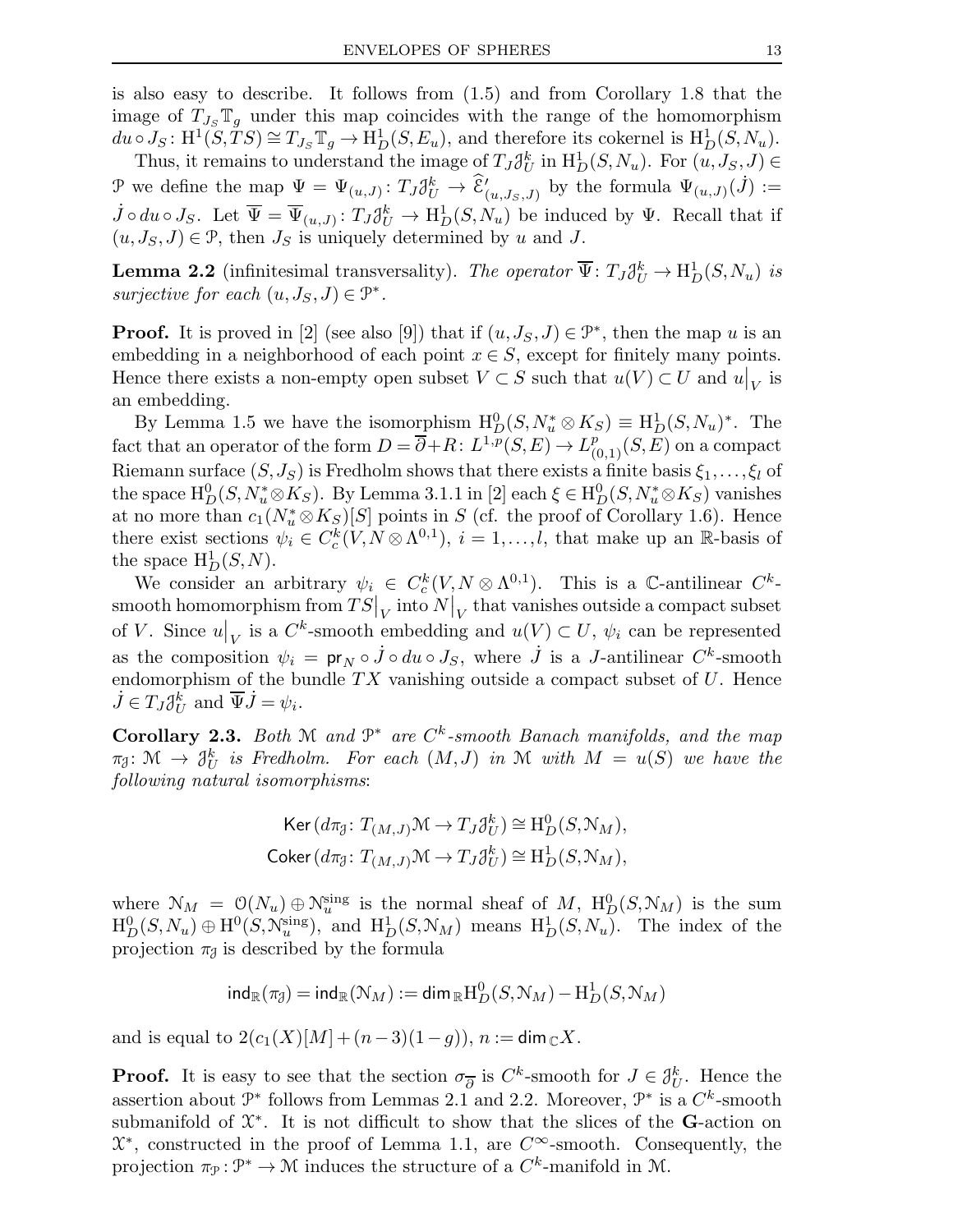We consider now the projection  $\pi \colon \mathcal{P}^* \to \mathcal{J}_U^k$ . The tangent space  $T_{(u,J_S,J)}\mathcal{P}^*$ consists of the triples  $(v, \dot{J}_S, \dot{J})$  that satisfy the condition

$$
D_{u,J}v + \frac{1}{2}J \circ du \circ \dot{J}_S + \frac{1}{2}\dot{J} \circ du \circ J_S = 0,
$$

and the differential  $d\pi \colon T_{(u,J_S,J)}\mathcal{P}^* \to T_J \mathcal{J}_U^k$  has the form  $(v, \dot{J}_S, \dot{J}) \in T_{(u,J_S,J)}\mathcal{P}^* \mapsto$  $\dot{J} \in T_J \mathcal{J}_U^k$ .

Hence the kernel  $\text{Ker}(d\pi) \subset T_{(u,J_S,J)}\mathcal{P}^*$  is parametrized by the solutions of the equation

$$
D_{u,J}v + \frac{1}{2}J \circ du \circ \dot{J}_S = 0,
$$

where  $v \in \mathcal{E}_{(u, J_S, J)}$  and  $\dot{J}_S \in T_{J_S} \mathbb{T}_g$ . Since the map  $\pi_{\mathcal{P}} \colon \mathcal{P}^* \to \mathcal{M}$  is a principle **G**-bundle, Ker $(d\pi_{\mathcal{J}}: T_{(M,J)}\mathcal{M} \to T_J \mathcal{J}_U^k)$  is the quotient of Ker $(d\pi)$  by the tangent space of the fiber  $\mathbf{G} \cdot (u, J_S, J)$ . Since  $T_e \mathbf{G} \equiv \mathrm{H}^0(S, TS)$  and  $\mathbf{G}_0$  acts trivially on  $\mathbb{T}_g$ and on  $\mathcal{J}_U^k$ , the tangent space of the fiber  $\mathbf{G} \cdot (u, J_S, J)$  in  $(u, J_S, J)$  consists of the vectors of the form  $(v,0,0), v \in du(\mathrm{H}^0(S,TS))$ . ¿From the equalities

$$
H^{0}(S, TS) = \text{Ker}(\overline{\partial}_{TS}: L^{1,p}(S, TS) \to L^{p}(S, TS \otimes \Lambda^{(0,1)}S)),
$$
  

$$
T_{J_{S}}\mathbb{T}_{g} \cong H^{1}(S, TS) = \text{Coker}(\overline{\partial}_{TS}),
$$
  

$$
du \circ \overline{\partial}_{TS} = D_{(u,J)} \circ du
$$

we see that  $\text{Ker}(d\pi_{\beta})$  is isomorphic to the quotient

 $\{v \in L^{1,p}(S,E_u) : Dv = du(\phi)$  for some  $\phi \in L^p(S, TS \otimes \Lambda^{(0,1)}S) \} / du(L^{1,p}(S, TS)).$ 

Hence Ker $(d\pi_{\mathcal{J}}: T_{(M,J)}\mathcal{M} \to T_J \mathcal{J}_U^k) \cong \mathrm{H}^0_D(M, \mathcal{N}_M)$  by Lemma 1.7. In particular, Ker( $d\pi_{\mathcal{J}}$ ) is finite dimensional.

In a similar way, the image  $d\pi_{\mathcal{J}}$  consists of  $\tilde{J}$  such that the equation

$$
D_{u,J}v + \frac{1}{2}J \circ du \circ \dot{J}_S + \frac{1}{2}\dot{J} \circ du \circ J_S = 0
$$

has a solution  $(v, \dot{J}_S)$ . Consequently,

$$
\Im(d\pi_{\mathcal{J}}) = \text{Ker}\,\overline{\Psi} \quad \text{and} \quad \text{Coker}\,(d\pi_{\mathcal{J}}) \cong \text{H}^1_D(S, N_u).
$$

Hence  $d\pi_{\mathcal{J}}$  is Fredholm, and therefore  $\pi: \mathcal{P}^* \to \mathcal{J}_U^k$  is also Fredholm.

Corollary 1.8 yields the equality  $\text{ind}_{\mathbb{R}}(\mathcal{N}_M) = \text{ind}_{\mathbb{R}}(E_u) - \text{ind}_{\mathbb{R}}(TS)$ . Using the Riemann–Roch theorem together with the equalities  $c_1(E) = c_1(X)[M]$  and  $c_1(TS)$  $= 2-2q$  we obtain the required formula:

$$
\mathrm{ind}_{\mathbb{R}}(\mathcal{N})=2\big(c_1(X)[M]+n(1-g)-(3-3g)\big)=2\big(c_1(X)[M]+(n-3)(1-g)\big).
$$

Before stating other results, let us introduce further notation.

Definition Let Y be a  $C^k$ -smooth finite-dimensional manifold that may have a non-empty  $C^k$ -smooth boundary  $\partial Y$ , and let  $h: Y \to \mathcal{J}_U^k$  be a  $C^k$ -smooth map. We define the relative moduli space as follows:

$$
\mathcal{M}_h := Y \times_{\mathcal{J}_U^k} \mathcal{M} \cong \left\{ (u, J_S, y) \in \mathcal{S}_U \times \mathbb{T}_g \times Y : (u, J_S, h(y)) \in \mathcal{P}^* \right\} / \mathbf{G},
$$

and equip it with the natural projection  $\pi_h : \mathcal{M}_h \to Y$ . In the particular case when  $Y = \{J\} \hookrightarrow \mathcal{J}_U^k$  we obtain the moduli space of J-holomorphic curves  $\mathcal{M}_J := \pi_J^{-1}(J)$ . In general, the projection  $\pi_h$  has fibers  $\pi_h^{-1}$  $h^{-1}(y) = \mathcal{M}_{h(y)}$ . We shall denote the elements of  $\mathcal{M}_h$  by  $(M, y)$ , where  $M = u(S)$  and the map  $u: S \to X$  is  $h(y)$ holomorphic.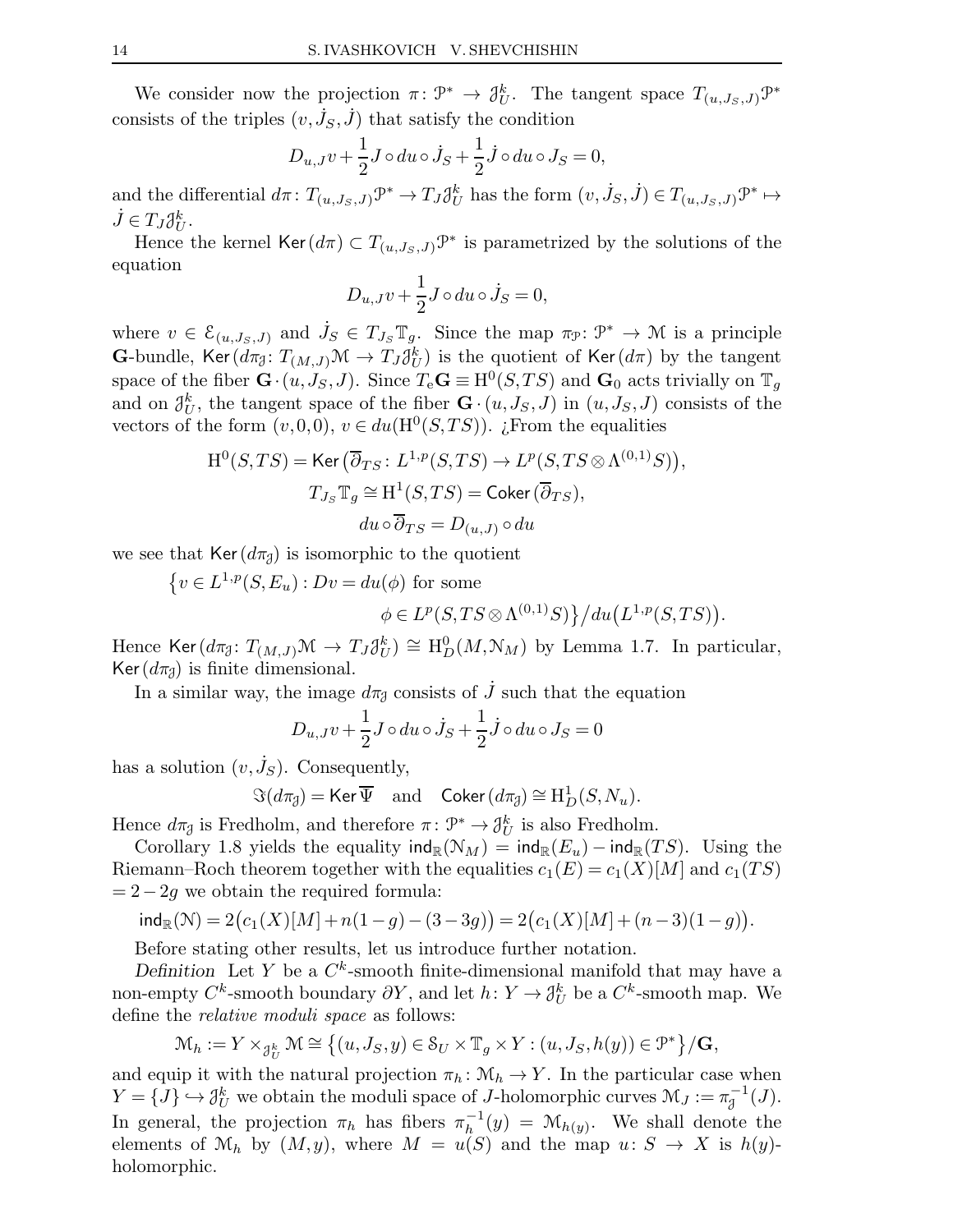**Lemma 2.4.** Let Y be a  $C^k$ -smooth finite dimensional manifold, and let  $h: Y \rightarrow$  $\beta^k_U$  be a  $C^k$ -smooth map. Assume that for some  $y_0 \in Y$  and  $M_0 = u_0(S) \in \mathcal{M}_{h(y_0)}$ the map  $\overline{\Psi} \circ dh \colon T_{y_0} Y \to \mathrm{H}^1_D(S, N_{u_0})$  is surjective. Then, in some neighborhood of  $(M_0, y_0) \in \mathcal{M}_h$ , the space  $\mathcal{M}_h$  is a  $C^k$ -smooth manifold with tangent space

$$
(2.1) \t T_{(M,y)}\mathcal{M}_h = \text{Ker}\left(D \oplus \Psi \circ dh \colon \mathcal{E}_{u,h(y)} \oplus T_y Y \longrightarrow \mathcal{E}'_{u,h(y)}\right) / du \big(\mathrm{H}^0(S, TS)\big).
$$

**Proof.** Let  $y \in Y$  and let  $(u, J_S, h(y)) \in \mathcal{P}^*$  and  $M = u(S)$ . Then  $(M, y) \in \mathcal{M}_h$ . It follows from the proof of Corollary 2.3 that the range of the homomorphism  $d\pi_{\mathcal{J}}\colon T_{(M,h(y))}\mathcal{M} \to \overline{T_{h(y)}\mathcal{J}^k_U}$  coincides with  $\mathsf{Ker}\left(\overline{\Psi}_{(u,h(y))}\right)$  and  $\overline{\Psi}$  maps the cokernel Coker  $(d\pi_{\tilde{\theta}})$  isomorphically onto  $H_D^1(S, N_u)$ . Hence the lemma follows from Lemma 2.1.

Definition Let Y be a compact manifold, let  $h: Y \to \mathcal{J}_U^k$  be a  $C^k$ -smooth map, and let  $\mathcal{M}_h \subset \mathcal{M} \times Y$  the corresponding moduli space and  $(M_0, y_0) \in \mathcal{M}_h$  be a point in this space. Then the *component through*  $(M_0, y_0)$  of the space  $\mathcal{M}_h$  is the subset  $\mathcal{M}_h(M_0,y_0)$  of  $(M,y) \in \mathcal{M}_h$  such that for each neighborhood W of the image  $h(Y) \subset \mathcal{J}_U^k$  there exists a continuous path  $\gamma: [0,1] \to \mathcal{M}$  with the following properties:

- (a)  $\gamma(0) = (M_0, h(y_0))$  and  $\gamma(1) = (M, h(y))$ , that is,  $\gamma$  joins  $(M_0, y_0)$  with  $(M, y)$  in M;
- (b)  $J_t := \pi_{\mathcal{J}}(\gamma(t)) \in W \subset \mathcal{J}_U^k$  for all  $t \in [0,1]$ , that is, the corresponding path of almost complex structures  $J_t$  lies in the fixed neighborhood W of  $h(Y)$ .

**Lemma 2.5.** Assume that  $h: Y \to \mathcal{J}_U^k$ , let  $(M_0, y_0) \in \mathcal{M}_h$ , and  $\mathcal{M}_h(M_0, y_0)$  are as in Definition 2.3. Then we have the following results:

- (i)  $\mathcal{M}_h(M_0,y_0)$  is a closed subset of  $\mathcal{M}_h$ ;
- (ii) if the component  $\mathcal{M}_h(M_0, y_0)$  is compact, then there exists a subset  $\mathcal{M}_h^0$  that contains  $\mathcal{M}_h(M_0,y_0)$  and is compact and open in  $\mathcal{M}_h$ ;
- (iii) if the component  $\mathcal{M}_h(M_0,y_0)$  is non-compact, then there exists a continuous path  $\gamma: [0,1) \to \mathcal{M}_h$  with the following properties:
	- (a)  $\gamma(0) = (M_0, h(y_0))$ , that is,  $\gamma$  starts at  $(M_0, y_0)$ ;
	- (b) there exists a sequence  $t_n \nearrow 1$  such that the sequence  $(M_n, J_n) := \gamma(t_n)$ lies in  $\mathcal{M}_h$  and is discrete there, while the sequence  $\{J_n\}$  converges in  $C^k$  to some  $J^* \in \mathfrak{J}_U^k$ .

**Proof.** (i) Let  $(M', y') \in \overline{\mathcal{M}_h(M_0, y_0)} \subset \mathcal{M}_h$  and let  $J' = h(y')$ . Let W be a neighborhood of  $h(Y) \subset \mathcal{J}_U^k$  and let  $\{(M_n, y_n)\}\)$  be a sequence in  $\mathcal{M}_h$  that converges to  $(M', y')$ . Then there exists a ball  $B \ni (M', J')$  in M such that its projection to  $\partial_U^k$ lies in W. Since  $(M_n,h(y_n))$  belongs to B for n sufficiently large, there exists a path  $(M_t, J_t)$  in M joining  $(M_0, h(y_0))$  and  $(M', J')$  such that  $J_t \in W$  for all  $t \in [0,1]$ . Hence  $\mathcal{M}_h(M_0,y_0)$  is closed.

(ii) Let  $(M', y') \in \mathcal{M}_h$  and let  $J' = h(y')$ . We choose a finite-dimensional subspace  $F \subset T_{J'}\mathcal{J}_U^k$  such that the map  $D_{u',J'} \oplus \Psi: \mathcal{E}_{u',J'} \oplus F \to \mathcal{E}'_{u',J'}$  is surjective. Let  $B \ni 0$ be a ball in F. Then there exists a  $C^k$ -smooth map  $H: Y \times B$  such that  $H(y,0) \equiv$  $h(y)$  and  $dH_{(y',0)}$ :  $T_{(y',0)}(Y \times B) \to T_{J'} \mathcal{J}_U^k$  induces an isomorphism  $T_0 B \stackrel{\cong}{\longrightarrow} F \subset$  $T_{J'}\partial_U^k$ . Thus,  $\mathcal{M}_H$  contains a neighborhood  $V \ni (M', y', 0)$  such that it is a manifold and  $V \cap \mathcal{M}_h$  is closed in V. It follows that  $\mathcal{M}_h$  is a locally compact topological space.

Since  $\mathcal{M}_h(M_0,y_0)$  is a compact subset of  $\mathcal{M}_h$ , it has a neighborhood V with compact closure  $\overline{V} \subset \mathcal{M}_h$ . Assume that  $W_i \subset \mathcal{J}_U^k$  make up a fundamental system of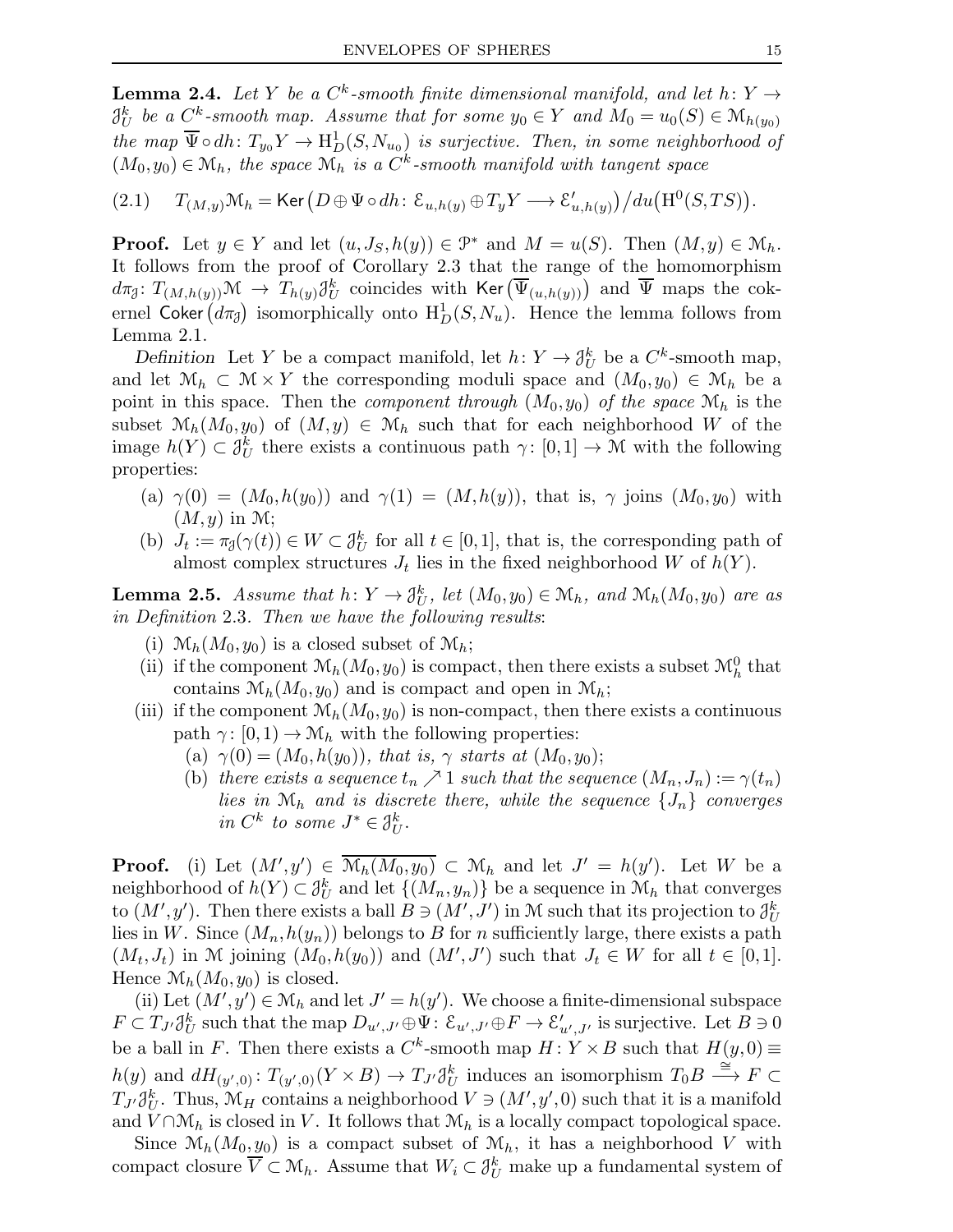neighborhoods of  $h(Y)$  and, in particular,  $\bigcap_i W_i = h(Y)$ . Let  $V_i$  be the set of all  $(M, y) \in \mathcal{M}_h$  such that  $(M, h(y))$  can be joined with  $(M_0, h(y_0))$  by a path  $(M_t, J_t)$ in M with  $J_t$  in  $W_i$ . Then we have  $\bigcap_i V_i = \mathcal{M}_h(M_0, y_0)$ . The same argument as in part (i) shows that the  $V_i$  are open and closed in  $\mathcal{M}_h$ .

We claim that there exists a positive integer  $N \in \mathbb{N}$  such that  $(\bigcap_{i=1}^{N} V_i) \cap \overline{V} \subset V$ . For otherwise, for each  $n \in \mathbb{N}$  there exists  $(M_n, y_n) \in (\bigcap_{i=1}^n V_i) \cap \overline{V} \setminus V$ . Then, however, a subsequence of  $\{(M_n, y_n)\}$  converges to some  $(M^*, y^*) \in (\bigcap_{i=1}^{\infty} V_i) \cap \overline{V} \setminus$ V, which is impossible because  $\bigcap_{i=1}^{\infty} V_i \subset V$ .

For such  $N \in \mathbb{N}$  the set

(2.2) 
$$
\mathcal{M}_h^0 := \left(\bigcap_{i=1}^N V_i\right) \cap \overline{V} = \left(\bigcap_{i=1}^N V_i\right) \cap V
$$

satisfies the assumptions of part (ii) of the lemma.

(iii) Assume that  $\mathcal{M}_h(M_0,y_0)$  is non-compact. Then there exists a discrete sequence  $\{(M_n,y_n)\}\$ in  $\mathcal{M}_h(M_0,y_0)$ . Since Y is compact, we may assume that the  $y_n$  converge to some  $y^*$ . For each  $n \in \mathbb{N}$  we fix a path  $\gamma_n : [0,1] \to \mathcal{M}_h$  between  $(M_{n-1}, h(y_{n-1}))$  and  $(M_n, h(y_n))$ . We set  $t_n := 1 - 2^{-n}$ . For  $t \in [t_{n-1}, t_n]$  we set  $\gamma(t) := \gamma_n(2^n(t - t_{n-1}))$ . Then  $\gamma: [0,1) \to \mathcal{M}_h$  and  $t_n \nearrow 1$  are the required path and sequence.

**Theorem 2.6.** Let  $(M_0, J_0) \in \mathcal{M}$  and let h:  $[0,1] \rightarrow \mathcal{J}_U^k$  be a  $C^k$ -smooth path with  $h(0) = J_0$ . Assume that there exists a compact open subset  $\mathcal{M}_h^0$  of  $\mathcal{M}_h$  containing  $(M_0, J_0)$ . Assume further that the index  $\text{ind}(\pi_{\mathfrak{J}}) = 2(c_1(X)[M_0] + (n-3)(1-g))$ is non-negative. Then h can be  $C^k$ -approximated by smooth maps  $h_n: [0,1] \to \mathfrak{J}_U^k$ with the following properties:

- (i) each  $\mathcal{M}_{h_n}$  contains a component  $\mathcal{M}_{h_n}^0$  that is a  $C^k$ -smooth manifold of the expected dimension  $\dim_{\mathbb{R}}(\mathcal{M}_{h_n}^0) = \text{ind}(\pi_{\overline{\theta}}) + 1;$
- (ii) the sets  $\mathcal{M}_{h_n(0)}^0 := \pi_{h_n}^{-1}$  $\mathcal{M}_{h_n}^1(0) \cap \mathcal{M}_{h_n}^0$  and  $\mathcal{M}_{h_n(1)}^0 := \pi_{h_n}^{-1}$  $\lambda_{h_n}^{-1}(1) \cap \mathcal{M}_{h_n}^0$  are also  $C^k$ smooth manifolds of the expected dimension  $\mathsf{ind}(\pi_{\mathcal{J}})$   $(\mathcal{M}_{h_n(1)}^0$  can be empty!), and  $\mathcal{M}_{h_n}$  is a  $C^k$ -smooth bordism between  $\mathcal{M}_{h_n(0)}^0$  and  $\mathcal{M}_{h_n(1)}^0$ ;
- (iii) each  $\mathcal{M}_{h_n(0)}^0$  can be joined with  $(M_0, J_0)$  by a path in M, that is, there exist  $C^k$ -smooth paths  $\gamma_n \colon [0,1] \to \mathcal{M}$  with  $\gamma_n(0) = (M_0, J_0)$  and  $\gamma_n(1) \in \mathcal{M}_{h_n(0)}^0$ ; in particular, all  $\mathcal{M}_{h_n(0)}^0$  are not empty;
- (iv) for each element  $(M, J)$  of  $\mathcal{M}_{h_n}$  we have the inequality  $\dim_{\mathbb{R}} H_D^1(S, N_M) \leq 1$ .

**Proof.** We denote  $\mathcal{M}_{h}^{0}$  by K. Let  $\mathcal{E}_{K}$  and  $\mathcal{E}'_{K}$  be the Banach bundles over K induced by the bundles  $\mathcal{E} \to \mathcal{M}$  and  $\mathcal{E}' \to \mathcal{M}$ , respectively. Let also  $\mathcal{T} := h^* T \mathcal{J}_U^k$  be the pull-back of  $T\mathcal{J}_U^k$  to  $[0,1]$ .

By Lemma 2.2, for each  $(M, J) \in K$  with  $M = u(S)$  there exists  $m_{(M, J)} \in \mathbb{N}$ and a  $C^k$ -smooth homomorphism  $P_{(M,J)}: F_{(M,J)} \to \mathcal{T}$  of the trivial vector bundle  $F_{(M,J)}$  of rank  $rkF_{(M,J)} = m_{(M,J)}$  over [0,1] such that the operator

(2.3) 
$$
D_{(u,J)} \oplus \Psi_{(u,J)} \circ P_{(M,J)} : \mathcal{E}_{(M,J)} \oplus F_{(M,J)} \to \mathcal{E}'_{(M,J)}
$$

is surjective. Note that the operator  $(2.3)$  remains surjective for all  $(M', J')$  from a neighborhood of  $(M, J)$ . Since K is compact, we may choose finitely many pairs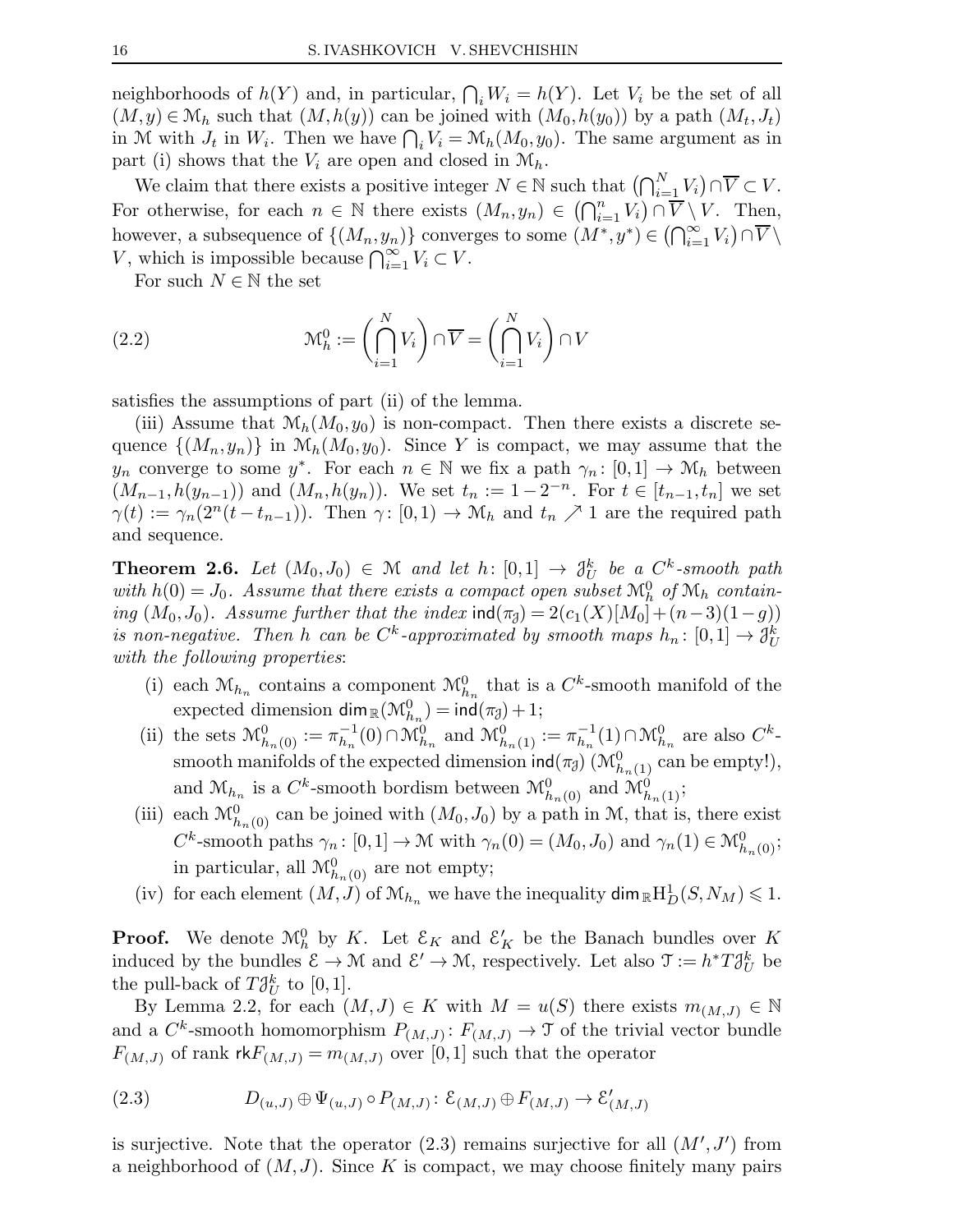$(F_{(M,J)}, P_{(M,J)})$  of this kind and then take their sum to obtain a homomorphism  $P: F \to \mathfrak{I}$  of the trivial vector bundle  $F \cong [0,1] \times \mathbb{R}^m$ ,  $m \gg 0$ , such that the homomorphism  $D_{(u,J)} \oplus \Psi_{(u,J)} \circ P \colon \mathcal{E}_{(M,J)} \oplus F \to \mathcal{E}_{(M,J)}'$  $'_{(M,J)}$  is surjective for all  $(M,J) \in$ K.

For all  $\dot{J}$  in a small ball in  $T_J \mathcal{J}_U^k$  we set  $\exp_J(\dot{J}) := J$  $(1-J\dot{J}/2)$  $\frac{(1+JJ/2)}{(1+JJ/2)}$ . Differentiating the identity  $J^2 = -1$  we obtain the equality  $J\dot{J} = -\dot{J}J$  holding for all  $\dot{J} \in T_J \mathcal{J}_U^k$ . This gives us the following relation:

$$
\left( J \frac{(1 - J \dot{J}/2)}{(1 + J \dot{J}/2)} \right)^2 = -1.
$$

Thus,  $\exp_{J}$  ranges in  $\mathcal{J}_U^k$ . Direct calculations show that the derivative of  $\exp_J$ at  $0 \in T_J \mathcal{J}_U^k$  is the identity map of  $T_J \mathcal{J}_U^k$ . Thus,  $\exp_J$  is the natural exponential map for  $\mathcal{J}_U^k$ .

We consider a sufficiently small ball  $B = B(0,r) \subset \mathbb{R}^n$  and define the map  $H^*: [0,1] \times B \to \mathcal{J}_U^k$  by the formula  $H^*(t,y) := \exp_{h(t)}(P(t,y))$ . By our construction of  $H^*$  the map

$$
D_{(u,J)} \oplus \Psi_{(u,J)} \circ dH^*(t,0) : \mathcal{E}_{(M,J)} \oplus T_{(t,0)}([0,1] \times B) \to \mathcal{E}'_{(M,J)}
$$

is surjective for all  $(M, J) \in K$  with  $J = h(t)$ . After a small perturbation of  $H^*$  we obtain a  $C^k$ -smooth function  $H: [0,1] \times B \to \mathcal{J}_U^k$  with the following properties:

- (i)  $H(t,0) = h(t)$ , that is, H is a deformation of h with parameter space  $B =$  $B(0,r) \subset \mathbb{R}^n;$
- (ii)  $D_{(u,J)} \oplus \Psi_{(u,J)} \circ dH(t,0)$ :  $\mathcal{E}_{(M,J)} \oplus T_0B \longrightarrow \mathcal{E}'_0$  $\big(_{(M,J)}\big)$  is surjective for all  $(M, t) \in K$  with  $J = h(t)$  and  $M = u(S)$ ;
- (iii) the map H is  $\partial_U^{\infty}$ -valued and  $C^{\infty}$ -smooth in a neighborhood of each point  $(t, y) \in [0, 1] \times B$  such that  $y \neq 0$ .

We identify K and  $\mathcal{M}_h$  with subsets of  $\mathcal{M}_H$  using the natural embedding  $(M, t) \in$  $\mathcal{M}_h \mapsto (M, t, 0) \in \mathcal{M}_H$ . By Lemma 2.2 there exists a neighborhood V of K in  $\mathcal{M}_H$ that is a  $C^k$ -smooth manifold. Shrinking this neighborhood of K if necessary we may assume that its closure  $V$  is compact and does not intersect the other components of  $\mathcal{M}_h$ , distinct from  $\mathcal{M}_h^0 = K$ , that is,  $\overline{V} \cap \mathcal{M}_h = V \cap \mathcal{M}_h = K$ . Let  $p: V \to B$  be the natural projection defined by the formula  $(u, t, y) \mapsto y$ .

We claim that there exists a smaller ball  $B_1 = B(0,r_1) \subset B$  such that the set  $p^{-1}(y) \subset V$  is compact for all  $y \in B_1$ . Assume the contrary. Then there exists a sequence of  $y_n \in B$  converging to  $0 \in B$  such that the inverse images  $p^{-1}(y_n)$  are non-compact. Since  $\overline{V}$  is compact, there exist  $M_n$  and  $t_n$  such that  $(M_n, t_n, y_n)$  lies in the closure  $\overline{p^{-1}(y_n)} \subset \overline{V}$ , but not in V. Passing to an appropriate subsequence of  $(M_n, t_n, y_n)$  we may assume that it converges to some point  $(M^*, t^*, 0)$ . Then, however,  $(M^*, t^*, 0) \in \mathcal{M}_h \cap \overline{V} = K$  and therefore  $(M^*, t^*, 0) \in V$ . On the other hand  $\overline{V} \setminus V$  is compact and therefore  $(M^*, t^*, 0)$  lies in  $\overline{V} \setminus V$ . This contradiction shows that a required ball  $B_1$  exists indeed.

We set  $V_1 := p^{-1}(B_1) \subset V$ . By the construction of H the restriction of the projection  $p: V_1 \setminus K \to \check{B}_1 := B_1 \setminus \{0\}$  is  $C^{\infty}$ -smooth. By Sard's theorem (see, for example, [12]; § 3.4) there exists a dense subset  $B_1^*$  of  $B_1$  such that  $p^{-1}(y)$ is a  $C^{\infty}$ -smooth compact manifold for all  $y \in B_1^*$ . We fix a sequence  $y_n \in B_1^*$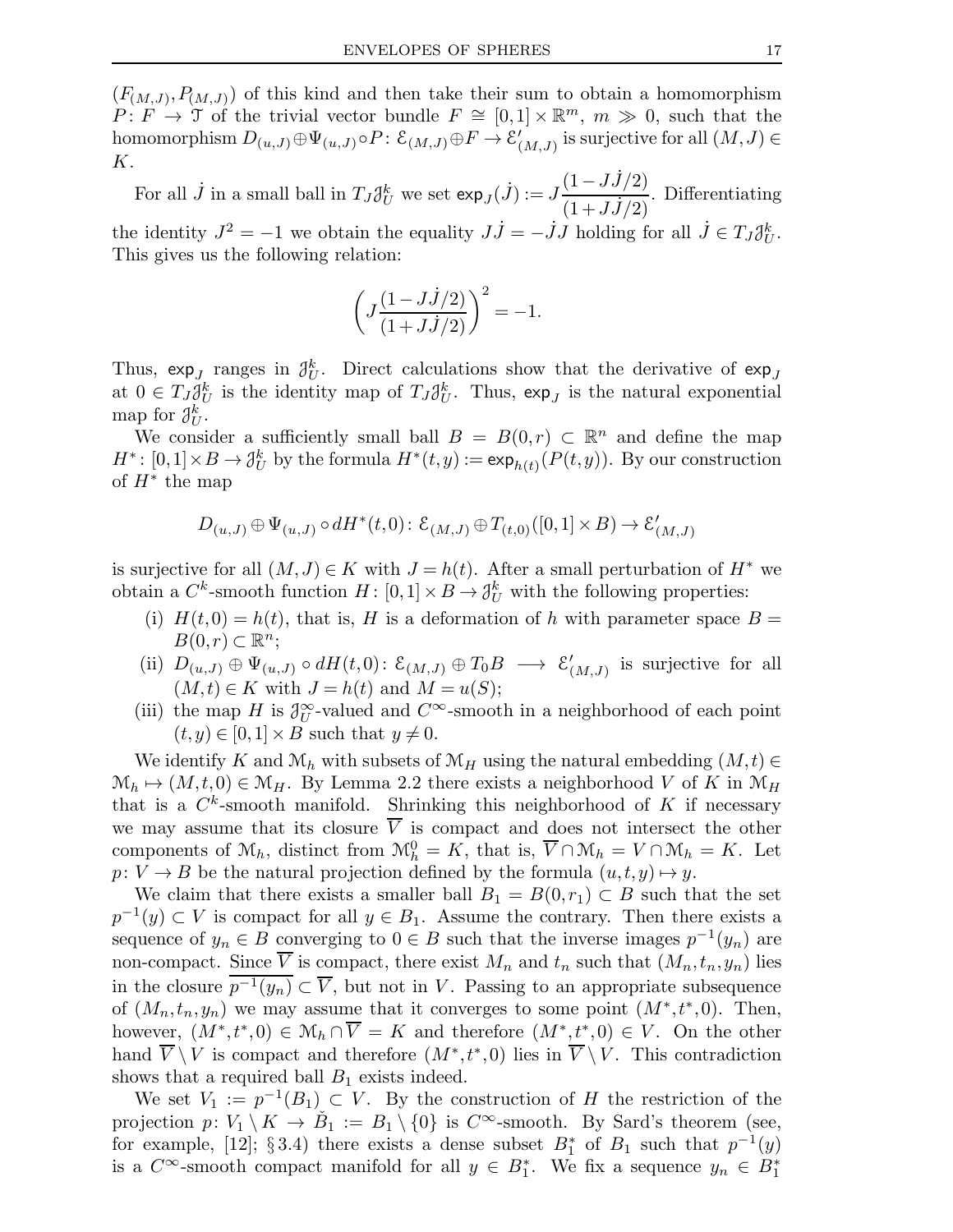converging to  $0 \in B$  and set  $h_n(t) := H(t, y_n)$ . Let  $\mathcal{M}_{h_n}^0 := \mathcal{M}_{h_n} \cap V$ , so that  $\mathcal{M}_{h_n}^0 = p^{-1}(y_n)$ . Then each  $\mathcal{M}_{h_n}^0$  is a  $C^{\infty}$ -smooth non-empty manifold that can be joined with  $(M_0, J_0)$  by a path in M.

By Lemma 2.4 the tangent space to  $V_1 \subset \mathcal{M}_H$  in  $(u, t, y)$  is canonically isomorphic to the quotient

$$
\text{Ker}\left(D_{u,H(t,y)}\oplus\Psi\circ dH\colon \mathcal{E}_{u,H(t,y)}\oplus T_{(t,y)}([0,1]\times B_1)\to \mathcal{E}'_{u,H(t,y)}\right)/du\big(\text{H}^0(S,TS)\big).
$$

Since  $p: V_1 \to B_1$  is the projection  $(u, t, y) \in V_1 \mapsto y \in B_1$ , the differential  $dp_{(u,t,y)}$ maps a tangent vector of the form  $(\dot{u}, \dot{t}, \dot{y}) \in T_{(u,t,y)}V_1$  to  $\dot{y} \in T_yB_1$ . This means that  $dp_{(u,t,y)}$  is the restriction to  $\text{Ker}(D_{u,H(t,y)} \oplus \Psi \circ dH)$  of the linear projection  $p_B: \mathcal{E}_{u,H(t,y)} \oplus T_{(t,y)}([0,1] \times B_1) \rightarrow T_yB_1$  defined by the formula  $p_B(u,t,y) = y$ . In particular, if  $y = y_n$ , then the map  $dp_{(u,t,y)}$  is surjective, which means the surjectivity of the map

$$
p_B: \text{Ker}(D_{u,H(t,y)} \oplus \Psi \circ dH) \to T_{y_n}B_1.
$$

The last result is equivalent to the surjectivity of the map

$$
D_{u,H(t,y_n)} \oplus \Psi \circ dH \oplus p_B \colon \mathcal{E}_{u,H(t,y_n)} \oplus T_{(t,y_n)}([0,1] \times B_1) \to \mathcal{E}'_{u,H(t,y_n)} \oplus T_{y_n}B_1
$$

and, therefore, of the map

(2.4) 
$$
D_{u,h_n(t)} \oplus \Psi \circ dh_n : \mathcal{E}_{u,h_n(t)} \oplus T_t[0,1] \to \mathcal{E}'_{u,h_n(t)}.
$$

Consequently,  $\dim_{\mathbb{R}}\mathrm{H}^1_D(S,N_M)\leqslant 1$  for all  $(M,t)\in \mathcal{M}_{h_n}\cap V_1$ .

**Corollary 2.7.** Under the hypothesis of Theorem 2.6 assume in addition that S is the sphere  $S^2$ . Then for all  $(M,t) \in \mathcal{M}_{h_n}^0$  the associated  $D_N$ -operator is surjective, that is,  $H^1_{D_N}(S^2, N_M) = 0.$ 

Moreover,  $\mathcal{M}_{h_n}$  is the trivial bordism:  $\mathcal{M}_{h_n} \cong \mathcal{M}_{h_n(0)} \times [0,1]$ . In particular, for each  $h_n(0)$ -holomorphic sphere  $M_0 \in \mathcal{M}_{h_n(0)}$  there exists a continuous family of  $h_n(t)$ -holomorphic spheres  $M_{n,t} = u_{n,t}(S^2)$  with  $M_{n,0} = M_0$ .

**Proof.** Assume that  $H^1_{D_N}(M, N_M) \neq 0$  for some  $(M, t) \in \mathcal{M}_{h_n}^0$ . Then  $H^1_{D_N}(M, N_M)$  $=$  1 by Theorem 2.6. However, this contradicts the result of Corollary 1.6 for  $S = S<sup>2</sup>$ and  $L := N_M$ .

Let  $(M,t) \in \mathcal{M}_{h_n}^0$  satisfy  $M = u(S)$  and  $J = h_n(t)$ . Let also  $\dot{J} \neq 0 \in dh_n(T_t[0,1])$ . Then, by Lemma 2.1 and Corollary 2.3 the tangent space  $T_{(M,t)}\mathcal{M}_{h_n}^0$  is canonically isomorphic to

$$
\operatorname{Ker} \big( D_{u,J} \oplus \Psi \colon \mathcal{E}_{u,J} \oplus \mathbb{R} \dot{J} \to \mathcal{E}'_{u,J} \big) \big/ du \big( \mathrm{H}^0(S, TS) \big),
$$

and the differential of the projection  $d\pi_{h_n}: T_{(M,t)}\mathcal{M}_{h_n}^0 \to T_t[0,1] \cong \mathbb{R}$  takes the form  $d\pi_{h_n}[v,a\dot{J}] = a$ . When  $S = S^2$ , the space  $H^1(S,TS)$  is trivial and Corollary 1.8 shows that  $D_{u,J}$ :  $\mathcal{E}_{u,J} \to \mathcal{E}'_{u,J}$  is surjective. Hence, for  $a \neq 0 \in \mathbb{R}$  there exists  $v \in \mathcal{E}_{u,J}$  such that  $[v,a^j] \in T_{(M,t)} \mathcal{M}_{h_n}^0$ . This means that for each  $(M,t) \in \mathcal{M}_{h_n}^0$  the projection  $d\pi_{h_n}: T_{(M,t)}\mathcal{M}_{h_n}^0 \to T_t[0,1]$  is surjective. Since  $\mathcal{M}_{h_n}^0$  is compact, there exists a diffeomorphism  $\mathcal{M}_{h_n} \cong \mathcal{M}_{h_n(0)} \times [0,1].$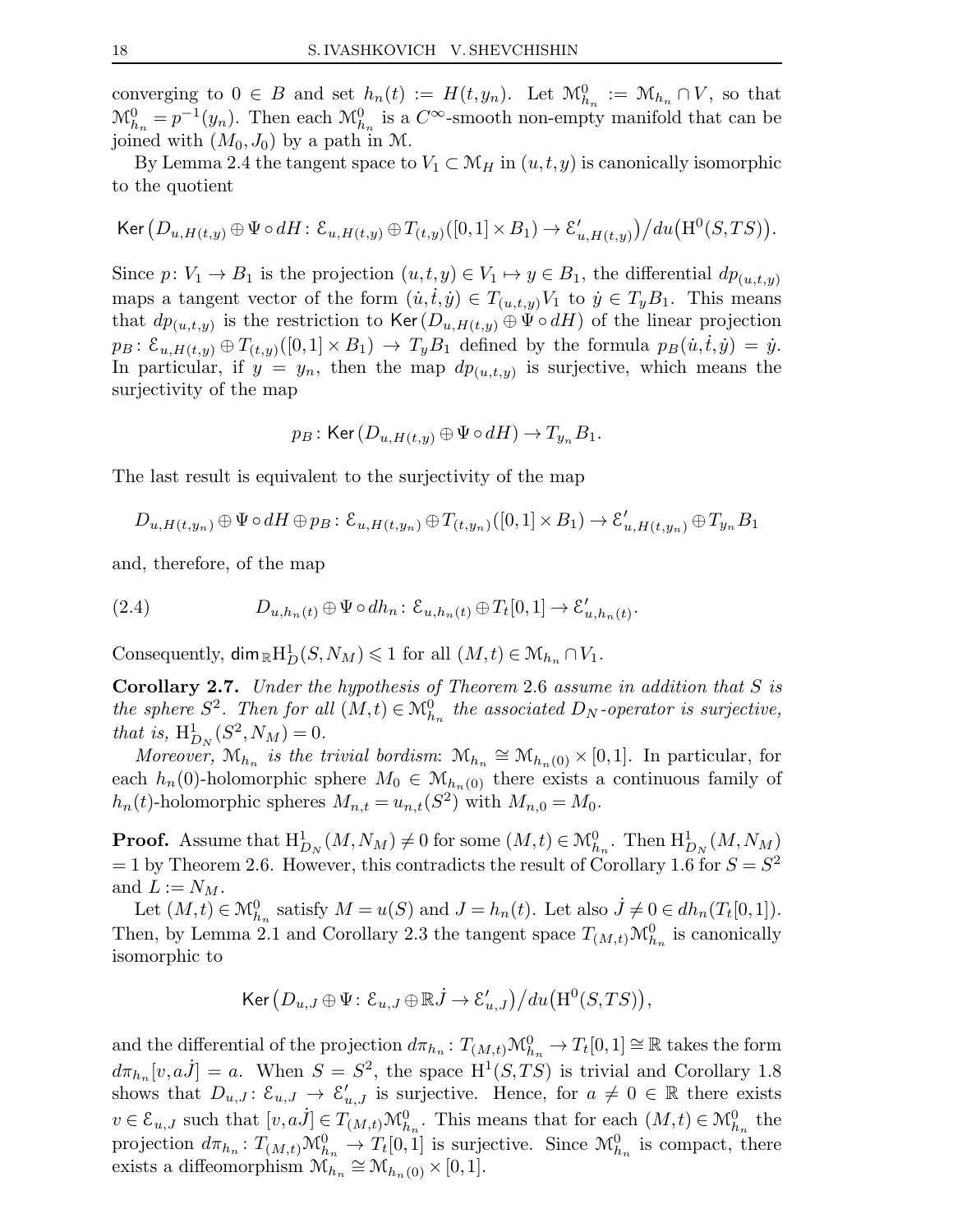### § 3. Gromov topology and deformations of non-compact holomorphic curves

The techniques developed in the previous section enables us to construct local deformations of  $J_t$ -holomorphic spheres  $M_t = u_t(S^2)$  for appropriate families of almost complex structures  $J_t$ . The obstruction to the existence of a 'global family' is that the sphere  $M_t$  can eventually 'break down' into several components. For our purposes here we must know the exact fashion of this break, and we must also learn to deform the reducible (that is, consisting of several components) curves produced by such a 'breakdown'. We start with the indication of a suitable category of reducible curves.

Definition The complex analytic set  $A_0 := \{(z_1, z_2) \in \Delta^2 : z_1 \cdot z_2 = 0\}$  is called the standard node. A nodal curve is a connected reduced complex space C of dimension 1 having finitely many irreducible components and with singularities only at finitely many nodal points that have neighborhoods isomorphic to the standard node. Furthermore, we assume that the boundary  $\partial C$  of C consists of finitely many smooth circles and  $\overline{C} := C \cup \partial C$  is compact. The case of  $\partial C = \emptyset$  is not excluded.

Definition A smooth oriented real surface  $\Sigma$  with boundary  $\partial \Sigma$  parametrizes a nodal complex curve C if there exists a continuous map  $\sigma: \Sigma \to C$  with the following properties:

- (1) if  $a \in C$  is a nodal point, then  $\gamma_a := \sigma^{-1}(a)$  is a smooth embedded circle in  $\Sigma$ ;
- (2)  $\sigma: \overline{\Sigma} \setminus \bigcup_{i=1}^N \gamma_{a_i} \to \overline{C} \setminus \{a_1,\ldots,a_N\}$  is a diffeomorphism, where  $\{a_1,\ldots,a_N\}$ is the set of all nodal points in C.

The map  $\sigma$  is called a *parametrization* of C.



Note that the parametrization  $\sigma$  is not unique: if  $g: \Sigma \to \Sigma$  is a diffeomorphism, then  $\sigma \circ g : \Sigma \to C$  is also a parametrization.

Definition A stable curve over an almost complex manifold  $(X, J)$  is a pair  $(C, u)$ , where C is a nodal curve with boundary  $\partial C$  and  $u: C \to X$  is a J-holomorphic map with the following property: if the map  $u$  is constant on a compact irreducible component  $C_i$  of the curve C, then the group of biholomorphic automorphisms of  $C_j$  preserving the nodal points of  $C_j$  is finite.

It is easy to see that this condition imposes only the following two restrictions:

- (1) if  $C_j$  is rational, that is, biholomorphic to  $\mathbb{CP}^1$ , then  $C_j$  contains at least three nodal points of  $C$ ;
- (2) if  $C_j$  is a torus, then  $C_j$  contains at least one nodal point of C.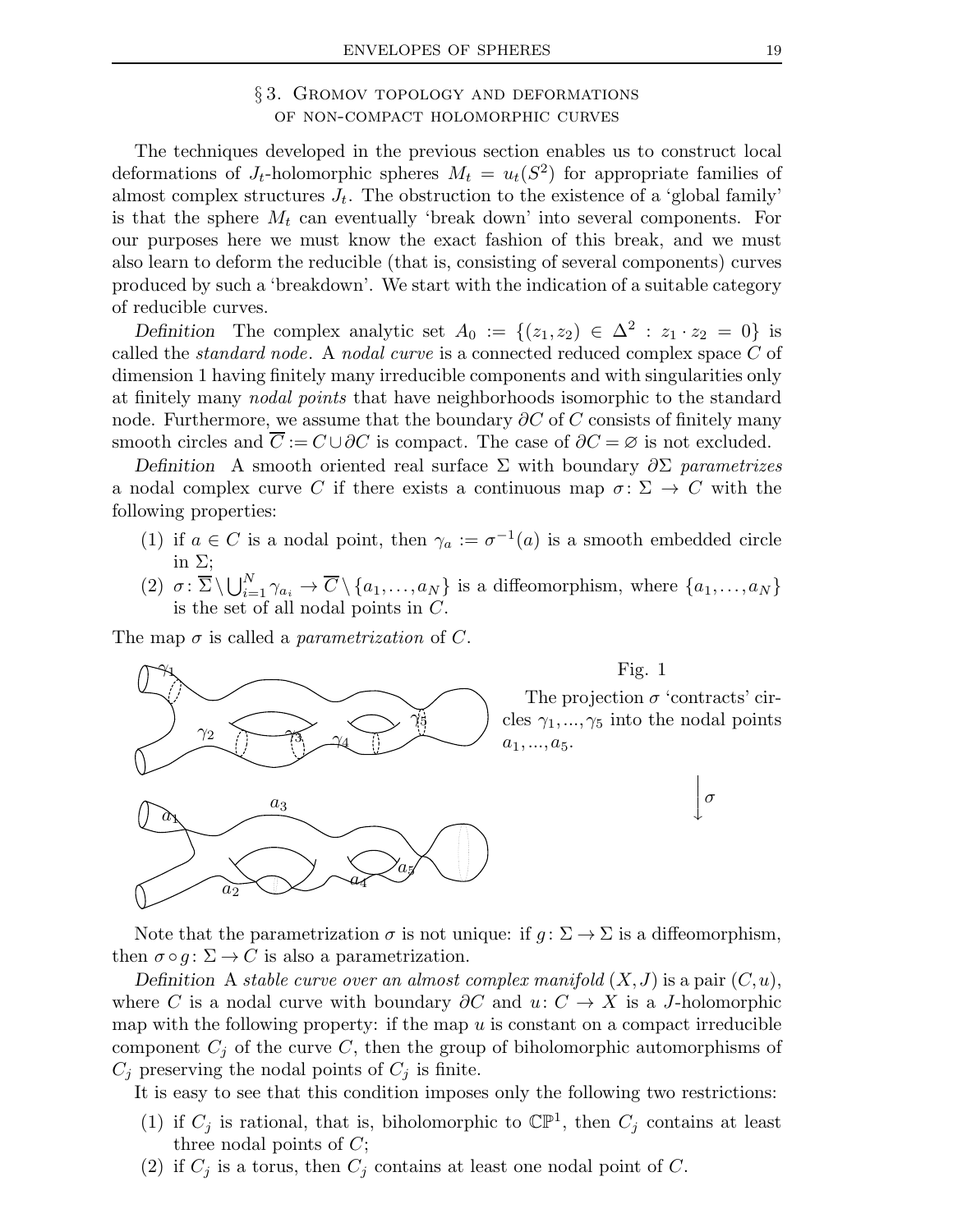This definition was given by Deligne and Mumford in the case of abstract algebraic curves and was later generalized by Kontsevich to the case of maps into X.

Stable curves occur in a natural way when one attempts to compactify the space of embedded or immersed curves in X. Namely, one introduces the Gromov topology in the set of all stable curves over  $X$ . We shall describe this topology by describing convergent sequences.

Let  $\{J_n\}$  be a sequence of  $C^k$ -smooth almost complex structures on  $X$  convergent to some J in  $C^k$ . Let  $\{(C_n, u_n)\}\)$  be a sequence of  $J_n$ -holomorphic curves that are stable over X and are parametrized by the same real surface  $\Sigma$ .

Definition The sequence  $\{(C_n, u_n)\}\)$  converges to a stable J-holomorphic curve  $(C_{\infty}, u_{\infty})$  over X if the following holds:

- (1)  $C_{\infty}$  is also parametrized by  $\Sigma$ ; moreover, there exist parametrizations  $\sigma_n : \Sigma$  $\to C_n$  and  $\sigma_{\infty} : \Sigma \to C_{\infty}$  such that  $u_n \circ \sigma_n$  converge to  $u_{\infty} \circ \sigma_{\infty}$  in the  $C^0$ topology on  $\overline{\Sigma}$  (that is, up to the boundary);
- (2) let  $\{a_1,\ldots,a_N\}$  be the nodal points of  $C_\infty$  and let  $\gamma_i := \sigma_\infty^{-1}(a_i)$ ; let also K be a compact subset of  $\overline{\Sigma}\setminus\bigcup_i\gamma_i$ ; then for all  $n\geqslant n^*(K)$  the set  $\sigma_n(K)$  does not contain nodal points of  $C_n$ ,  $u_n \circ \sigma_n$  converges to  $u_{\infty} \circ \sigma_{\infty}$  in the  $L^{1,p}$ topology on K, and the inverse images  $\sigma_n^* J_{C_n}$  of the complex structures  $J_{C_n}$  on the curves  $C_n$  converge to the inverse image  $\sigma_{\infty}^* J_{C_{\infty}}$  of the complex structure  $J_{C_{\infty}}$  on  $C_{\infty}$  in the  $C^{\infty}$ -topology on K.

Definition An annulus A on a real surface or a complex curve is a domain diffeomorphic (respectively, biholomorphic) to the standard annulus  $A_{r,R} := \{z \in$  $\mathbb{C}: r < |z| < R$ . A subdomain of a real surface or a complex curve that is diffeomorphic to a disc with two holes is called pants. In both cases we assume that the boundary of the domain consists of smooth embedded circles. An annulus A is *adjacent* to a circle  $\gamma$  if  $\gamma$  is a component of its boundary  $\partial A$ .



Fig. 2. Annulus

Fig. 3. Pants.

It is useful to represent an annulus with a complex structure as a cylinder or a "tube". Contracting the circle in the middle of the annulus we obtain the nodal point.

One can think about pants as a sphere with three holes.

The significance of the Gromov topology is expressed by the following result.

**Theorem 3.1.** Let  $\{(C_n, u_n)\}\)$  be a sequence of stable  $J_n$ -holomorphic curves over X that satisfy the following conditions:

- (1) the  $J_n$  are  $C^k$ -smooth and converge to  $J$  in  $C^k$  for some  $k \geq 1$ ;
- (2) area $[u_n(C_n)] \leq A$  for all *n*;
- (3) all  $C_n$  are parametrized by the same real surface  $\Sigma$ ;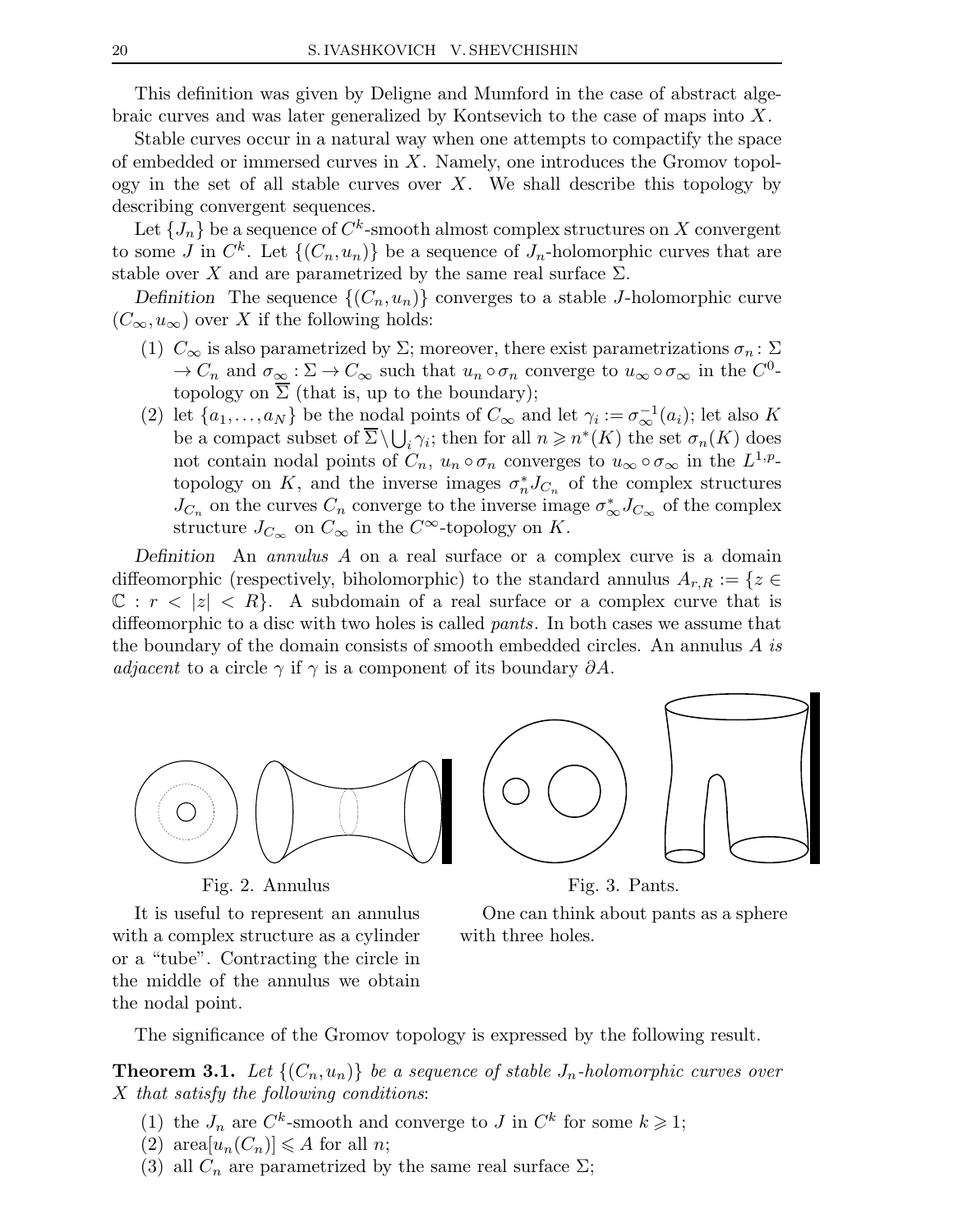- (4) the sequence  $(C_n, u_n)$  converges near the boundary; this means that there exist parametrizations  $\sigma_n : \Sigma \to C_n$  and annuli  $A_\alpha$  in  $\Sigma$  such that
	- (a) each  $A_{\alpha}$  is adjacent to a single component  $\gamma_{\alpha}$  of the boundary  $\partial \Sigma$ , the images  $\sigma_n(A_\alpha)$  do not contain the nodal points of  $C_n$  and the complex structures  $\sigma_n^* J_{C_n}$  are constant on each annulus  $A_{\alpha}$ ;
	- (b) the maps  $u_n \circ \sigma_n$  converge in the  $L^{1,p}$ -topology on each  $A_\alpha$ .

Then there exists a subsequence of stable curves, also denoted by  $\{(C_n, u_n)\}\$ , that converges in the Gromov topology to a curve  $(C_{\infty}, u_{\infty})$  stable over X.

This theorem is due to Gromov [6]; proofs can be also found in [13] and [14]. We shall require a more precise description of Gromov convergency, which can be derived from [14].

Proposition 3.2. Under the assumptions of Theorem 3.1 one can choose parametrizations  $\sigma_n : \Sigma \to C_n$  and a finite cover of  $\Sigma$  by open subsets  $\{V_\alpha\}$  and  $\{V_{\alpha\beta}\}$ with the following properties (see Fig. 6):

- (i) each  $V_{\alpha}$  is a disc, an annulus, or pants, and  $V_{\alpha} \cap V_{\beta} = \emptyset$  for all  $\alpha \neq \beta$ ;
- (ii) for each component of the boundary of  $\Sigma$  there exists a single annulus  $V_{\alpha}$ adjacent to this component;
- (iii) each  $V_{\alpha\beta}$  is an annulus intersecting  $V_{\alpha}$  and  $V_{\beta}$  by annuli  $W_{\alpha,\beta} := V_{\alpha\beta} \cap V_{\alpha}$ and  $W_{\beta,\alpha} := V_{\alpha\beta} \cap V_{\beta}$ ; furthermore,  $V_{\alpha\beta} = V_{\beta\alpha}$  and the annuli  $W_{\alpha,\beta}$  and  $W_{\beta,\alpha}$  are distinct and disjoint;
- (iv)  $\sigma_n^* \overline{J}_{C_n} \big|_{V_\alpha}$  does not depend on n, and the sequence of  $u_n \circ \sigma_n|_{V_\alpha}$  converges in  $L^{1,p}$  to  $u_{\infty} \circ \sigma_{\infty}|_{V_{\alpha}}$ ;
- (v) there exist  $L^{1,p}$ -smooth maps  $\phi^n_{\alpha\beta} : V_{\alpha\beta} \to \Delta^2$  and  $\phi^{\infty}_{\alpha\beta} : V_{\alpha\beta} \to \Delta^2$  that induce biholomorphisms  $\overline{\phi}_{\alpha\beta}^n : \sigma_n(V_{\alpha\beta}) \stackrel{\cong}{\longrightarrow} \{(z_1, z_2) \in \Delta^2 : z_1 \cdot z_2 = \lambda_{\alpha\beta}^n\}$ and  $\overline{\phi}^{\infty}_{\alpha\beta}$ :  $\sigma_{\infty}(V_{\alpha\beta}) \stackrel{\cong}{\longrightarrow} \{(z_1, z_2) \in \Delta^2 : z_1 \cdot z_2 = \lambda^{\infty}_{\alpha\beta}\}\;$  here  $\lambda^{n}_{\alpha\beta} \in \Delta$ ,  $\lambda^{n}_{\alpha\beta}$ converge to  $\lambda^{\infty}_{\alpha\beta} \in \Delta$ , and  $\phi^{n}_{\alpha\beta}$  converge to  $\phi^{\infty}_{\alpha\beta}$  in  $L^{1,p}$ ;
- (vi) for the coordinate functions  $z_1$  and  $z_2$  on  $\Delta^2$  the compositions  $z_1 \circ \phi_{\alpha\beta}^n|_{W_{\alpha,\beta}}$ and  $z_2 \circ \phi^n_{\alpha\beta} \big|_{W_{\beta,\alpha}}$  do not depend on n; moreover, the images  $z_1 \circ \phi^n_{\alpha\beta}(W_{\alpha,\beta})$ and  $z_2 \circ \phi^n_{\alpha\beta}(W_{\beta,\alpha})$  are some annuli  $A_{r_{\alpha,\beta}1}$  and  $A_{r_{\beta,\alpha}1}$ , respectively;
- (vii) for a fixed limiting curve  $(C_{\infty}, u_{\infty})$  the corresponding covering  $\{V_{\alpha}, V_{\alpha\beta}\}\$  of the real surface  $\Sigma$  can be chosen to depend only on  $\{(C_{\infty}, u_{\infty})\}\)$ , that is, to be the same for all sequences  $\{(C_n, u_n)\}\$ converging to  $(C_\infty, u_\infty)$ .

Thus, Theorem 3.1 ensures that a deformation of a pseudoholomorphic curve can 'break down' only into pseudoholomorphic curves, which gives us a possibility to continue the process of local deformation.

We shall now consider local deformations of non-compact curves.

Definition A Banach ball is a ball in some complex Banach space. A subset M of the Banach ball  $B$  is called a *Banach analytic set of finite codimension* (a BASFC) if there exists a holomorphic map  $F: B \to \mathbb{C}^N$ ,  $N < \infty$  such that  $\mathcal{M} =$  $\{x \in B : F(x) = 0\}.$ 

This concept is important because, unlike general Banach analytic sets, BASFC's have properties similar to those of usual finite-dimensional analytic sets. Namely, we have the following result.

**Theorem 3.3** [15]. Let B be a ball in a Banach space  $\mathcal{F}$ , let  $\mathcal{M} \subset B$  be a BASFC,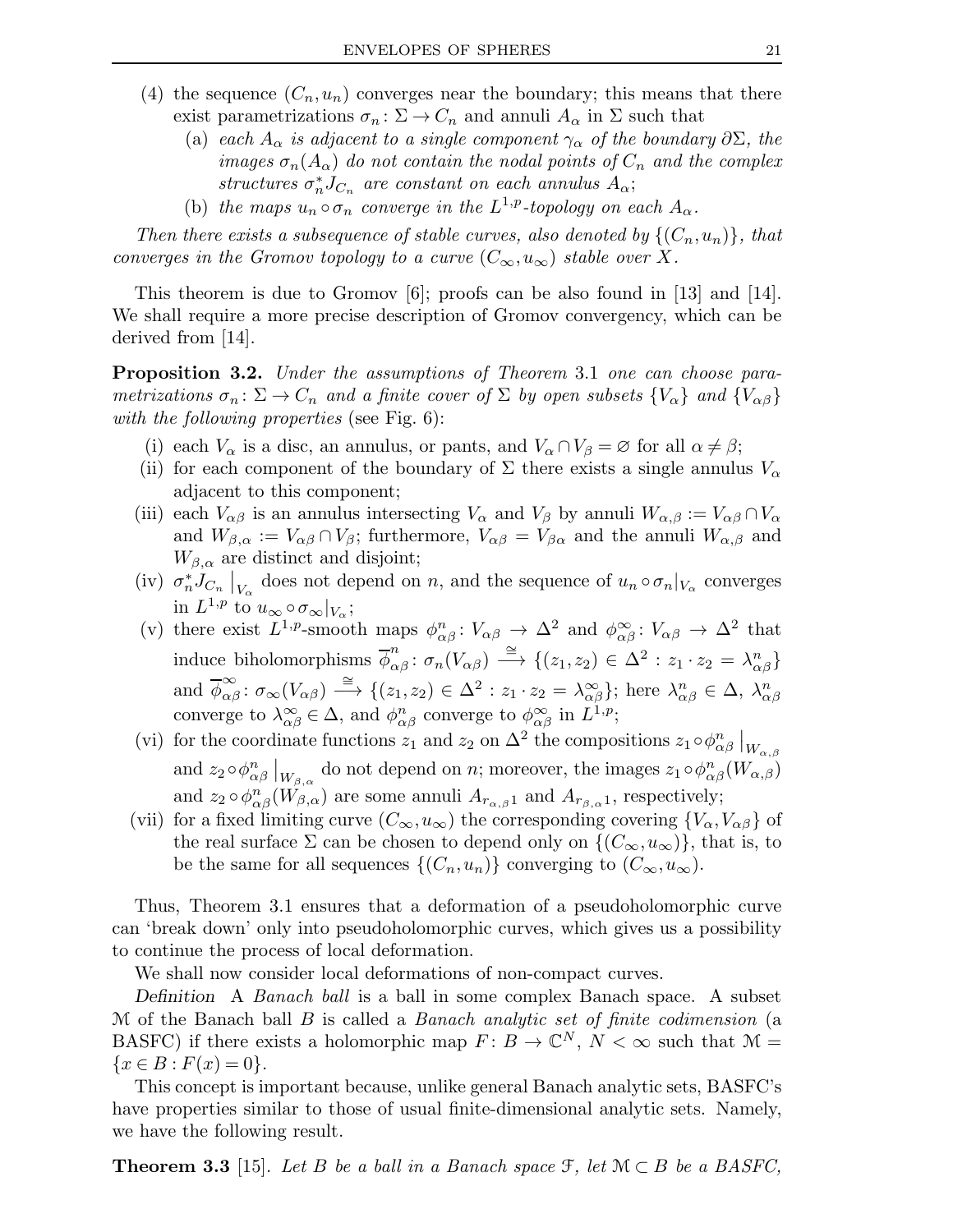and  $x_0$  a point in M. Then there exists a neighborhood  $U \ni x_0$  in B such that M∩U is a finite union of BASFC's  $\mathcal{M}_i$ , each of them irreducible at  $x_0$ .

Moreover, each  $\mathcal{M}_i$  can be represented as a proper ramified covering over a domain in a closed linear subspace  $\mathcal{F}_i \subset \mathcal{F}$  of finite codimension.

Our aim in this section is to prove the existence of a complete family of holomorphic deformations of a stable curve over  $X$ , parametrized by a BASFC. Before stating the result we introduce the following definition.

Definition Let C be a nodal curve, let E be a holomorphic vector bundle over  $C$ , and let  $C = \bigcup_{i=1}^{l} C_i$  be the decomposition of C into irreducible components. Assume that E extends sufficiently smoothly up to the boundary  $\partial C$ . We define an  $L^{1,p}$ -section v of the bundle E over C as a collection  $(v_i)_{i=1}^l$  of  $v_i \in L^{1,p}(C_i, E)$ such that at each nodal point  $z \in C_i \cap C_j$  we have  $v_i(z) = v_j(z)$ . We also define an E-valued L<sup>p</sup>-integrable (0,1)-form  $\xi$  on C as a collection  $(\xi_i)_{i=1}^l$  of (0,1)-forms  $\xi_i \in L^p(C_i, E \otimes \Lambda^{(0,1)})$ . Let  $L^{1,p}(C, E)$  be the Banach space of  $L^{1,p}$ -sections of E over C and let  $L^p(C, E \otimes \Lambda^{(0,1)})$  be the Banach space of  $L^p$ -integrable  $(0,1)$ -forms C. We also denote by  $\mathfrak{H}^{1,p}(C,E)$  the Banach space of holomorphic  $L^{1,p}$ -sections of E over C.

In a similar way, for each complex manifold X we shall mean by  $L^{1,p}(C,X)$  the set of all collections  $u = (u_i)_{i=1}^l$  of maps  $u_i \in L^{1,p}(C_i,X)$  satisfying the equality  $u_i(z) = u_j(z)$  at each nodal point  $z \in C_i \cap C_j$ . It is easy to see that  $L^{1,p}(C,X)$  is a Banach manifold with tangent space  $T_u L^{1,p}(C, X) = L^{1,p}(C, u^*TX)$ . Further, we denote the space of all holomorphic  $L^{1,p}$ -maps from C to X by  $\mathcal{H}^{1,p}(C,X)$ . Note that for each  $u \in \mathfrak{H}^{1,p}(C,X)$  we have  $u(C) \subset u(\overline{C}) \Subset X$ .

The aim of this section is the following result.

**Theorem 3.4.** Let  $(X, J)$  be a complex manifold and  $(C_0, u_0)$  a stable complex curve over X parametrized by a real surface  $\Sigma$ . Then there exist BASFC's M and C and holomorphic maps  $F: \mathcal{C} \to X$  and  $\pi: \mathcal{C} \to \mathcal{M}$  with the following properties:

- (a) for each  $\lambda \in \mathcal{M}$  the fiber  $C_{\lambda} = \pi^{-1}(\lambda)$  is a nodal curve parametrized by  $\Sigma$ , and  $C_{\lambda_0} \cong C_0$  for some  $\lambda_0$ ;
- (b) for  $F_{\lambda} := F\big|_{C_{\lambda}}$  the pair  $(F_{\lambda}, C_{\lambda})$  is a stable curve over X, and  $F_{\lambda_0} = u_0$ ;
- (c) if  $(C', u')$  is a stable curve over X that is sufficiently close to  $(C_0, u_0)$  in the Gromov topology, then there exists  $\lambda' \in \mathcal{M}$  such that  $(C', u') = (C_{\lambda'}, F_{\lambda'})$ ;
- (d) for an appropriate integer  $N \in \mathbb{N}$  and a small ball B in the Banach space  $\mathfrak{R}^{1,p}(C_0,u_0^*TX)\oplus \mathbb{C}^N$  the BASFC M can be realized as the zero set of a holomorphic map  $\Phi$  from B into the finite dimensional space  $H^1(C, u_0^*TX)$ .

The proof relies on the construction of local deformations of stable curves and on the analysis of conditions for patching together local models. The following result on the solution of a Cousin-type problem plays an important role in this proof.

**Lemma 3.5.** Let C be a nodal curve and E a holomorphic vector bundle over C that is  $C^1$ -smooth up to the boundary. Let  ${V_i}_{i=1}^l$  be a finite cover of C by Stein domains with piecewise smooth boundaries. Set  $V_{ij} := V_i \cap V_j$  and assume that all triple intersections  $V_i \cap V_j \cap V_k$  with  $i \neq j \neq k \neq i$  are empty.

Then for all  $2 \leq p \leq \infty$  the Cech coboundary operator

(3.1) 
$$
\begin{array}{cccc} \delta: & \sum_{i=1}^{l} \mathfrak{H}^{1,p}(V_i,E) & \longrightarrow & \sum_{i < j} \mathfrak{H}^{1,p}(V_{ij},E), \\ & \delta: & (v_i)_{i=1}^l & \longmapsto & (v_i - v_j) \end{array}
$$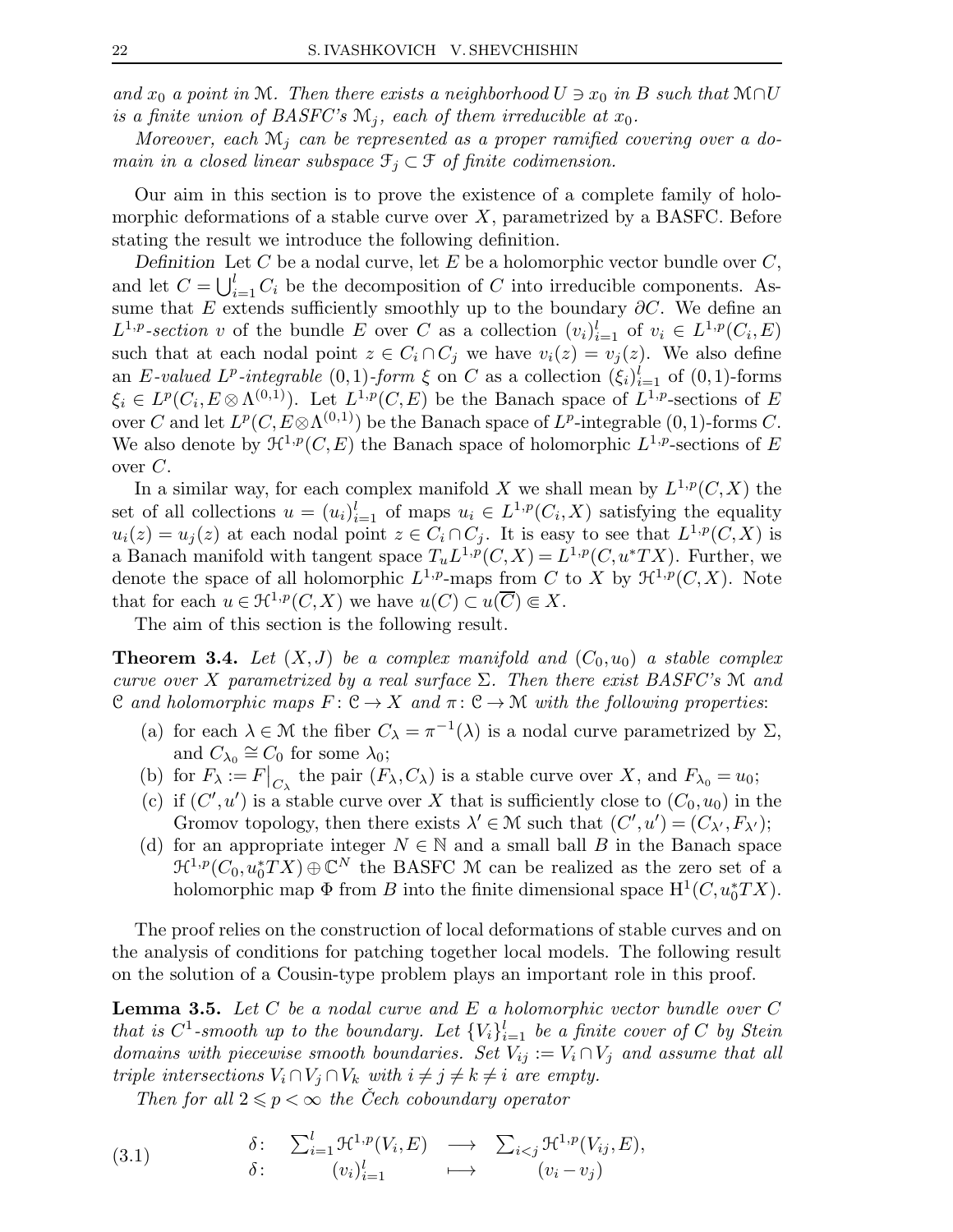has the following properties:

- (i) the image  $\Im(\delta)$  is closed and has finite codimension; moreover, Coker $(\delta)$  =  $H^1(C, E) = H^1(C_{\text{comp}}, E)$ , where  $C_{\text{comp}}$  is the union of all compact irreducible components of C;
- (ii) the kernel Ker( $\delta$ ) is isomorphic to  $\mathcal{H}^{1,p}(C,E)$  and has a closed complementary subspace.

**Proof.** Before the Čech complex, let us discuss the corresponding  $\overline{\partial}$ -problem. We consider the following operator:

(3.2) 
$$
\overline{\partial} \colon L^{1,p}(C,E) \longrightarrow L^p(C,E \otimes \Lambda_C^{(0,1)}).
$$

First, we shall prove that the properties of this operator are similar to those of (3.1), that is, Ker $(\partial)$  has a closed complementary subspace,  $\Im(\partial)$  is closed and of finite codimension, and  $\mathsf{Coker}(\overline{\partial}) = \mathrm{H}^1(C, E) = \mathrm{H}^1(C_{\mathrm{comp}}, E)$ . Moreover, we shall construct explicit isomorphisms between the (co)kernels of (3.1) and (3.2).

Since the boundary of C is smooth, there exist nodal curves  $C^+$  and  $C^{++}$  such that  $C \in C^+ \subseteq C^{++}$  and the difference  $C^+ \setminus \overline{C}$  (respectively,  $C^{++} \setminus \overline{C}^+$ ) consists of annuli  $A^+_\alpha$  (respectively,  $A^{++}_\alpha$ ) adjacent to the corresponding components  $\gamma_\alpha$ (respectively,  $\gamma_{\alpha}^{+}$ ) of the boundary  $\partial C$  (respectively,  $\partial C^{+}$ , see Fig. 4). Then E extends to a holomorphic vector bundle over  $C^{++}$ , which we also denote by E.



Fig.4.  $C \in C^+ \in C^{++}$ .

Boundaries of  $C^{++}$ ,  $C^+$  and  $C$ are marked by solid, dotted, and dashed lines, respectively.

We consider the following sheaves on  $C^{++}$ :

$$
L_{\text{loc}}^{1,p}(\cdot,E): V \mapsto L_{\text{loc}}^{1,p}(V,E),
$$
  

$$
L_{\text{loc}}^{p}(\cdot,E \otimes \Lambda_{C^{++}}^{(0,1)}): V \mapsto L_{\text{loc}}^{p}(V,E \otimes \Lambda_{C^{++}}^{(0,1)})
$$

with the sheaf homomorphism induced by the operator

$$
\overline{\partial} \colon L_{\mathrm{loc}}^{1,p}(V,E) \longrightarrow L_{\mathrm{loc}}^p(V,E \otimes \Lambda_{C^{++}}^{(0,1)}).
$$

The sheaves  $L^{1,p}_{loc}(\cdot,E)$  and  $L^p_{loc}(\cdot,E\otimes \Lambda^{(0,1)}_{C^{++}})$ , together with the  $\overline{\partial}$ -homomorphism, form a fine resolution of the (coherent) sheaf  $\mathcal{O}^E$  of holomorphic sections of E over  $C^{++}$ . At smooth points of  $C^{++}$  this follows from the  $L^p$ -regularity of the elliptic operator  $\partial$ , while at nodal points we use the following argument.

Let  $z \in C$  be a nodal point in the intersection of two irreducible components,  $C_i$  and  $C_j$ , of C. Let  $\xi_i$  (respectively,  $\xi_j$ ) be E-valued  $L_{\text{loc}}^p$ -integrable  $(0,1)$ -forms, defined in a neighborhood of z in  $C_i$  (respectively, in  $C_j$ ). We find an  $L^{1,p}_{loc}$ -solution  $v_i$ (respectively,  $v_j$ ) of  $\overline{\partial} v_i = \xi_i$  (respectively,  $\overline{\partial} v_j = \xi_j$ ). By adding a local holomorphic section of E over  $C_i$  we obtain that  $v_i(z) = v_j(z)$ . Now, the pair  $(v_i, v_j)$  defines a section of  $L^{1,p}_{loc}(\cdot,E)$  in a neighborhood of z. This shows that the Dolbeault lemma for the holomorphic bundle  $E$  holds also in a neighborhood of a nodal point.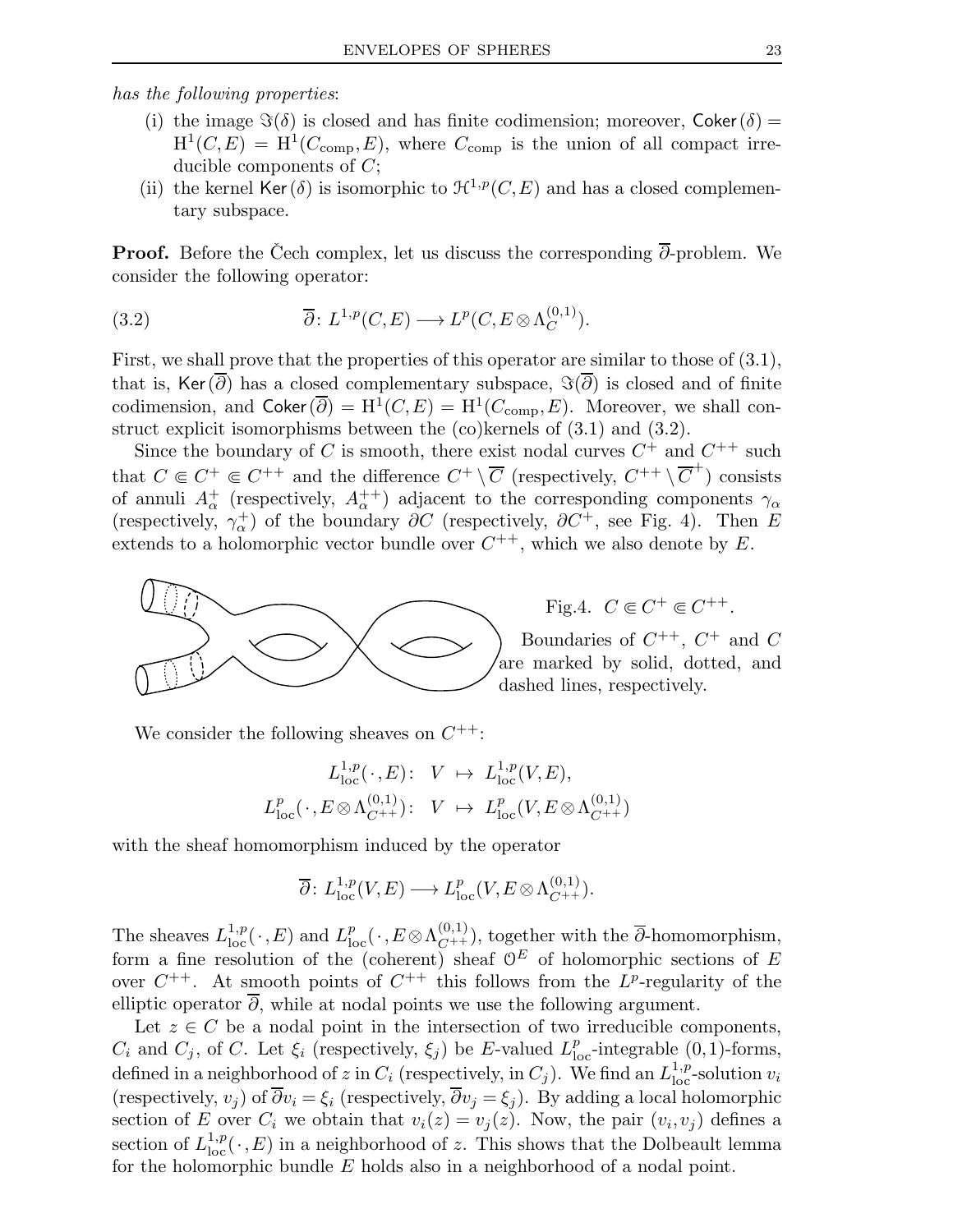This gives us the following natural isomorphisms:

(3.3) 
$$
\text{Ker}\left(\overline{\partial}: L_{\text{loc}}^{1,p}(C^{++}, E) \to L_{\text{loc}}^p(C^{++}, E \otimes \Lambda_{C^{++}}^{(0,1)})\right) = \text{H}^0(C^{++}, E),
$$

$$
\text{Coker}\left(\overline{\partial}: L_{\text{loc}}^{1,p}(C^{++}, E) \to L_{\text{loc}}^p(C^{++}, E \otimes \Lambda_{C^{++}}^{(0,1)})\right) = \text{H}^1(C^{++}, E).
$$

We point out that similar isomorphisms exist for  $C$  and  $C^+$ . Note also that we have the natural isomorphism

$$
H^{1}(C^{++}, E) = H^{1}(C^{+}, E) = H^{1}(C, E) = H^{1}(C_{comp}, E)
$$

induced by the restrictions

$$
L_{\mathrm{loc}}^p(C^{++}, E \otimes \Lambda_{C^{++}}^{(0,1)}) \longrightarrow L_{\mathrm{loc}}^p(C^+, E \otimes \Lambda_{C^+}^{(0,1)}) \longrightarrow L_{\mathrm{loc}}^p(C, E \otimes \Lambda_C^{(0,1)}) \longrightarrow L_{\mathrm{loc}}^p(C_{\mathrm{comp}}, E \otimes \Lambda_C^{(0,1)}).
$$

Now, fix arbitrary  $\xi \in L^2(C^+, E \otimes \Lambda_{C^+}^{(0,1)})$  with zero cohomology class in  $\mathrm{H}^1(C^+, E)$ . We can extend  $\xi$  by zero to an element  $\tilde{\xi} \in L^2_{\text{loc}}(C^{++}, E \otimes \Lambda_{C^{++}}^{(0,1)})$ . Since  $[\tilde{\xi}]_{\overline{\partial}} =$  $[\xi]_{\overline{\partial}} = 0$ , there exists a section  $\tilde{v} \in L^{1,2}_{loc}(C^{++}, E)$  such that  $\overline{\partial}\tilde{v} = \tilde{\xi}$ . The restriction  $\overline{v} := \overline{v}|_{C^+}$  satisfies the relations  $\overline{\partial} v = \xi$  and  $v \in L^{1,2}(C^+, E)$ . This shows that the range of the (continuous!) operator

(3.4) 
$$
\overline{\partial}: L^{1,2}(C^+, E) \longrightarrow L^2(C^+, E \otimes \Lambda_{C^+}^{(0,1)})
$$

has finite codimension. By Banach's open mapping theorem this range is closed. Further, since  $L^{1,2}(C^+,E)$  is a Hilbert space, the kernel of (3.4) admits a direct complement  $Q \subset L^{1,2}(C^+, E)$ . Moreover, the operator (3.4) maps Q isomorphically onto its image. Hence the operator  $(3.4)$  splits, that is, there exists a continuous operator

(3.5) 
$$
T^+ : L^2(C^+, E \otimes \Lambda_{C^+}^{(0,1)}) \longrightarrow L^{1,2}(C^+, E)
$$

such that  $\Im(T^+) = Q$  and for each  $\xi \in L^2(C^+, E \otimes \Lambda_{C^+}^{(0,1)})$  with  $[\xi]_{\overline{\partial}} = 0 \in H^1(C^+, E)$ we have  $\overline{\partial}(T^+\xi) = \xi$ .

We define the operator  $T: L^2(C, E \otimes \Lambda_C^{(0,1)})$  $C^{(0,1)}$   $\rightarrow$   $L^{1,2}(C,E)$  as follows. We extend each  $\xi \in L^2(C, E\otimes \Lambda_C^{(0,1)})$  $(C^{(0,1)}_{C})$  by zero to  $\tilde{\xi} \in L^2(C^+, E \otimes \Lambda_{C^+}^{(0,1)})$  and set  $T(\xi) = T^+(\tilde{\xi})\big|_{C}$ . Then T is obviously continuous and, moreover,

$$
||T^+(\tilde{\xi})||_{L^{1,2}(C^+)} \leqslant c \cdot ||\xi||_{L^2(C)},
$$

where the constant c does not depend on  $\xi$ . If  $2 \leq p < \infty$  and  $v \in L^{1,p}_{loc}(C^+, E)$ , then by the  $L^p$ -regularity of the elliptic  $\overline{\partial}$ -operator (see, for example, [7]) we obtain the following interior estimate:

(3.6) 
$$
||v||_{L^{1,p}(C)} \leqslant c' \cdot (||v||_{L^{1,2}(C^+)} + ||\overline{\partial}v||_{L^p(C^+)}),
$$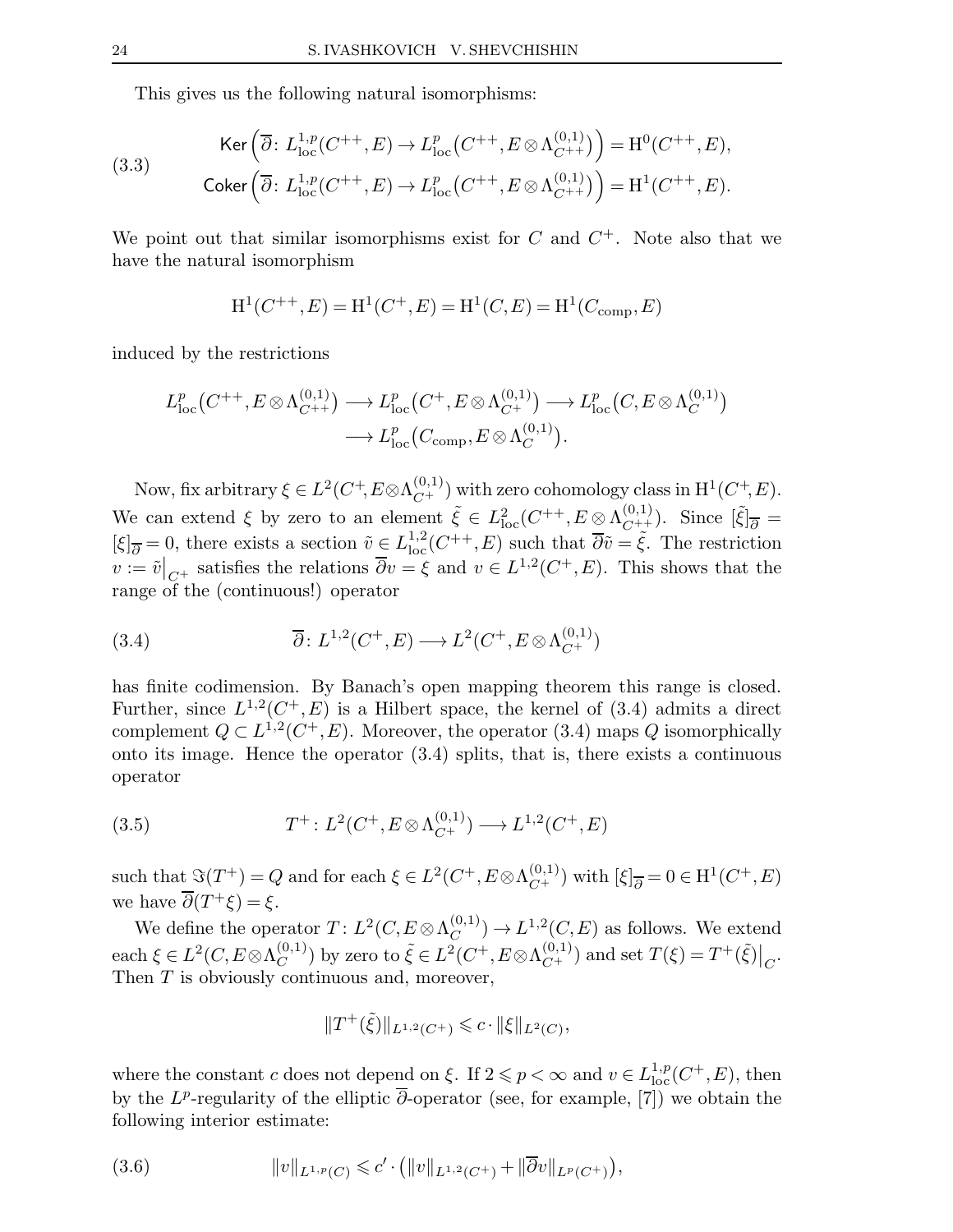where the constant c' does not depend on v. It follows that for  $2 \leqslant p < \infty$  and  $\xi\in L^p(C,E\mathop{\otimes}\Lambda^{(0,1)}_C)$  $(C^{(0,1)}_{C})$  with  $[\xi]_{\overline{\partial}} = 0 \in H^1(C, E)$  we have the estimate

$$
||T(\xi)||_{L^{1,p}(C)} \leqslant c'' \cdot ||\xi||_{L^p(C)},
$$

where the constant  $c''$  does not depend on  $\xi$ . This means that the operator T is a splitting of  $(3.2)$ . Hence the operator  $(3.2)$  has properties  $(i)$  and  $(ii)$  from Lemma 3.5.

We now return to the Cech coboundary operator  $(3.1)$ . We fix a partition of unity  $\mathbf{1} = \sum_{i=1}^{l} \phi_i$  subordinate to the cover  $\{V_i\}_{i=1}^{l}$  of the curve C and fix a cocycle  $w = (w_{ij}) \in \sum_{i < j} \mathcal{H}^{1,p}(V_{ij}, E)$ , where for  $i > j$  we set  $w_{ij} := -w_{ji}$ . We also set  $f_i := \sum_j \phi_j w_{ij}$ . Then  $f_i \in L^{1,p}(V_i, E)$  and  $f_i - f_j = w_{ij}$ . Consequently,  $\overline{\partial}f_i\in L^p(V_i, E{\mathord{ \otimes } } \Lambda^{(0,1)}_C$  $(C^{(0,1)}_C)$  and  $\overline{\partial} f_i = \overline{\partial} f_j$  in  $V_{ij}$ . Hence  $\overline{\partial} f_i = \xi \big|_{V_i}$  for some well-defined section  $\xi \in L^p(C, E \otimes \Lambda_C^{(0,1)})$  $(C<sup>(0,1)</sup>)$ . Moreover,  $(w_{ij})$  and  $\xi$  define the same cohomology class  $[w_{ij}] = [\xi]$  in  $H^1(C, E)$ .

Assume in addition that the induced cohomology class  $[w_{ij}]$  is trivial. We set  $f := T(\xi)$  and  $v_i = f_i - f$ . Then  $v_i \in L^{1,p}(V_i, E)$ ,  $v_i - v_j = w_{ij}$ , and  $\overline{\partial}v_i = \overline{\partial}f_i - \overline{\partial}f =$ 0. Hence  $v := (v_i) \in \sum_{i=1}^l \mathfrak{H}^{1,p}(V_i,E)$  and  $\delta(v) = w$ . It follows that the formula  $T_{\delta} : w \mapsto v$  defines an operator  $T_{\delta}$  that is a splitting of  $\delta$ . This explicit construction shows that  $T_{\delta}$  is continuous, which proves Lemma 3.5.

**Lemma 3.6.** Let  $C$  be a Stein nodal curve with piecewise smooth boundary, and let X be a complex manifold. Then

- (i)  $\mathfrak{H}^{1,p}(C,X)$  has a natural complex manifold structure with tangent space  $T_u \mathcal{H}^{1,p}(C,X) = \mathcal{H}^{1,p}(C,u^*TX);$
- (ii) if  $C' \subset C$  is a nodal curve, then the restriction map  $\mathfrak{H}^{1,p}(C,U) \to \mathfrak{H}^{1,p}(C',U)$ is holomorphic and its differential at a point  $u \in \mathcal{H}^{1,p}(C,U)$  is also the  $restriction\ map\ \mathfrak{H}^{1,p}(C,u^*TU)\rightarrow \mathfrak{H}^{1,p}(C',u^*TU),\ v\mapsto v\big|_{C'}$ .

Proof. This consists of several steps.

Step 1. Assume first that  $u(C)$  lies in a coordinate chart  $U \subset X$  with complex coordinates  $w = (w_1, \ldots, w_n) : U \stackrel{\cong}{\longrightarrow} U' \subset \mathbb{C}^n$ . Then the set  $\mathcal{H}^{1,p}(C,U)$  is an open neighborhood of u in  $\mathcal{H}^{1,p}(C,X)$  and can be naturally identified with the set  $\mathfrak{H}^{1,p}(C,U')$ , which is an open subset of the Banach space  $\mathfrak{H}^{1,p}(C,\mathbb{C}^n)$ . This gives us a complex Banach manifold structure on  $\mathcal{H}^{1,p}(C,U)$  with tangent space  $T_u \mathfrak{H}^{1,p}(C,U) \cong \mathfrak{H}^{1,p}(C,\mathbb{C}^n) \cong \mathfrak{H}^{1,p}(C,u^*TU)$  at  $u \in \mathfrak{H}^{1,p}(C,U)$ .

Note that if  $u_t, t \in [0,1]$ , is a C<sup>1</sup>-curve in  $\mathcal{H}^{1,p}(C,U)$ , then the tangent vector  $v \in \mathfrak{H}^{1,p}(C, u^*TU)$  to  $u_t$  in  $u_0$  is given by the formula  $v(z) = \frac{\partial u}{\partial t}(z) \in T_{u(z)}U$ . This last formula does not depend on the choice of complex coordinates  $w =$  $(w_1,...,w_n): U \to \mathbb{C}^n$  in U. This has the following two consequences.

Firstly, the complex structure on  $\mathfrak{H}^{1,p}(C,U)$  does not depend on the choice of complex coordinates  $w = (w_1, \ldots, w_n) : U \to \mathbb{C}^n$  in U. Secondly, C has property (ii) from the statement of the lemma.

Thus, Lemma 3.6 is proved in the case when  $u(C)$  lies in a coordinate chart.

Step 2. Assume that  $u_0 \in \mathcal{H}^{1,p}(C,X)$  is fixed and there exists a finite cover  ${V_i}_{i=1}^l$  of C such that, firstly, the assumptions of Lemma 3.5 are satisfied and,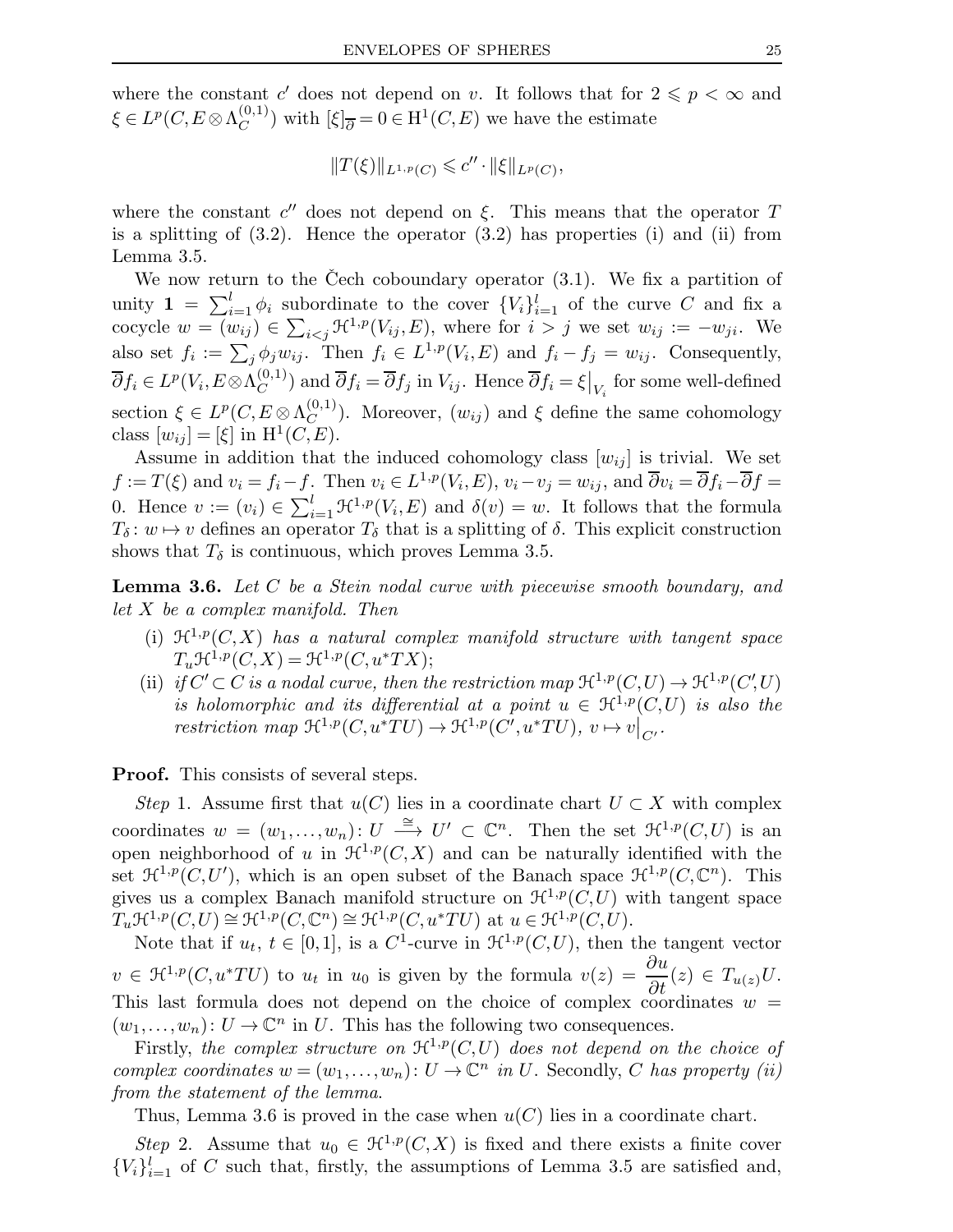secondly, Lemma 3.6 holds for each  $V_i$  (for example, assume that each  $u_0(V_i)$  lies in a chart  $U_i \subset X$ ).

We set  $V_{ij} := V_i \cap V_j$  and choose balls

$$
B_{ij} \subset \mathfrak{H}^{1,p}(V_{ij}, u_0^* TX) \cong T_{u_0} \mathfrak{H}^{1,p}(V_{ij}, X),
$$

such that there exist biholomorphisms  $\psi_{ij} : B_{ij} \longrightarrow B'_{ij} \subset \mathcal{H}^{1,p}(V_{ij},X)$  with  $\psi_{ij}(0) = u_0|_{V_{ij}}$  and  $d\psi_{ij}(0) = \mathsf{Id} \colon \mathfrak{H}^{1,p}(V_{ij}, u_0^*TX) \to \mathfrak{H}^{1,p}(V_{ij}, u_0^*TX)$ . Then we choose balls  $B_i \subset \mathcal{H}^{1,p}(V_i,X)$  such that  $u_0|_{V_i} \in B_i$  and  $u_i|_{V_{i,j}} \in B'_{ij}$  for each  $u_i \in B_i$ 

This defines holomorphic maps  $\phi_{ij}: B_i \to B_{ij} \subset \mathfrak{H}^{1,p}(V_{ij}, u_0^*TX)$  such that  $\phi_{ij}: u_i \mapsto \psi_{ij}^{-1}(u_i|_{V_{ij}})$ , and a holomorphic map

$$
\Phi: \prod_{i=1}^l B_i \longrightarrow \sum_{i < j} \mathcal{H}^{1,p}(V_{ij}, u_0^* TX),
$$
  

$$
\Phi: \quad (u_i)_{i=1}^l \longrightarrow \phi_{ij}(u_i) - \phi_{ji}(u_j).
$$

It is easy to see that the map  $\Phi$  gives us a condition for the compatibility of local holomorphic maps  $u_i: V_i \to X$ ; namely,  $(u_i)_{i=1}^l \in \prod_{i=1}^l B_i$  defines a holomorphic map  $u: C \to X$  if and only if  $\Phi(u_i) = 0$ . Furthermore, the differential  $d\Phi$  in  $(u_0|_{V_i})$  is equal to the Čech coboundary operator (3.1). Since C is Stein, it follows that  $H^1(C, u_0^*TX) = 0$ . Using Lemma 3.5 and the implicit function theorem we conclude that parts (i) and (ii) of Lemma 3.6 hold in a neighborhood of the map  $u_0 \in \mathfrak{H}^{1,p}(C,X).$ 

Step 3. Applying step 2 sufficiently many times one can show that for each Stein nodal curve C and each  $u \in \mathcal{H}^{1,p}(C,X)$  parts (i) and (ii) of Lemma 3.6 hold in a neighborhood of the map u. For example, if C is the annulus  $A_{r,R}$ , then we can cover it with narrow annuli  $A_{r_i, R_i}$ ,  $0 < R_i - r_i \ll 1$ , and then cover each  $A_{r_i, R_i}$  with sectors  $V_{ij} = \{z = \rho e^{i\theta} \in \mathbb{C} : r_i < \rho < R_i, \alpha_j < \theta < \beta_j\}$ , where  $0 < \beta_j - \alpha_j \ll 1$ . We leave the details to the reader.

One of the difficulties in the construction of holomorphic families of stable curves is that the moduli space of holomorphic structures on a non-compact Riemann surface  $\Sigma$  does not have a natural complex structure and, moreover, its real dimension may be odd. For example, if  $\Sigma$  is an annulus, then it is biholomorphic to the standard annulus  $A_{r,1}$  for some unique  $r \in (0,1)$ , and therefore the corresponding moduli space is the interval  $(0,1)$ . In general, if  $\Sigma$  is of genus g and has k boundary components, then the real dimension of the moduli space is equal to  $d = 6g - 6+3k$ , except for the four cases when  $\Sigma$  is either a sphere  $(g = 0, k = 0)$ , or a torus  $(g = 1,$  $k = 0$ , or a disc  $(q = 0, k = 1)$ , or an annulus  $(q = 0, k = 2)$  (see, for example, [8]). Note that these are the only cases when the dimension of the group of holomorphic automorphisms of the corresponding complex curve  $(\Sigma, J)$  is positive.

The problem may be fixed by an introduction of  $k$  additional parameters, namely, by fixing k marked points, one on each boundary component. Let  $A$  be an annulus with boundary circles  $\gamma_0$  and  $\gamma_1$ , and let X be a complex manifold.

**Theorem 3.7.** There exist complex Banach manifolds  $\mathcal{M}(A, X)$  and  $\mathcal{C}(A, X)$ , a holomorphic projection  $\pi_{\mathfrak{C}}: \mathfrak{C}(A,X) \to \mathfrak{M}(A,X)$ , and holomorphic maps  $ev: \mathfrak{C}(A,X) \to$  $X, z_1: \mathcal{C}(A, X) \to \Delta$ ,  $z_2: \mathcal{C}(A, X) \to \Delta$  and  $\lambda_{\mathcal{M}}: \mathcal{M}(A, X) \to \Delta$  with the following properties:

(i) for each  $y \in \mathcal{M}(A, X)$  the fiber  $C_y := \pi_{\mathcal{C}}^{-1}(y)$  is a nodal curve parametrized by the annulus A; moreover, the map  $(z_1, z_2): C_y \to \Delta^2$  is a biholomorphism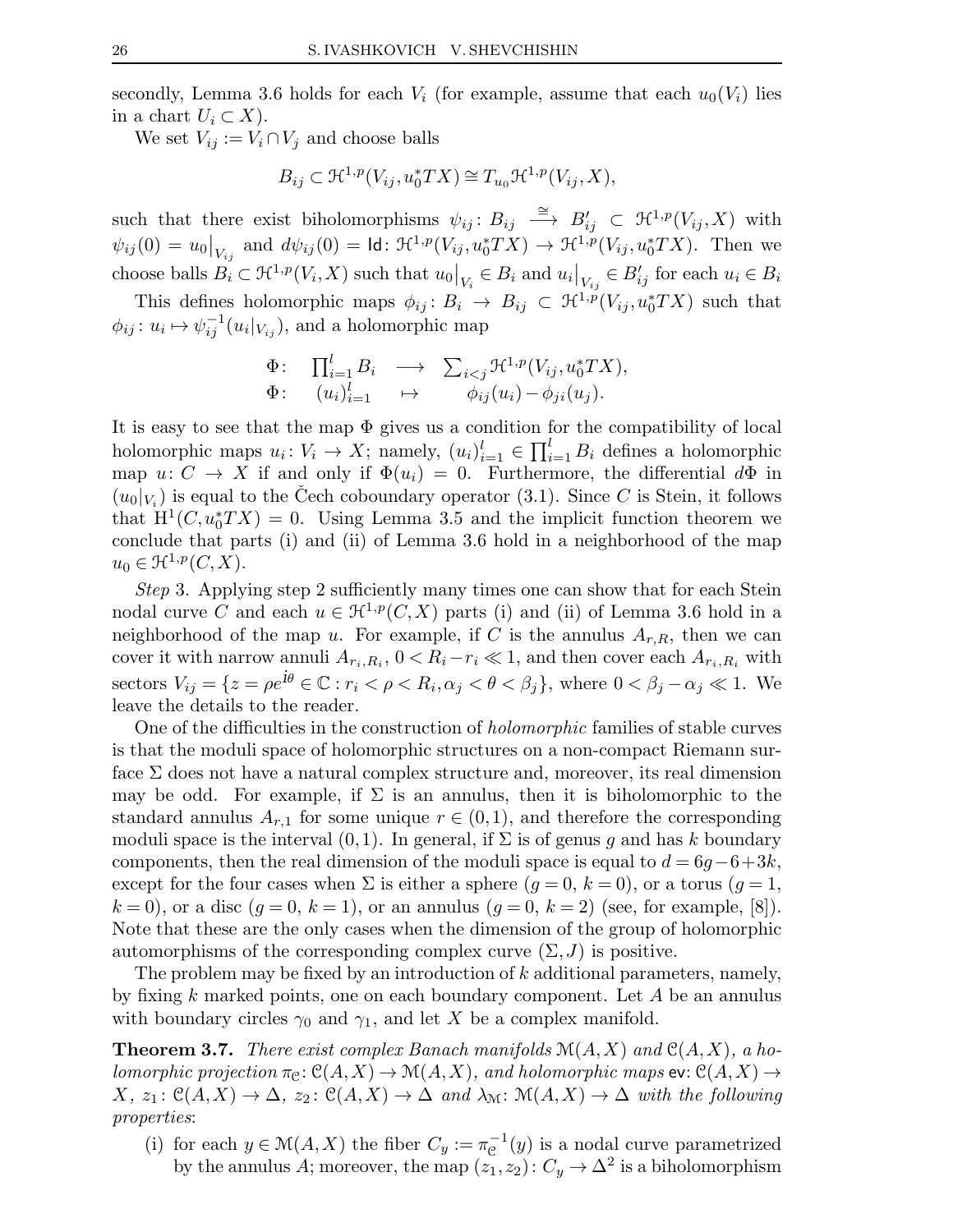onto the curve  $\{(z_1, z_2) \in \Delta^2 : z_1 \cdot z_2 = \lambda_{\mathcal{M}}(y)\};$  in particular,  $C_y$  is either a standard node (if  $\lambda_{\mathcal{M}}(y) = 0$ ), or a holomorphic annulus  $\{|\lambda_{\mathcal{M}}(y)| < |z_1| < 1\};$ 

(ii) the diagram

(3.7)  
\n
$$
\begin{array}{ccc}\n\mathbb{C}(A, X) & \xrightarrow{(\text{ev}, z_1, z_2)} & X \times \Delta^2 \\
\downarrow^{\pi_c} & & \downarrow^{\lambda = z_1 \cdot z_2} \\
\mathbb{M}(A, X) & \xrightarrow{\lambda_{\mathcal{M}}} & \Delta\n\end{array}
$$

is commutative; moreover, for each  $y \in \mathcal{M}(A, X)$  the restriction  $\mathsf{ev}|_{C_y}$  belongs to  $\mathfrak{H}^{1,p}(A_a,X)$  with  $a = \lambda_{\mathcal{M}}(y)$  and the maps  $ev_1 : y \in \mathcal{M}(A,\overline{X}) \mapsto$ ev $\big\vert_{C_y}^{\infty} (z_1^{-1}$  $\binom{-1}{1}$  and  $ev_2: y \in \mathcal{M}(A, X) \mapsto ev \big|_{C_y}(z_2^{-1})$  $2^{-1}(1)$  are holomorphic;

- (iii) let C be an annulus or a node with smooth boundary  $\partial C = \gamma_1 \sqcup \gamma_2$ ,  $p_i \in \gamma_i$ marked points, and  $u: C \to X$  a holomorphic map of class  $L^{1,p}$ ; then there exists unique  $y \in M(A, X)$  and a unique biholomorphism  $\phi: C \to C_y$  such that  $ev \circ \phi = u: C \to X$  and  $z_i \circ \phi(p_i) = 1 \in \overline{\Delta}$ ; in other words,  $\mathcal{M}(A, X)$ parameterizes holomorphic maps into  $X$  of annuli and nodes with marked boundary points;
- (iv) if the commutative diagram

(3.8)  
\n
$$
\begin{array}{ccc}\n & \xrightarrow{\text{(ev}^{\mathcal{Z}}, \tilde{z}_1, \tilde{z}_2)} & X \times \Delta^2 \\
\downarrow^{\pi_{\mathcal{Z}}} & & \downarrow^{\lambda = \tilde{z}_1 \cdot \tilde{z}_2} \\
\mathcal{W} & \xrightarrow{\lambda_{\mathcal{W}}} & & \Delta\n\end{array}
$$

of complex spaces W and  $\mathfrak X$  and holomorphic maps has properties (i) and (ii), in particular, if the fibers  $\mathcal{Z}_w := \pi_{\mathcal{Z}}^{-1}(w)$  are nodal curves with induced maps  $f_w := \mathrm{ev}^{\mathcal{Z}}\big|_{\mathcal{Z}_w} \in \mathcal{H}^{1,p}(\mathcal{Z}_w, X)$ , then the two diagrams (3.7) and (3.8) can be completed in a unique way to the following commutative diagram:

(3.9)  
\n
$$
\begin{array}{cccc}\n & \mathcal{Z} & \xrightarrow{\tilde{F}} & \mathcal{C}(A, X) & \xrightarrow{(\text{ev}, z_1, z_2)} & X \times \Delta^2 \\
 & \downarrow \pi_z & \downarrow \pi_{\mathcal{C}} & & \downarrow \lambda = z_1 \cdot z_2 \\
 & \mathcal{W} & \xrightarrow{F} & \mathcal{M}(A, X) & \xrightarrow{\lambda_{\mathcal{M}}} & \Delta,\n\end{array}
$$

where  $\lambda_{\mathcal{M}} \circ F = \lambda_{\mathcal{W}}$  and  $(\text{ev}, z_1, z_2) \circ \widetilde{F} = (\text{ev}^{\mathcal{Z}}, \widetilde{z}_1, \widetilde{z}_2);$ 

(v) the differential  $d\lambda_{\mathcal{M}}\colon T_y\mathcal{M}(A,X)\to T_{\lambda_{\mathcal{M}}(y)}\Delta\cong \mathbb{C}$  is non-degenerate at each point y in  $\mathcal{M}(A, X)$ , and for each  $a \in \Delta$  the fiber  $\lambda_{\mathcal{M}}^{-1}(a)$  is naturally isomorphic to the manifold  $\mathfrak{H}^{1,p}(A_a,X)$ , where  $A_a$  is the curve  $\{(z_1,z_2)\in\Delta^2:\$  $z_1 \cdot z_2 = a$ ; in particular, for each  $y \in M(A, X)$  one obtains a biholomorphism  $C_y \cong A_{\lambda_M(y)}$  and the following natural exact sequence:

$$
0 \longrightarrow \mathfrak{R}^{1,p}(C_y, u^*TX) \stackrel{\iota_y}{\longrightarrow} T_y\mathfrak{M}(A,X) \stackrel{d\lambda_{\mathfrak{M}}(y)}{\longrightarrow} \mathbb{C} \longrightarrow 0.
$$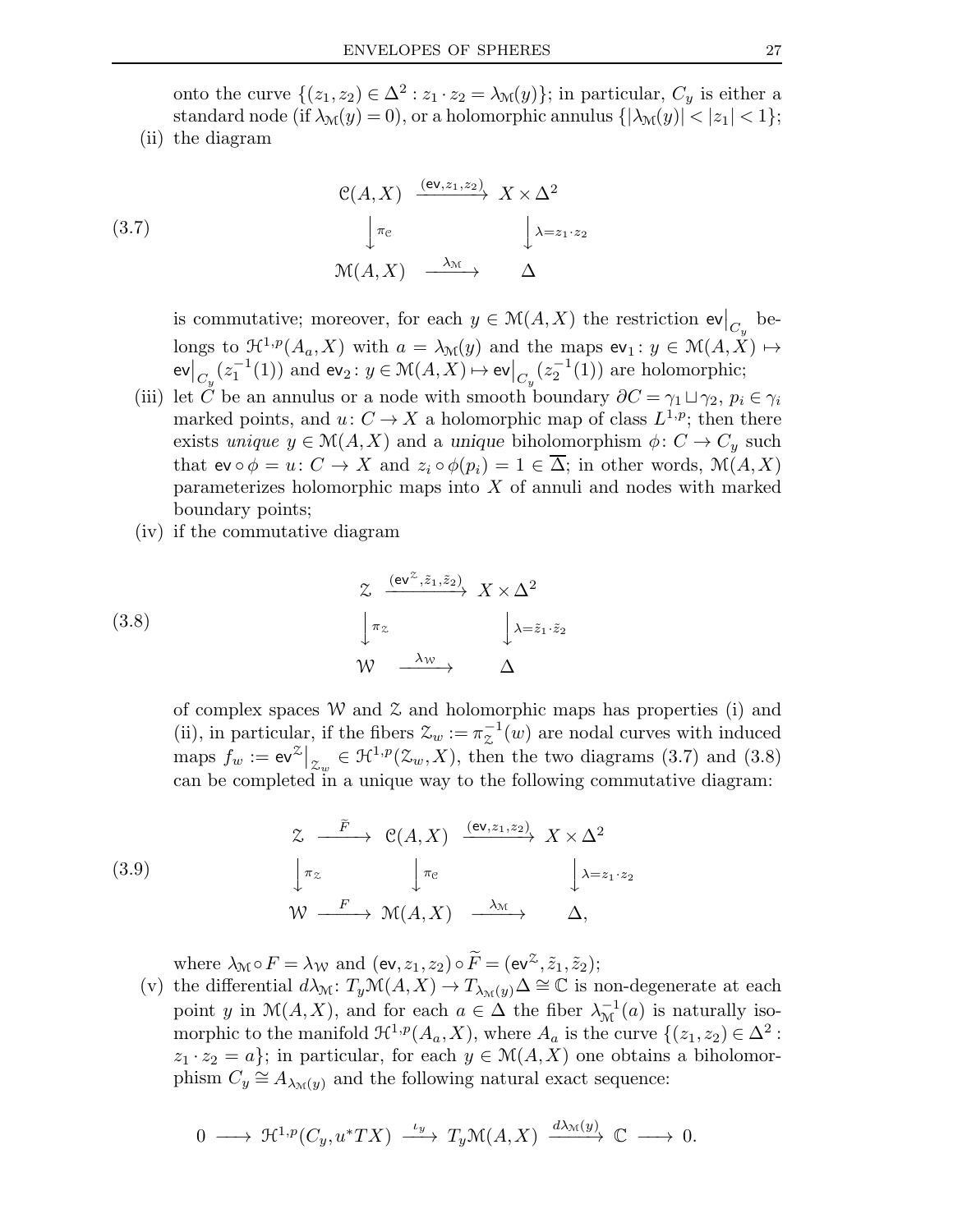**Proof.** Let  $(A, p_1, p_2)$  be a smooth annulus with a marked point on each boundary component  $\gamma_i \cong S^1$ , and let J be a complex structure on A. We know that  $(A, J)$ is biholomorphic to one of the annuli  $A_{r,1} = \{r < |z| < 1\}$ . It is easy to see that there exists only one isomorphism  $\psi: (A, J) \to A_{r,1}$  that extends smoothly to a diffeomorphism  $\psi: \overline{A} \to \overline{A}_{r,1}$  with  $\phi(p_1) = 1$ . Set  $a := \phi(p_2)$ . It is now evident that there exists a unique biholomorphism  $\phi: (A, J) \to A_a := \{(z_1, z_2) \in \Delta^2 : z_1 \cdot z_2 = a\}$ such that  $\phi(p_1) = 1$  and  $\phi(p_2) = a$ .

Thus, the map  $\lambda: \Delta^2 \to \Delta$ ,  $\lambda(z_1, z_2) = z_1 \cdot z_2$ , with fiber  $A_a$  over  $a \in \Delta$  forms the holomorphic moduli space of annuli with marked points on boundary components completed by the standard node at  $a = 0$ . If  $a \neq 0$ , then the coordinate functions  $z_i, i = 1, 2$ , define an embedding of each  $A_a$  in  $\mathbb C$  such that  $\gamma_i$  becomes the outer unit circle. As  $a \to 0$ , the annuli  $A_a$  degenerate into the standard node, and each  $z_i$ becomes the standard coordinate function on the corresponding component of the node.

**Remark.** In what follows, we denote by  $A_a$  an annulus (or a node) with marked *points on its boundary*  $\partial A_a$  and with coordinate functions  $z_1$  and  $z_2$  defined as above.

Fix r,  $0 < r < 1$ . For  $|a| < r$  we define the maps  $\zeta_1^a, \zeta_2^a : A_{r,1} \to A_a$  by the formulae  $\zeta_1^a(z) := z$  and  $\zeta_2^a(z) := a/z$ , so that the  $\zeta_i^a$  are the reciprocals of the coordinate functions  $z_i$ . We consider the following map:

$$
\Psi_r: \quad \underset{u \in \mathcal{H}^{1,p}(A_a, X)}{\coprod_{|a| < r} \mathcal{H}^{1,p}(A_a, X)} \quad \longrightarrow \quad \mathcal{H}^{1,p}(A_{r,1}, X) \times \mathcal{H}^{1,p}(A_{r,1}, X) \times \Delta(r),
$$
\n
$$
\Psi_r: \quad u \in \mathcal{H}^{1,p}(A_a, X) \quad \longrightarrow \quad (u \circ \zeta_1^a, u \circ \zeta_2^a, a).
$$

It is easy to see that  $\Psi_r$  is holomorphic on each space  $\mathcal{H}^{1,p}(A_a,X)$  and the image of  $\prod_{|a|< r} \mathcal{H}^{1,p}(A_a,X)$  consists of triples  $(u_1,u_2,a)$  such that each map  $u_i \in$  $\mathcal{H}^{1,p}(A_{r,1},X)$  extends to a map  $u_i \in \mathcal{H}^{1,p}(A_{|a|,1},X)$  and  $u_2(z) = u_1(a/z)$ . Hence  $\Psi_r$ is injective in  $\prod_{|a|< r} \mathcal{H}^{1,p}(A_a,X)$  and this image is closed. We consider the topology induced by the maps  $\Psi_r$  on the disjoint union  $\mathcal{M}(A, X) := \coprod_{a \in \Delta} \mathcal{H}^{1,p}(A_a, X),$ Clearly, it is compatible with the topology on each fiber  $\mathcal{H}^{1,p}(A_a,X)$ .

Our aim is to construct an appropriate holomorphic structure on  $\mathcal{M}(A, X)$  compatible with the holomorphic structures on the fibers  $\mathcal{H}^{1,p}(A_a,X)$  and with the topology on  $\mathcal{M}(A, X)$  introduced above.

We start with the special case of  $X = \mathbb{C}^n$ . It is easy to see that for  $a \neq 0$ each function  $f \in \mathcal{H}^{1,p}(A_a,\mathbb{C}^n)$  can be uniquely expanded in the Laurent series  $f(z_1) = \sum_{i=-\infty}^{\infty} c_i z_1^i$ . We set  $f^+(z_1) := \sum_{i=0}^{\infty} c_i z_1^i$  and  $f^-(z_1) := \sum_{i=-\infty}^0 c_i z_1^i$ . It is also convenient to regard  $f^-$  as a function of the variable  $z_2 = a/z_1$  with  $f^-(z_2) =$  $\sum_{i=0}^{\infty} c_{-i}(z_2/a)^i$ . We have  $f^+ \in \mathcal{H}^{1,p}(\{|z_1| < 1\}, \mathbb{C}^n)$ ,  $f^- \in \mathcal{H}^{1,p}(\{|z_2| < 1\}, \mathbb{C}^n)$ ,  $f^+(0) = f^-(z_2 = 0) = c_0$ , and  $f(z_1) = f^+(z_1) + f^-(a/z_1) - c_0$ , so that the pair  $(f^+, f^-)$  defines a holomorphic function  $\hat{f} \in \mathcal{H}^{1,p}(A_0, \mathbb{C}^n)$ . The resulting canonical isomorphisms  $\mathfrak{H}^{1,p}(A_a,\mathbb{C}^n) \cong \mathfrak{H}^{1,p}(A_0,\mathbb{C}^n)$  define a structure of a trivial Banach bundle over  $\{|a| < 1\}$ , and therefore a structure of a Banach manifold, on  $\coprod_{|a|<1} \mathfrak{H}^{1,p}(A_a,\mathbb{C}^n)$ .

Now, the map  $\Psi_r: \coprod_{|a|< r} \mathcal{H}^{1,p}(A_a,\mathbb{C}^n) \to \mathcal{H}^{1,p}(A_{r,1},\mathbb{C}^n)^2 \times \Delta(r)$  is holomorphic. If U is an open subset of  $\mathbb{C}^n$ , then  $\mathcal{M}(A, U)$  is also open in  $\mathcal{M}(A, \mathbb{C}^n)$  and therefore inherits a holomorphic structure. The natural projection  $\lambda_{\mathcal{M}}: \mathcal{M}(A,U) \to \Delta$  is now holomorphic. It is easy to see that the differential  $d\lambda_{\mathcal{M}}$  is non-degenerate. Hence we can define the *universal family of curves*  $\mathcal{C}(A, U)$  as the fibered product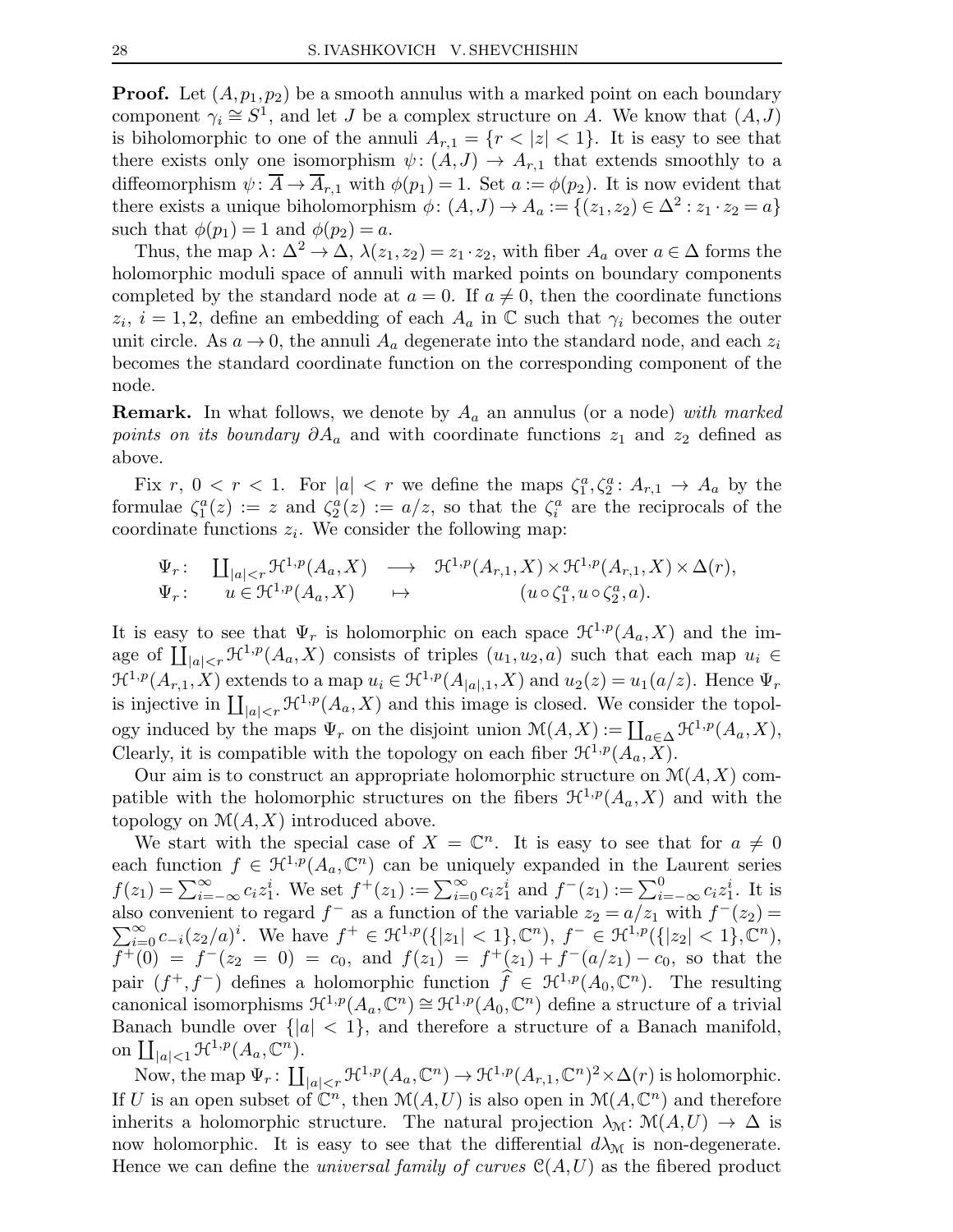$\mathcal{M}(A, U) \times_{\Delta} \Delta^2$  with respect to the maps  $\lambda_{\mathcal{M}} \colon \mathcal{M}(A, U) \to \Delta$  and  $\lambda \colon \Delta^2 \to \Delta$ . This is a holomorphic Banach manifold because  $d\lambda_{\mathcal{M}}$  is non-degenerate.

Let  $\pi_{\mathcal{C}}: \mathcal{C}(A,U) \to \mathcal{M}(A,U)$  be the natural projection. Then the fiber  $C_y$  over  $y \in \mathcal{M}(A, U)$  is biholomorphic to  $A_a$  with  $a = \lambda_{\mathcal{M}}(y)$ . The natural projection of  $\mathcal{C}(A, U)$  onto  $\Delta^2$  induces  $\Delta$ -valued holomorphic functions  $z_1$  and  $z_2$  on  $\mathcal{C}(A, U)$  that have property (i) from Theorem 3.7.

Assume now that  $a \neq 0 \in \Delta$  and let  $f \in \mathcal{H}^{1,p}(A_a, \mathbb{C}^n)$ . We can represent f in the form  $f(z_1) = f^+(z_1) + f^-(a/z_1) - f_0$ , where  $f^{\pm} \in \mathcal{H}^{1,p}(\Delta, \mathbb{C}^n)$  and  $f^+(0) = f^-(0) =$ f<sub>0</sub>. In a similar way, for each  $f \in \mathcal{H}^{1,p}(A_0,\mathbb{C}^n)$  we have  $f = (f^+, f^-)$ , where we also have  $f^{\pm} \in \mathfrak{H}^{1,p}(\Delta,\mathbb{C}^n)$  with  $f^+(0) = f^-(0) = f_0$ . Consider the holomorphic function  $\tilde{f}(z_1, z_2) := f^+(z_1) + f^-(z_2) - f_0$ ,  $\tilde{f} \in \mathfrak{H}^{1,p}(\Delta^2, \mathbb{C}^n)$ , and define the maps  $\widetilde{\mathsf{ev}}_a\colon \mathcal{H}^{1,p}(A_a,\mathbb{C}^n)\times \Delta^2\to \mathbb{C}^n$  by the formula  $\widetilde{\mathsf{ev}}(f,z_1,z_2):=\widetilde{f}(z_1,z_2).$  It is easy to see that the  $\tilde{\mathbf{ev}}_a$  define a holomorphic map  $\tilde{\mathbf{ev}}$ :  $\mathcal{M}(A,\mathbb{C}^n) \times \Delta^2 \to \mathbb{C}^n$ . Let ev be the restriction of this map to  $\mathcal{C}(A,\mathbb{C}^n) \subset \mathcal{M}(A,\mathbb{C}^n) \times \Delta^2$ . We leave it to the reader to verify that the assertions of Theorem 3.7 hold for  $\mathcal{M}(A,\mathbb{C}^n)$ ,  $\mathcal{C}(A,\mathbb{C}^n)$ , ev:  $\mathcal{C}(A, \mathbb{C}^n) \to \mathbb{C}^n$ , and  $z_{1,2}$ :  $\mathcal{C}(A, \mathbb{C}^n) \to \Delta$ .

It follows now that for  $U \subset \mathbb{C}^n$  we can define the map ev:  $\mathcal{C}(A, U) \to U$  as a mere restriction  $ev: C(A, \mathbb{C}^n) \to \mathbb{C}^n$ . The assertions of Theorem 3.7 hold again. In particular, if  $G: U \to U' \subset \mathbb{C}^n$  is biholomorphic, then the natural bijections  $\mathcal{M}(A, U) \stackrel{\cong}{\longrightarrow} \mathcal{M}(A, U')$  and  $\mathcal{C}(A, U) \stackrel{\cong}{\longrightarrow} \mathcal{C}(A, U')$  are biholomorphisms. This means that the holomorphic structure on  $\mathcal{M}(A,U)$  does not depend on the embedding  $U \subset$  $\mathbb{C}^n$ .

Let  $C = A_{r,1}$  be an annulus and let  $u: C \rightarrow X$  be a holomorphic embedding. Then  $du: TC \to u^*TX$  is an embedding of holomorphic bundles over C, which allows us to define the holomorphic normal bundle as the quotient bundle  $N_C := u^*TX/TC$ . Since C is Stein,  $N_C$  is holomorphically trivial. We fix a holomorphic frame  $\sigma_1,\ldots,\sigma_{n-1} \in \mathfrak{H}^{1,p}(C,N_C)$ ,  $n = \dim_{\mathbb{C}} X$ , and its lifting  $\tilde{\sigma}_1,\ldots,\tilde{\sigma}_{n-1} \in \mathfrak{H}^{1,p}(C, u^*TX)$ . Let  $B^{n-1}(r)$  be the ball of radius r in the space  $\mathbb{C}^{n-1}$  with coordinate functions  $w = (w_1, \ldots, w_{n-1})$ . By Lemma 3.6 there exists a holomorphic map  $\Psi: C \times B^{n-1}(r) \to X$  such that  $\frac{\partial \Psi}{\partial r}$  $\partial w_i$  $\Bigg|_{z \in C, w = 0}$  $=\sigma_i(z)$ . Hence

 $\Psi$  is biholomorphic in a neighborhood of  $C \equiv C \times \{0\}$ . In particular, if r is sufficiently small, then the image  $U := \Psi(C \times B^{n-1}(r))$  is a local chart with coordinates  $(z, w_1, \ldots, w_{n-1})$ . Note that the image  $u(C')$  of each smaller annulus  $C' \in C$ also lies in U.

To complete the proof of the theorem it remains only to consider the general case when  $C \cong A_a$  is arbitrary and  $u: C \to X$  is a holomorphic map. If  $a = 0$ , then  $C$  is a node and therefore there exists a neighborhood  $V_0$  of the nodal point such that  $u(\overline{V}_0)$  lies in some coordinate chart in X. If  $a \neq 0$  and  $u(\overline{C})$  does not lie in a coordinate chart in  $X$ , then  $u$  is not constant. Hence the map  $u$  is an embedding in a neighborhood of the circle  $S_r^1 := \{|z_1| = r\} \subset C \cong \{|a| < |z_1| < 1\}$  for some  $|a| < r < 1.$ 

In any case we obtain a cover  $\{V_0, V_1, V_2\}$  of the curve  $C = \{(z_1, z_2) \in \Delta^2 :$  $z_1 \cdot z_2 = a$  that has the following form:

$$
V_1 = \{(z_1, z_2) \in C : r_1 < |z_1| < 1\},
$$
  
\n
$$
V_2 = \{(z_1, z_2) \in C : r_2 < |z_2| < 1\},
$$
  
\n
$$
V_0 = \{(z_1, z_2) \in C : |z_1| < R_1, |z_2| < R_2\}.
$$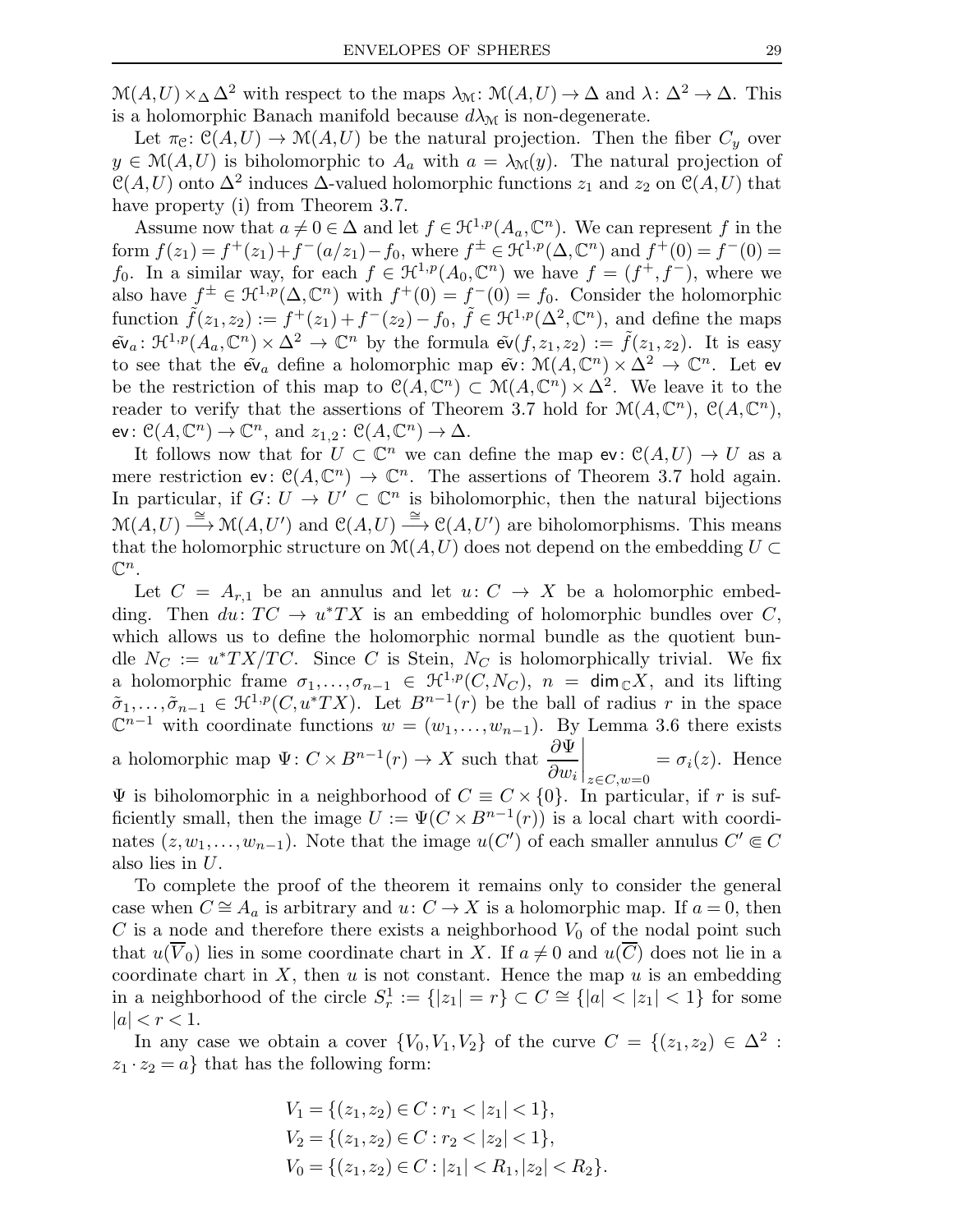Here  $0 < r_1 < R_1 < 1$ ,  $0 < r_2 < R_2 < 1$ ,  $r_1 \cdot R_2 > |a| < r_2 \cdot R_1$  and  $V_0$  has the following property:  $u(\overline{V}_0)$  lies in a coordinate chart U in X.



Fig.5. Covering  $\{V_0, V_1, V_2\}$ .

The curve  $A_a$  is drawn by solid line as a piece of a hyperbola, the elements of the covering  $V_0$ ,  $V_1$ , and  $V_2$  by punctured line.

We fix the coordinate function  $z_1$  in  $V_1$  and the coordinate function  $z_2$  in  $V_2$ . Next we introduce the new coordinates  $\tilde{z}_1 := z_1/R_1$  and  $\tilde{z}_2 := z_2/R_2$  on  $V_0$  and fix the marked points  $\tilde{p}_1 := R_1$  and  $\tilde{p}_2 := a/R_2$ . We set  $\tilde{a} := a/(R_1R_2)$ . Then  $V_0 \cong$  $A_{\tilde{a}} = \{(\tilde{z}_1, \tilde{z}_2) \in \Delta^2 : \tilde{z}_1 \cdot \tilde{z}_2 = \tilde{a}\}\$ and  $\tilde{z}_i(\tilde{p}_1) = 1$ . It is easy to see that changing the complex parameter  $a = z_1 z_2$  on C, which parameterizes the holomorphic structures on an annulus with marked points on the boundary, can be reduced to changing a similar parameter in  $V_0$ . Namely, let  $C' \cong A_{a'} = \{(z_1, z_2) \in \Delta^2 : z_1 \cdot z_2 = a'\}$  be a result of a (small) deformation of a. We set  $\tilde{a}' := a'/(R_1R_2)$  and regard C' as a result of gluing together the complex curves  $V'_0$ ,  $V_1$  and  $V_2$  defined in  $C'$  by the same equations  $V'_0 = \{(z_1, z_2) \in C' : |z_1| < r_1, |z_2| < r_2\}$  and  $V_i = \{r_i < |z_i| < 1\}$  for  $i = 1, 2$ , with coordinate functions  $(z_1, z_2)$  satisfy now the new relation  $z_1 \cdot z_2 = a'$ , so that  $V'_0 \cong A_{\tilde{a}'}$ .

Thus, in an appropriate small neighborhood  $W \subset M(A,X)$  of the curve  $(C, u)$ over  $X$  we have the following holomorphic map:

$$
\Theta: \qquad W \qquad \longrightarrow \quad \mathcal{M}(A,U) \times \mathcal{H}^{1,p}(V_1,X) \times \mathcal{H}^{1,p}(V_2,X);
$$

$$
\Theta: \quad (C',u') \quad \mapsto \qquad ((A_{\tilde{a}'},u|_{V'_0}),u|_{V_1},u|_{V_2}).
$$

On the other hand the collection of maps  $u_0: V'_0 \to X$ ,  $u_1: V_1 \to X$  and  $u_2: V_2 \to X$ defines a map  $u' : C' \to X$  if and only if  $u_1$  coincides with  $u_0$  on  $W_1 := V_1 \cap V'_0$  and  $u_2$  coincides with  $u_0$  on  $W_2 := V_2 \cap V'_0$ . We point out that the domains  $W_i \subset V_i$  do not change in the deformation of the complex structure of C. The construction of gluing from step 2 in the proof of Lemma 3.6 completes the proof of the theorem.

Now we can complete the proof of Theorem 3.4.

**Proof.** Proof of Theorem 3.4 Let  $(C_0, u_0)$  be a stable curve over a complex manifold X with parametrization  $\sigma_0 \colon \Sigma \to C_0$ . We use Proposition 3.2 to fix a cover  ${V_{\alpha}, V_{\alpha\beta}}$  of  $\Sigma$  with properties (i)–(vi). In particular, there exist biholomorphisms  $\phi_{\alpha\beta}^0: \sigma_0(V_{\alpha\beta}) \to A_{\lambda_{\alpha\beta}^0}$ . It follows from properties (i)–(vi) that for each collection  $\lambda := (\lambda_{\alpha\beta})$  that is sufficiently close to  $\lambda^0 := (\lambda_{\alpha\beta}^0)$ , there exists a nodal curve C with parametrization  $\sigma: \Sigma \to C$  such that the properties (i)–(vi) still hold and there exist biholomorphisms  $\phi_{\alpha\beta} : \sigma(V_{\alpha\beta}) \to A_{\lambda_{\alpha\beta}}$ . In particular, complex structures on each  $\sigma(W_{\alpha\beta})$  do not change. Moreover, we can choose holomorphic coordinate functions  $z_1$  and  $z_2$  in  $V_{\alpha\beta}$  such that  $z_1 \cdot z_2 \equiv \lambda_{\alpha\beta}$ , and both  $z_1|_{W_{\alpha,\beta}}$ and  $z_2|_{W_{\beta,\alpha}}$  do not change under a variation of  $\lambda_{\alpha\beta}$ . This means that the disc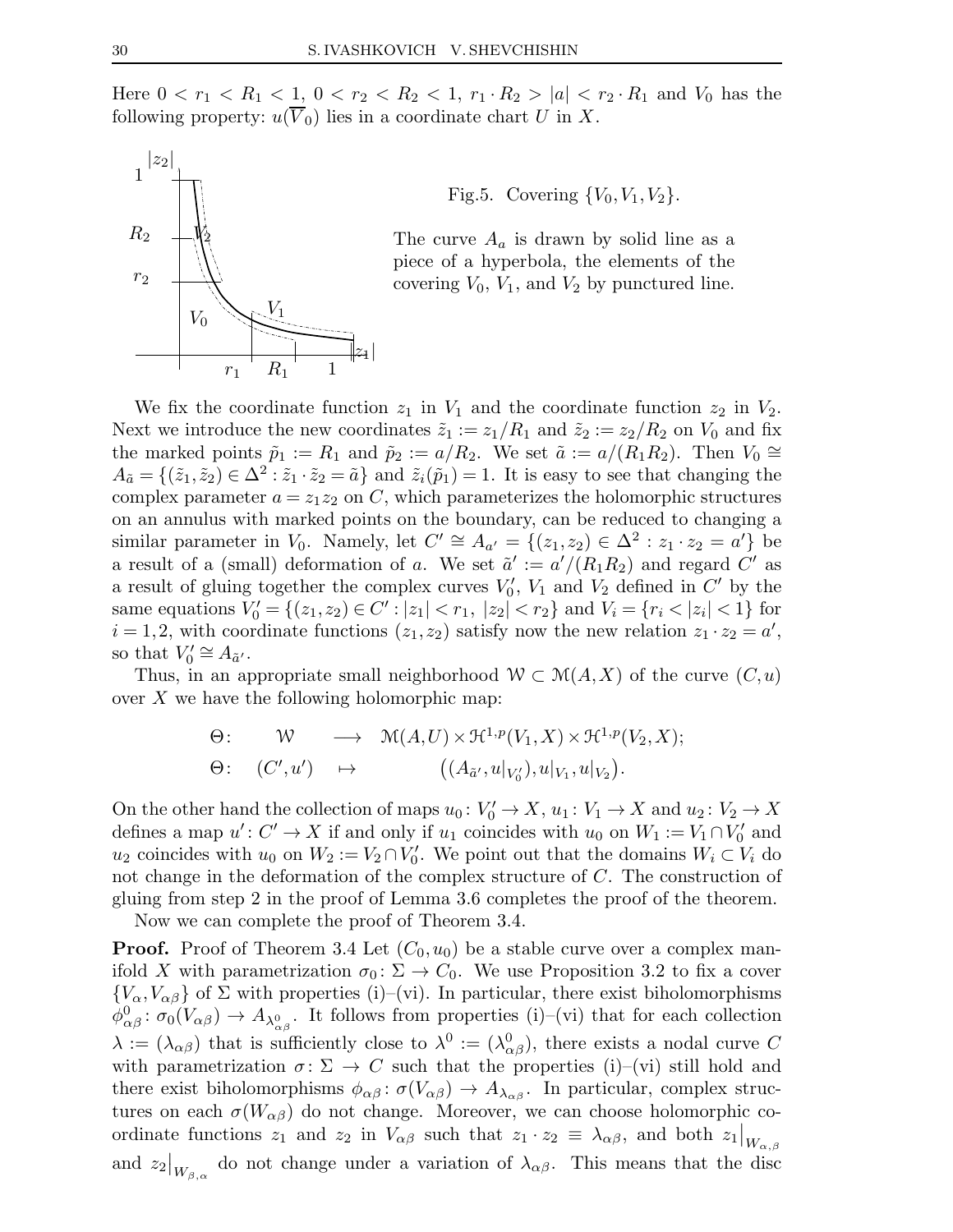$\Delta_{\alpha\beta}:=\{\lambda_{\alpha\beta}:|\lambda_{\alpha\beta}^0-\lambda_{\alpha\beta}|\leqslant\varepsilon\}$  parameterizes a *holomorphic* family of curves of the form  $\sigma(V_{\alpha\beta})$ .

The deformation of complex structure on  $V_{\alpha\beta}$  is shown in Fig. 6.



Fig. 6. On this picture one sees  $V_{\alpha\beta}$  together with adjoint  $V_{\alpha}$  and  $V_{\beta}$ . One can suppose that, under varying of  $\lambda_{\alpha\beta}$ , the complex structure varies only in shadowed domain.

Let  $N \in \mathbb{N}$  be the number of elements of the covering of the type  $V_{\alpha\beta} = V_{\beta\alpha}$ . Then, for sufficiently small  $\varepsilon > 0$  the polydisc

$$
\Delta_\lambda^N := \{ \lambda := (\lambda_{\alpha\beta}) : |\lambda_{\alpha\beta}^0 - \lambda_{\alpha\beta}| \leqslant \varepsilon \}
$$

parameterizes a holomorphic family of nodal curves  ${C_{\lambda}}_{\lambda \in \Delta_{\lambda}^{N}}$ . Each curve  $C_{\lambda}$  =  $\sigma(\Sigma)$  is obtained by patching together the pieces  $\sigma(V_{\alpha})$  and  $\sigma(V_{\alpha\beta})$ . We set  $\mathcal{M} := \bigcup_{\lambda \in \Delta_N^N} \mathcal{H}^{1,p}(C_\lambda,X)$ . The pieces  $\sigma(V_\alpha)$  do not contain nodal points, and the complex structures on  $\sigma(V_\alpha)$  are constant and independent of  $\lambda = (\lambda_{\alpha\beta})$ . Furthermore, we have the natural isomorphisms  $\sigma(V_{\alpha\beta}) \cong A_{\lambda_{\alpha\beta}}$ . Hence the following map is well defined:

$$
\Theta: \qquad \mathcal{M} \qquad \longrightarrow \quad \prod_{\alpha} \mathfrak{H}^{1,p}(V_{\alpha}, X) \times \prod_{\alpha \beta} \mathfrak{M}(V_{\alpha \beta}, X);
$$

$$
\Theta: \quad (C_{\lambda}, u) \quad \mapsto \qquad \big( u|_{V_{\alpha}}, (\lambda_{\alpha \beta}, u|_{V_{\alpha \beta}}) \big).
$$

It is easy to see that a collection  $(u_{\alpha},(\lambda_{\alpha\beta},u_{\alpha\beta}))\in\prod_{\alpha}\mathfrak{H}^{1,p}(V_{\alpha},X)\times\prod_{\alpha\beta}\mathfrak{M}(V_{\alpha\beta},X)$ belongs to  $\Theta(\mathcal{M})$  if and only if the gluing conditions  $u_{\alpha}|_{W_{\alpha,\beta}} = u_{\alpha\beta}|_{W_{\alpha,\beta}}$  are satisfied for all pairs  $(\alpha, \beta)$ .

We shall repeat the gluing procedure of step 2 in Lemma 3.6. To this end we choose the balls

$$
B_{\alpha} \subset \mathfrak{H}^{1,p}(V_{\alpha}, u_0^* TX) \cong T_{u_0} \mathfrak{H}^{1,p}(V_{\alpha}, X),
$$
  
\n
$$
B_{\alpha\beta} \subset \mathfrak{H}^{1,p}(V_{\alpha\beta}, u_0^* TX) \oplus \mathbb{C} \cong T_{u_0} \mathfrak{M}(V_{\alpha\beta}, X),
$$
  
\n
$$
B'_{\alpha,\beta} \subset \mathfrak{H}^{1,p}(W_{\alpha,\beta}, u_0^* TX) \cong T_{u_0} \mathfrak{H}^{1,p}(W_{\alpha,\beta}, X)
$$

such that there exist biholomorphisms

$$
\psi_{\alpha} : B_{\alpha} \xrightarrow{\cong} \psi_{\alpha}(B_{\alpha}) \subset \mathfrak{H}^{1,p}(V_{\alpha}, X),
$$
  

$$
\psi_{\alpha\beta} : B_{\alpha\beta} \xrightarrow{\cong} \psi_{\alpha\beta}(B_{\alpha\beta}) \subset \mathfrak{M}(V_{\alpha\beta}, X),
$$
  

$$
\psi'_{\alpha,\beta} : B'_{\alpha,\beta} \xrightarrow{\cong} \psi'_{\alpha,\beta}(B'_{\alpha,\beta}) \subset \mathfrak{H}^{1,p}(W_{\alpha,\beta}, X)
$$

with the following properties:

$$
\psi_{\alpha}(0) = u_0|_{V_{\alpha}}, \qquad d\psi_{\alpha}(0) = \text{Id}: T_{u_0} \mathcal{H}^{1,p}(V_{\alpha}, X) \to T_{u_0} \mathcal{H}^{1,p}(V_{\alpha}, X),
$$
  

$$
\psi_{\alpha\beta}(0) = u_0|_{V_{\alpha\beta}}, \qquad d\psi_{\alpha\beta}(0) = \text{Id}: T_{(\lambda^0_{\alpha,\beta}, u_0)} \mathcal{M}(V_{\alpha}, X) \to T_{(\lambda^0_{\alpha,\beta}, u_0)} \mathcal{M}(V_{\alpha}, X),
$$
  

$$
\psi'_{\alpha,\beta}(0) = u_0|_{W_{\alpha,\beta}}, \quad d\psi'_{\alpha,\beta}(0) = \text{Id}: T_{u_0} \mathcal{H}^{1,p}(W_{\alpha,\beta}, X) \to T_{u_0} \mathcal{H}^{1,p}(W_{\alpha,\beta}, X).
$$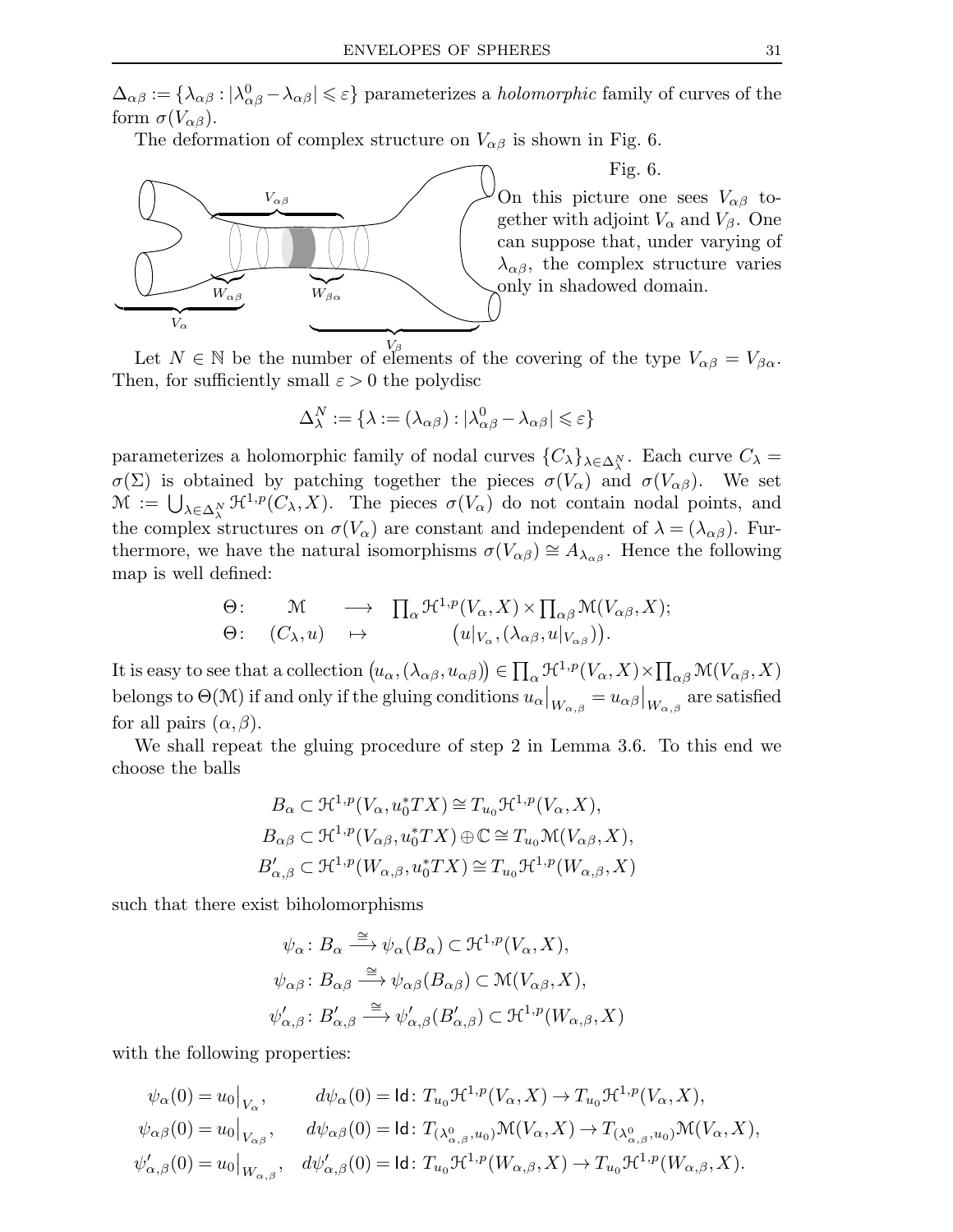Shrinking the balls  $B_{\alpha}$  and  $B_{\alpha\beta}$  if necessary, we may assume that for all  $\xi_{\alpha} \in B_{\alpha}$ and all  $\xi_{\alpha\beta} \in B_{\alpha\beta}$  the restrictions of their images  $\psi_{\alpha}(\xi_{\alpha})|_{W_{\alpha,\beta}}$  and  $\psi_{\alpha\beta}(\xi_{\alpha\beta})|_{W_{\alpha,\beta}}$ belong to the image  $\psi'_{\alpha,\beta}(B'_{\alpha,\beta})$ . We consider the following holomorphic map:

$$
\Psi\colon\quad \Pi_{\alpha}B_{\alpha}\times \Pi_{\alpha<\beta}B_{\alpha\beta}\quad\longrightarrow\quad \sum_{\alpha,\beta}\mathcal{H}^{1,p}(W_{\alpha,\beta},u_0^*TX);\\ \Psi\colon\quad \begin{array}{ccc} (v_{\alpha},v_{\alpha\beta}) & \mapsto& \psi_{\alpha,\beta}'^{-1}(\psi_{\alpha}(v_{\alpha})|_{W_{\alpha,\beta}})-\psi_{\alpha,\beta}'^{-1}(\psi_{\alpha\beta}(v_{\alpha\beta})|_{W_{\alpha,\beta}}). \end{array}
$$

As in similar situations above, the map  $\Psi$  gives us gluing conditions for local holomorphic maps  $\psi_{\alpha}(v_{\alpha})$ :  $V_{\alpha} \to X$  and  $\psi_{\alpha\beta}(v_{\alpha\beta})$ :  $V_{\alpha\beta} \to X$ . Hence we can identify  $\mathcal{M} \cap \prod_{\alpha} B_{\alpha} \times \prod_{\alpha \leq \beta} B_{\alpha}$  with the set  $\Psi^{-1}(0)$ .

We shall now study in greater detail the behavior of  $\Psi$  at the point  $y_0 \in \prod B_\alpha \times$  $\prod B_{\alpha\beta}$  that we are interested in: namely,  $y_0 = (\psi_\alpha^{-1}(u_0|_{V_\alpha}), \psi_\alpha^{-1}(u_0|_{V_{\alpha\beta}}))$ , so that  $\Psi(y_0) = 0 \in \sum_{\alpha,\beta} \mathfrak{H}^{1,p}(W_{\alpha,\beta}, u_0^* TX)$ . It is easy to see that the tangent space at  $y_0$ is

$$
T_{y_0}\left(\prod B_\alpha\times\prod B_{\alpha\beta}\right)=\sum_\alpha\mathcal{H}^{1,p}(V_\alpha,u_0^*TX)\oplus\sum_{\alpha\beta}\mathcal{H}^{1,p}(V_{\alpha\beta},u_0^*TX)\oplus\mathbb{C}^N
$$

and the differential  $d\Psi(y_0)$  coincides on the term  $\sum \mathfrak{H}^{1,p}(V_\alpha, u_0^*TX) \oplus \sum \mathfrak{H}^{1,p}(V_{\alpha\beta},$  $u_0^*TX$ ) with the Čech codifferential (3.1) with respect to the cover  ${V_\alpha, V_{\alpha\beta}}$  of the curve  $C_0$ . By Lemma 3.5 we can decompose  $\sum \mathcal{H}^{1,p}(W_{\alpha,\beta}, u_0^*TX)$  into the direct sum  $W \oplus \mathcal{Q}$ , where  $W = \Im(d\Psi(y_0))$  and  $\mathcal{Q}$  is isomorphic to  $H^1(C_0, u_0^* TX)$  and finitedimensional. Let  $\Psi_W$  and  $\Psi_Q$  be the components of  $\Psi = (\Psi_W, \Psi_Q)$  with respect to this decomposition, and let  $\widetilde{\mathcal{M}} := \Psi^{-1}_{\mathcal{W}}(0)$ . It follows from Lemma 3.5 and the implicit function theorem that  $\widetilde{M}$  is a complex submanifold of  $\prod B_{\alpha} \times \prod B_{\alpha\beta}$  with tangent space  $\mathcal{H}^{1,p}(C_0, u_0^*TX) \oplus \mathbb{C}^N$  at the point  $y_0 \in \widetilde{\mathcal{M}}$ , while M is defined in  $\widetilde{\mathcal{M}}$ as the zero set of the holomorphic map  $\Phi := \Psi_{\mathcal{Q}}|_{\widetilde{\mathcal{M}}} : \widetilde{\mathcal{M}} \to \mathcal{Q} \cong H^1(C, u_0^* TX)$ . This defines on M a structure of a Banach analytic set of finite codimension.

To complete the proof it remains to construct the corresponding family of nodal curves  $\pi: \mathcal{C} \to \mathcal{M}$  and a holomorphic map  $F: \mathcal{C} \to X$ . Note that with each ball  $B_{\alpha}$  we can associate in a natural way the trivial family  $\pi_{\alpha}$ :  $\mathcal{C}_{\alpha} := B_{\alpha} \times V_{\alpha} \to B_{\alpha}$ and with each  $B_{\alpha\beta}$  we can associate the holomorphic family  $\pi_{\alpha\beta}$ :  $\mathcal{C}_{\alpha\beta} \to B_{\alpha\beta}$ with fiber  $\pi_{\alpha\beta}^{-1}(v_{\alpha\beta}) = A_{\lambda_{\alpha\beta}}$ , where  $\lambda_{\alpha\beta}$  is uniquely determined by the relation  $\psi_{\alpha\beta}(v_{\alpha\beta}) = (\lambda_{\alpha\beta}, u_{\alpha\beta}) \in \mathcal{M}(V_{\alpha\beta}, X).$ 

We extend these families to the families  $\tilde{\pi}_{\alpha} : \tilde{\mathfrak{C}}_{\alpha} \to \prod B_{\alpha} \times \prod B_{\alpha\beta}$  and  $\tilde{\pi}_{\alpha\beta}$ :  $\tilde{\mathfrak{C}}_{\alpha\beta} \to \prod B_{\alpha} \times \prod B_{\alpha\beta}$ . Clearly,  $\tilde{\mathfrak{C}}_{\alpha}$  and  $\tilde{\mathfrak{C}}_{\alpha\beta}$  can be glued together canonically, producing a global family of nodal curves  $\tilde{\pi} \colon \tilde{\mathcal{C}} \to \prod B_{\alpha} \times \prod B_{\alpha\beta}$ . Note that C is a Banach manifold. Furthermore, we obtain well-defined holomorphic maps  $F_{\alpha} \colon \mathcal{C}_{\alpha} \to X$  and  $F_{\alpha\beta} \colon \mathcal{C}_{\alpha\beta} \to X$  such that  $F(v_{\alpha}, v_{\alpha\beta}, z) := \psi_{\alpha}(v_{\alpha})[z]$  for each  $z \in V_\alpha$  and a similar relation holds for  $F_{\alpha\beta}$ .

We define C to be the restriction  $C := \widetilde{C}|_{\mathcal{M}}$ . We observe that the restriction of the *trivial* holomorphic family  $\tilde{\mathcal{C}}_{\alpha} = V_{\alpha} \times \prod B_{\alpha} \times \prod B_{\alpha\beta}$  to M is also a trivial holomorphic family. It follows that  $C$  is a BASFC in a neighborhood of each point  $y \in \mathcal{C} \cap \mathcal{C}_{\alpha}$ . In a similar way, each holomorphic family of curves  $\mathcal{C}_{\alpha\beta}$  can be distinguished in the trivial bundle  $\Delta^2 \times \prod B_\alpha \times \prod B_{\alpha\beta} \stackrel{pr}{\longrightarrow} \prod B_\alpha \times \prod B_{\alpha\beta}$  by the condition  $z_1 \cdot z_2 - \lambda_{\alpha\beta} = 0$ , where  $\lambda_{\alpha\beta} : B_{\alpha\beta} \to \Delta$  is the holomorphic parameter of the deformation of the complex structure on  $V_{\alpha\beta}$  and  $(z_1,z_2)$  are the standard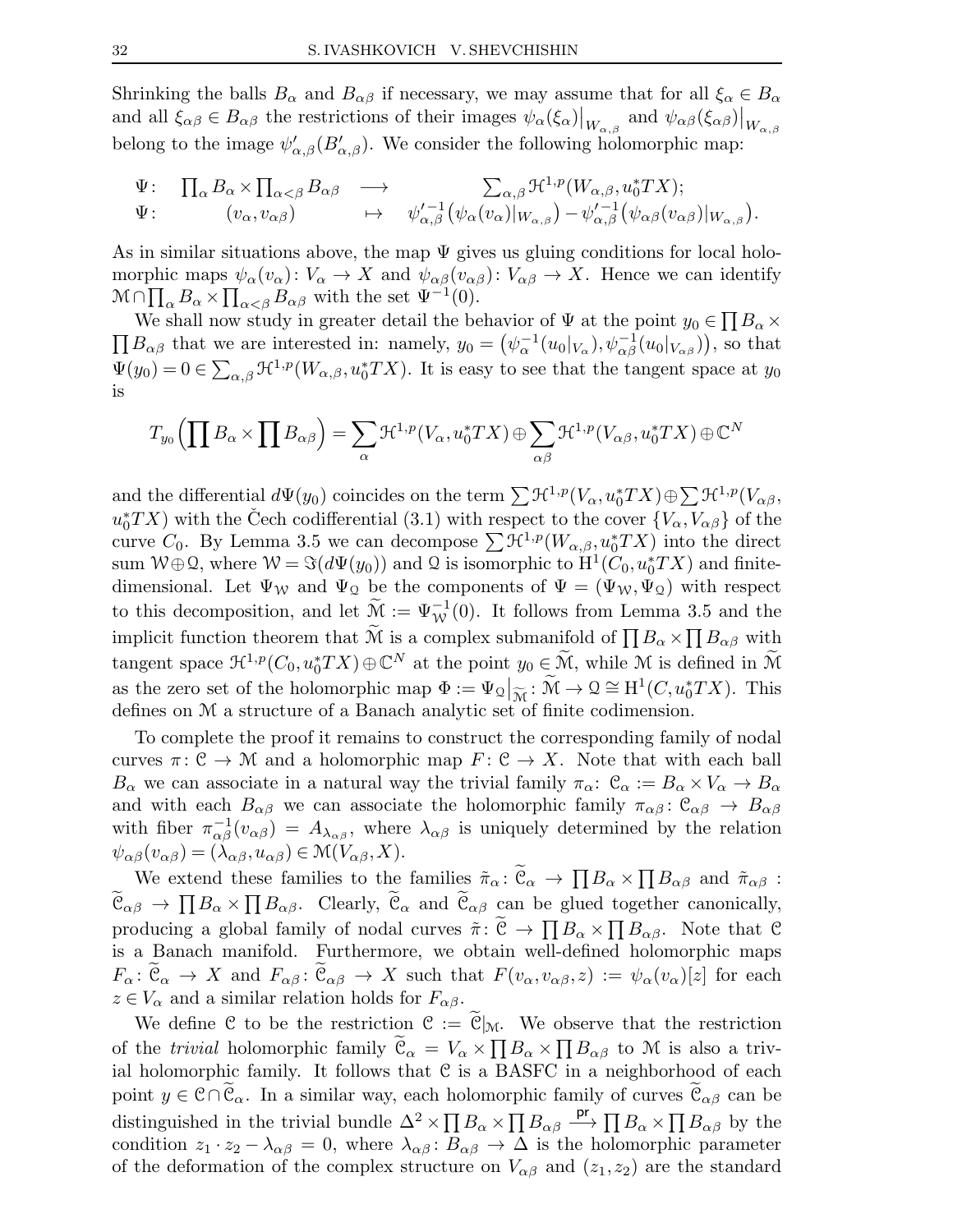coordinate functions on  $\Delta^2$ . Hence C is also a BASFC in a neighborhood of each point  $y \in \mathcal{C} \cap \mathcal{C}_{\alpha\beta}$ . Since M has been in fact defined by the condition that the local maps  $F_{\alpha}$  and  $F_{\alpha\beta}$  coincide, there exists a global holomorphic map from C to  $F: \mathfrak{C} \to X$ .

Properties (a), (b) and (d) from Theorem 3.4 follow now for  $\mathcal{M}$ , C, and F directly from the construction, and (c) follows by Proposition 3.2.

The proof of the required variant of the continuity principle for meromorphic maps (see Theorem 4.2 in the next section or Theorem 5.1.3 in [2]) uses the following consequence of the main results in this section.

Assume that a sequence  $(C_n, u_n)$  of irreducible stable curves over X converges to a stable curve  $(C_{\infty}, u_{\infty})$ .

**Lemma 3.8.** For some positive integer N there exist a complex (maybe, singular) surface Z and holomorphic maps  $\pi_Z : Z \to \Delta$  and  $F : Z \to X$  defining a holomorphic family of stable nodal curves over X joining  $(C_N, u_N)$  and  $(C_\infty, u_\infty)$ . More precisely, the following results hold:

- (1) for each  $\lambda \in \Delta$  the fiber  $C_{\lambda} = \pi_Z^{-1}$  $Z^{-1}(\lambda)$  is a connected nodal curve with boundary  $\partial C_\lambda$  and the pair  $(C_\lambda, u_\lambda)$  with  $u_\lambda := F|_{C_\lambda}$  is a stable curve over  $X$ ;
- (2) all  $C_{\lambda}$ , except for finitely many curves, are connected and smooth;
- (3)  $(C_0, u_0)$  is equal to  $(C_{\infty}, u_{\infty})$  and there exists  $\lambda_N \in \Delta$  such that  $(C_{\lambda_N}, u_{\lambda_N})$  $=(C_N, u_N);$
- (4) there exist open sets  $V_1, \ldots, V_m$  in Z such that each  $V_j$  is biholomorphic to  $\Delta \times A_j$  for some annulus  $A_j$ ; moreover, the diagram

$$
V_j \xrightarrow{\cong} \Delta \times A_j
$$

$$
\downarrow \pi \qquad \qquad \downarrow \pi_\Delta
$$

$$
\Delta \xrightarrow{\qquad \qquad } \Delta
$$

is commutative, each annulus  $C_{\lambda} \cap V_j \cong {\{\lambda\}} \times A_j$  is adjacent to a unique boundary component of  $\partial C_\lambda$ , and the number m of the domains  $V_j$  is equal to the number of boundary components of each  $C_{\lambda}$ .

Remark. This lemma was stated without proof in Proposition 5.1.1 of [2].

**Proof.** Assume that  $\pi_{\mathcal{C}}: \mathcal{C} \to \mathcal{M}$  and  $ev: \mathcal{C} \to X$  define the complete family of holomorphic deformations of the stable nodal curve  $(C_{\infty}, u_{\infty})$  over X constructed in Theorem 3.4. Assume that  $\lambda^* \in \mathcal{M}$  parameterizes the curve  $(C_{\infty}, u_{\infty})$ . We consider a sequence  $\lambda_n \to \lambda^*$  in M such that  $(C_n, u_n) \cong (\pi_{\mathcal{C}}^{-1}(\lambda_n), \text{ev}|_{\pi_{\mathcal{C}}^{-1}(\lambda_n)})$  for all sufficiently large *n*. Since  $(C_{\infty}, u_{\infty}) = (\pi_{\mathcal{C}}^{-1}(\lambda^*), \text{ ev}|_{\pi_{\mathcal{C}}^{-1}(\lambda^*)})$  can be lifted in a neighborhood of the boundary of  $\hat{U}$ , shrinking M we can assume that this is true for all  $\lambda \in \mathcal{M}$ .

By construction, the space M is a BASFC and therefore Theorem 3.3 applies. In particular, M has finitely many irreducible components at  $\lambda^*$ . Let  $\mathcal{M}_1$  be a component of M that contains infinitely many  $\lambda_n$ . We can represent  $\mathcal{M}_1$  in a neighborhood of  $\lambda^*$  as a proper ramified cover  $\pi_1 \colon \mathcal{M}_1 \to B_1$  over a Banach ball  $B_1$ . If  $\Delta$  is an arbitrary embedded disc in  $B_1$ , then  $\pi_1^{-1}$  $_1^{-1}(\Delta)$  is a one-dimensional analytic subset with irreducible components also parametrized by discs. Hence there exists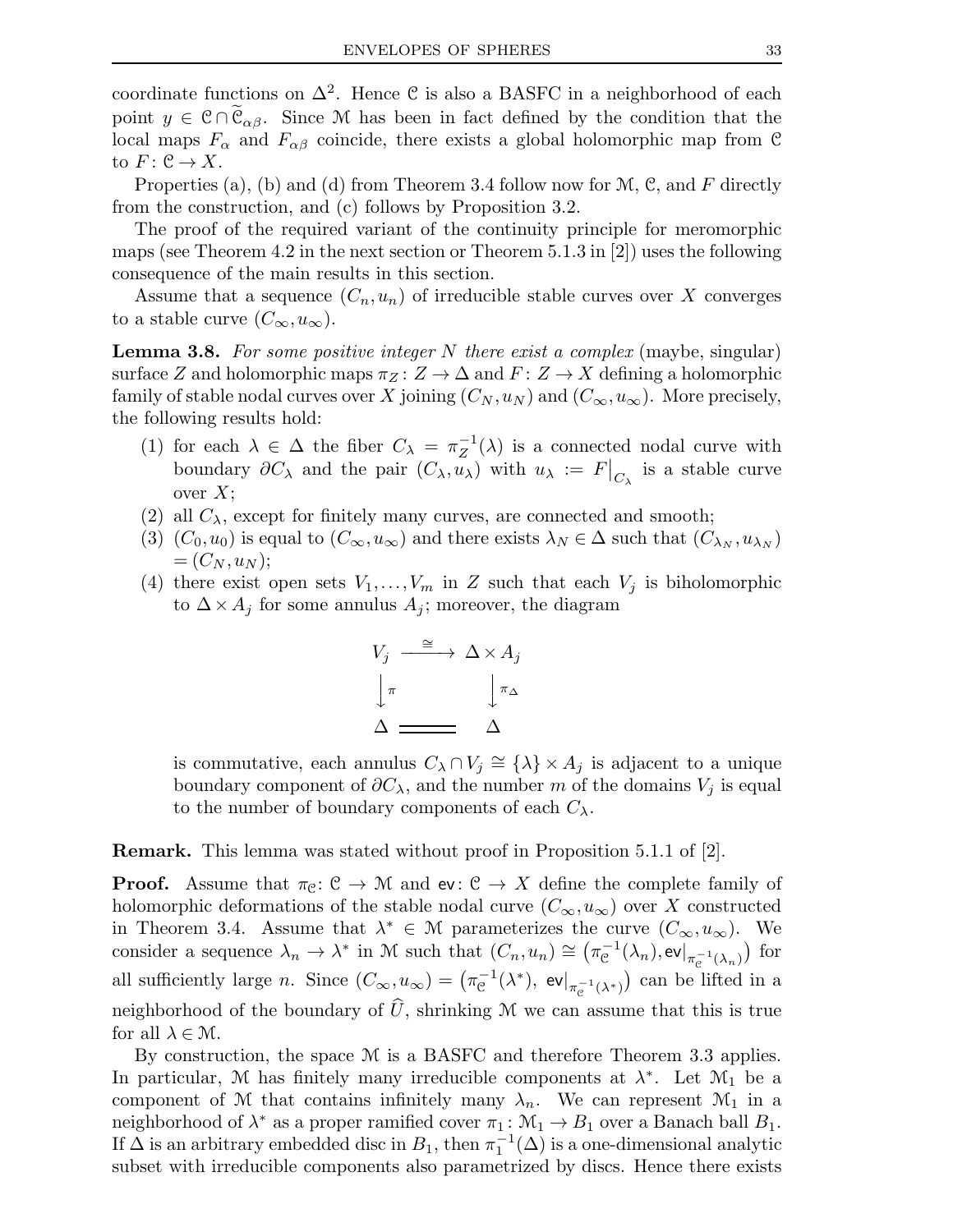a holomorphic map  $\phi: \Delta \to \mathcal{M}_1$  passing through  $\lambda^*$  and  $\lambda_N$  for some  $N \gg 1$ . The inverse image of the family  $\pi_{\mathcal{C}}: \mathcal{C} \to \mathcal{M}$  under  $\phi$  is a holomorphic family of stable nodal curves over X, which has the total space  $\pi_Z : Z \to \Delta$  equipped with a map  $F: Z \to X$  and contains  $(C_{\infty}, u_{\infty})$  and  $(C_N, u_N)$ .

Since  $C_N$  is smooth, the general fiber  $C_\lambda = \pi_Z^{-1}$  $Z^{-1}(\lambda)$  is also smooth. Shrinking the disc if necessary, we may assume that the  $C_{\lambda}$  are singular only for finitely many  $\lambda \in \Delta$ . The other properties from (1)–(4) follow by the construction of the family  $\pi_Z \colon Z \to \Delta$  and the map  $F \colon Z \to X$ .

#### § 4. Continuity principle and the proof of the main theorem

We shall now formulate the continuity principle from [2] required for the proof of the main theorem.

Definition A Hermitian complex manifold  $(X,h)$  is said to be *disc-convex* if for each sequence  $(C_n, u_n)$  of stable curves over X parametrized by the same real surface  $\Sigma$  and having the properties

- (1) the curves  $C_n$  are irreducible for all n and the boundaries  $\partial C_n$  are not empty;
- (2) the areas  $\text{area}_h[u_n(C_n)]$  are uniformly bounded;
- (3) the  $(C_n, u_n)$  converge in a neighborhood of their boundaries  $\partial C_n$ ,

there exists a compact subset K of X containing all  $u_n(C_n)$ .

In particular, all compact manifolds are disc-convex. The property to be discconvex remains invariant under the replacement of the Hermitian metric h by an equivalent metric  $h', c \cdot h \leq h' \leq C \cdot h$ . We point out also that by Theorem 3.1, such a sequence  $(C_n, u_n)$  contains a subsequence converging in the Gromov topology.

Let  $U$  be a domain in a complex manifold  $X$ , and let  $Y$  be a complex space.

Definition The envelope of meromorphy of U with respect to Y is the maximal domain  $(\tilde{U}_Y, \hat{\pi})$  over X containing U (that is, there exists an embedding  $i: U \rightarrow$  $\widehat{U}_Y$  with  $\widehat{\pi} \circ i = \text{Id}$  such that each meromorphic map  $f : U \to Y$  extends to a meromorphic map  $f: U \to Y$ .

The Cartan–Thullen construction (cf. [1]) applies here to prove the existence and the uniqueness of the envelope.

**Proposition 4.1.** For each domain U in a complex manifold X and each complex space Y there exists an envelope of meromorphy  $(U_Y, \hat{\pi})$  of U with respect to Y.

The following result was proved in [2]; Theorem 5.1.3.

**Theorem 4.2.** For each domain  $U \subset X$  in a disc-convex complex Hermitian surface  $(X,h)$  and each disc-convex Kähler space Y the envelope of meromorphy  $(\hat{U}_Y, \hat{\pi})$  equipped with the Hermitian metric  $\hat{\pi}^*h$  is also disc-convex.

Remark. Let us explain the meaning of this theorem using the following example. Assume that X is disc-convex and consider a domain  $U \subset X$ . Let  $f: U \to Y$  be a meromorphic map and let  $\{(C_n, u_n)\}\)$  be a sequence of stable holomorphic curves over X convergent to  $(C_{\infty}, u_{\infty})$  in the Gromov topology such that the images of the boundaries  $u_n(\partial C_n)$  and  $u_\infty(\partial C_\infty)$  lie in U. Assume further that f extends along each  $u_n(C_n)$ . This means that there exist a complex surface  $V_n$  containing  $C_n$  and a holomorphic, locally biholomorphic map  $u'_n: V_n \to X$  such that  $u'_n|_{C_n} = u_n$  and f extends meromorphically from  $u_n'^{-1}U$  to the whole of  $V_n$ .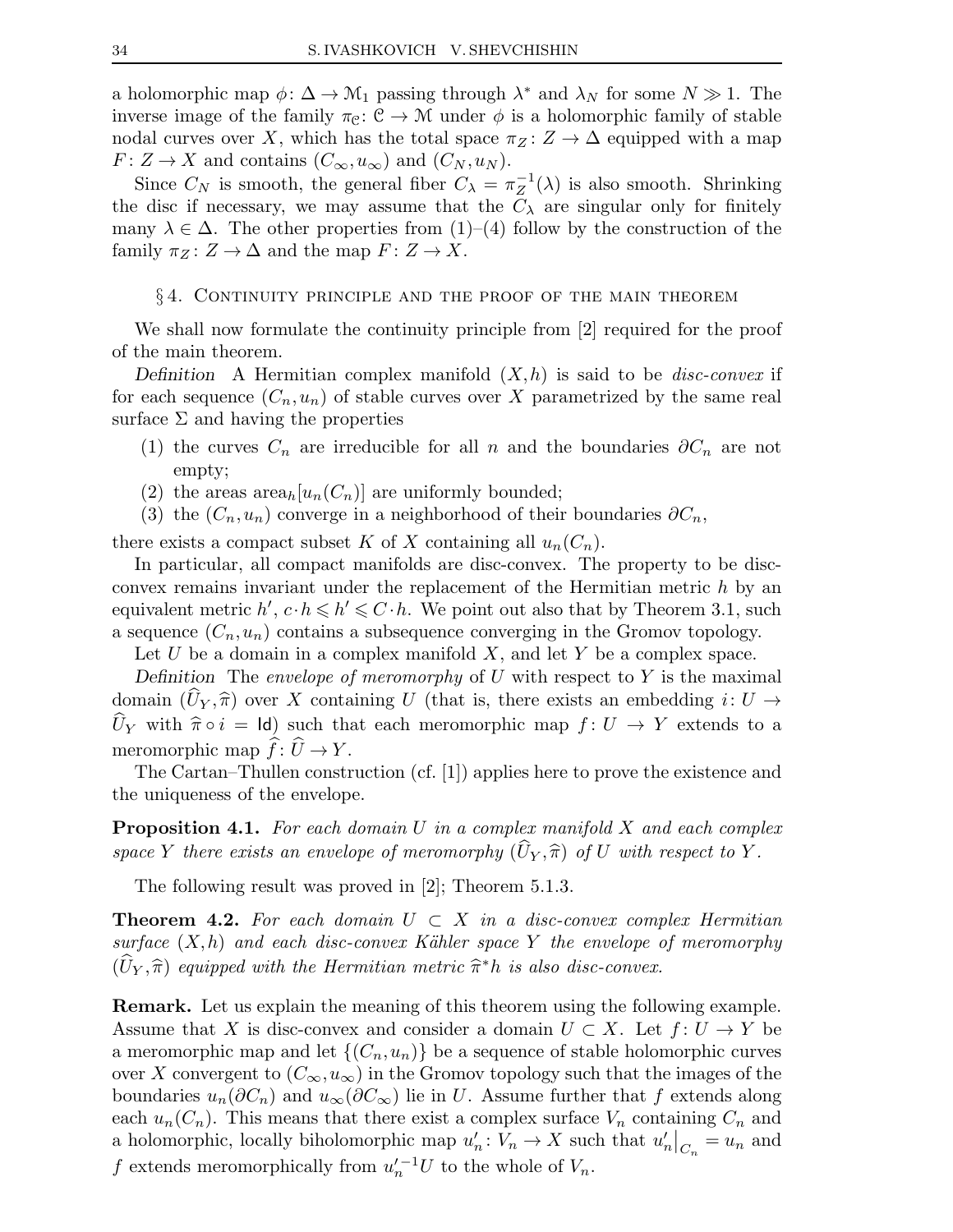The last assumption is equivalent to the condition that the curves  $(C_n, u_n)$  can be lifted to the envelope  $\hat{U}$ , that is, there exist holomorphic maps  $\hat{u}_n : C_n \to \hat{U}$ such that  $\hat{\pi} \circ \hat{u}_n = u_n$ . In other words, we may take  $V_n$  to be a neighborhood of the lifting of  $C_n$  in  $\widehat{U}$ . It is easy to see that the lifted curves  $(C_n,\widehat{u}_n)$  are stable over  $\hat{U}$ , have uniformly bounded area, and converge near the boundary  $\partial C_n$ . By Theorem 4.2 and Gromov's compactness theorem (Theorem 3.1) a subsequence of  $(C_n,\hat{u}_n)$  converges to a  $\hat{U}$ -stable curve  $(C_{\infty},\hat{u}_{\infty})$  such that  $\hat{\pi}\circ \hat{u}_{\infty} = u_{\infty}$ . This means that f extends along  $u_{\infty}(C_{\infty})$ . Thus, Theorem 4.2 is a generalization of Levi's continuity principle.

We shall actually prove a stronger result than the main theorem. Namely, in place of meromorphic functions (that is, meromorphic maps into  $\mathbb{CP}^1$ ) we shall consider the general case of meromorphic maps into an arbitrary disc-convex Kähler space  $Y$ .

**Theorem 4.3.** Let  $u: S^2 \to X$  be a symplectic immersion of the sphere  $S^2$  into a disc-convex Kähler surface X such that  $M := u(S)$  has only positive double points. Assume that  $c_1(X)[M] > 0$ . Then the envelope of meromorphy  $(\hat{U}_Y, \pi)$  of a neighborhood U of M with respect to a disc-convex Kähler space  $\overline{Y}$  contains a rational curve C with  $\pi^* c_1(X)[C] > 0$ .

**Proof.** Let  $u: S^2 \to X$  be a symplectically immersed sphere with only positive self-intersections. Let U be a relatively compact subdomain of X containing  $M :=$  $u(S^2)$ . We denote its envelope of meromorphy with respect to Y by  $(\hat{U}_Y, \hat{\pi}_Y)$ .

Step 1. There exists an ( $\omega$ -tamed) almost complex structure  $J_0 \in \mathcal{J}_U$  such that M is a  $J_0$ -holomorphic curve.

This has been proved in [2]; Lemma 1.1.2. Moreover, there exists a smooth homotopy  $h: [0,1] \to \mathcal{J}_U$  between  $J_0 = h(0)$  and  $J_{st} = h(1)$ . We set  $M_0 := M$ . As in Lemma 2.5, let  $\mathcal{M}_h(M_0, J_0)$  be the component of  $\mathcal{M}_h$  passing through  $(M_0, J_0)$ .

Step 2. Assume that the component  $\mathcal{M}_h(M_0, J_0)$  is non-compact.

Then part (iii) of Lemma 2.5 says that there exists a continuous curve  $\gamma: [0,1) \rightarrow$  $\mathcal{M}_h$  starting at  $(M_0, J_0)$  and having property (b) from part (iii) of Lemma 2.5. We consider now  $J_n$ -holomorphic spheres  $M_n$  that form a discrete set in  $\mathcal{M}_h(M_0, J_0)$ , as  $J_n$  converges to  $J^* \in \mathcal{J}_U$ .

If  $M_n \cap U = \emptyset$  for some n, then  $M_n$  is the required rational curve because  $J_n = J_{\rm st}$  on  $U \setminus U$ .

If  $M_n \cap U \neq \emptyset$  for all n, then there exists a subsequence, which we still denote by  $M_n$ , that converges in the Gromov topology to some (in general, reducible) curve  $M^{(1)}$ . If  $M^{(1)}$  has an irreducible component  $M_0^{(1)}$  $\binom{1}{0}$  lying outside U and satisfying  $c_1(X)[M_0^{(1)}]$  $\binom{1}{0} > 0$ , then  $M_0^{(1)}$  $\int_0^{(1)}$  is the required rational curve.

Otherwise, there exists a component  $M_0^{(1)}$  $_{0}^{(1)}$  of the limiting curve  $M^{(1)}$  intersecting U and such that  $c_1(X)[M_0^{(1)}]$  $\binom{1}{0}$  > 0. We repeat step 2 with  $M_0^{(1)}$  $\int_0^{(1)}$  in place of  $M_0$ . Since the area of pseudoholomorphic curves is bounded from below (see [6]), after several repetitions of step 2 we shall either find a rational curve in the envelope  $U_Y$ , or arrive at the situation described below.

Step 3.  $\mathcal{M}_h(M_0, J_0)$  is compact.

By part (iii) of Theorem 2.6 and Corollary 2.7 we obtain continuous paths  $\left(M_t^n,J_t^n\right)$  such that: